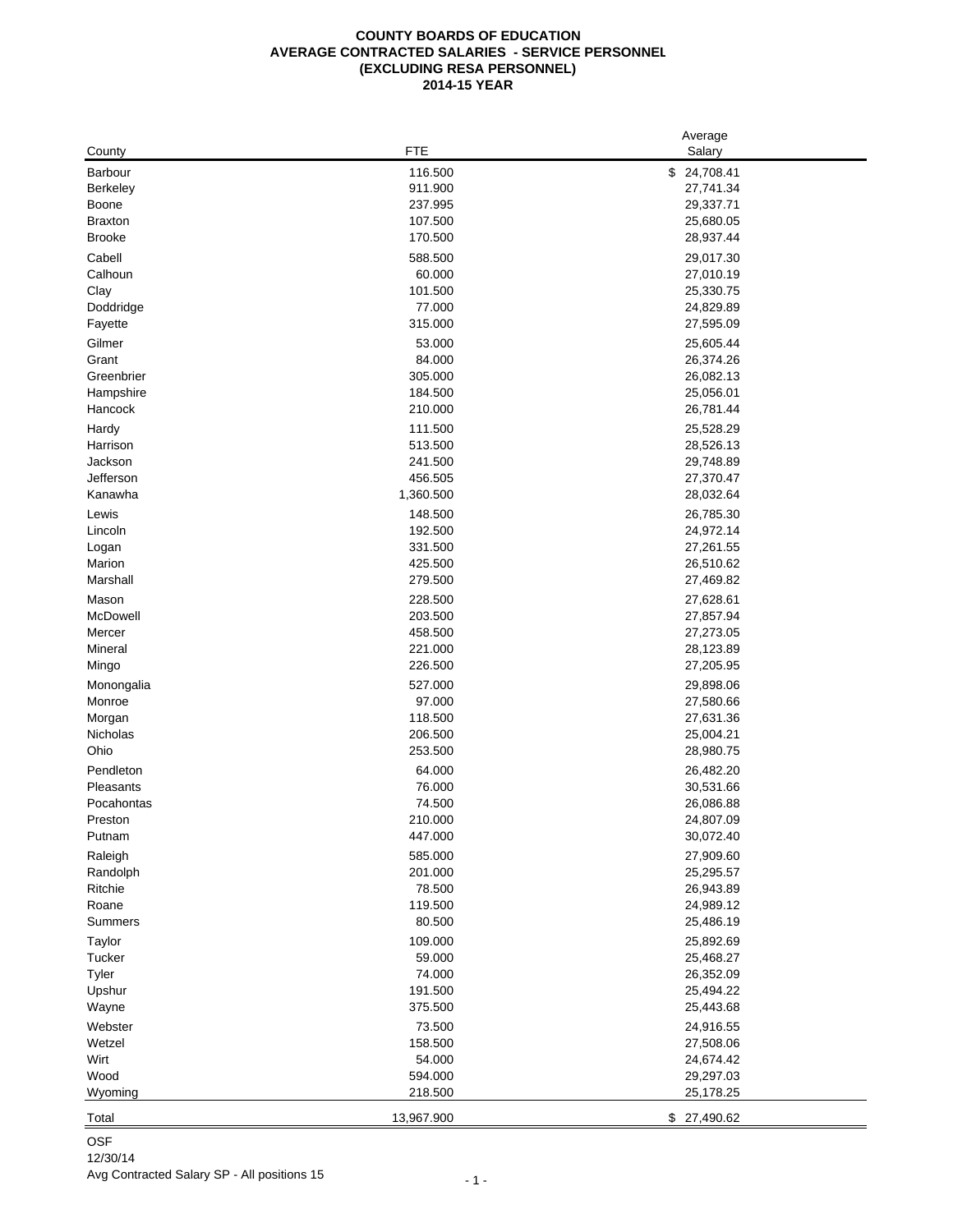### **COUNTY BOARDS OF EDUCATION AVERAGE CONTRACTED SALARIES - SERVICE PERSONNEL (EXCLUDING RESA PERSONNEL - ARRANGED IN DESCENDING ORDER BY AVERAGE) 2014-15 YEAR**

| 1<br>\$ 30,531.66<br>Pleasants<br>76.000<br>2<br>Putnam<br>447.000<br>30,072.40<br>3<br>527.000<br>29,898.06<br>Monongalia<br>4<br>241.500<br>29,748.89<br>Jackson<br>5<br>Boone<br>237.995<br>29,337.71<br>6<br>Wood<br>594.000<br>29,297.03<br>7<br>Cabell<br>588.500<br>29,017.30<br>8<br>Ohio<br>253.500<br>28,980.75<br>9<br><b>Brooke</b><br>170.500<br>28,937.44<br>10<br>Harrison<br>513.500<br>28,526.13<br>11<br>221.000<br>Mineral<br>28,123.89<br>12<br>Kanawha<br>1,360.500<br>28,032.64<br>13<br>Raleigh<br>585.000<br>27,909.60<br>14<br>McDowell<br>203.500<br>27,857.94<br>15<br>Berkeley<br>911.900<br>27,741.34<br>16<br>118.500<br>27,631.36<br>Morgan<br>17<br>Mason<br>228.500<br>27,628.61<br>18<br>Fayette<br>315.000<br>27,595.09<br>19<br>Monroe<br>97.000<br>27,580.66<br>20<br>Wetzel<br>158.500<br>27,508.06<br>21<br>Marshall<br>279.500<br>27,469.82<br>22<br>Jefferson<br>456.505<br>27,370.47<br>23<br>Mercer<br>458.500<br>27,273.05<br>24<br>331.500<br>Logan<br>27,261.55<br>25<br>226.500<br>Mingo<br>27,205.95<br>26<br>Calhoun<br>60.000<br>27,010.19<br>27<br>78.500<br>Ritchie<br>26,943.89<br>28<br>Lewis<br>148.500<br>26,785.30<br>29<br>Hancock<br>210.000<br>26,781.44<br>30<br>Marion<br>425.500<br>26,510.62<br>31<br>Pendleton<br>64.000<br>26,482.20<br>32<br>Grant<br>84.000<br>26,374.26<br>33<br>Tyler<br>74.000<br>26,352.09<br>34<br>Pocahontas<br>74.500<br>26,086.88<br>35<br>Greenbrier<br>305.000<br>26,082.13<br>36<br>109.000<br>25,892.69<br>Taylor<br>37<br><b>Braxton</b><br>107.500<br>25,680.05<br>38<br>Gilmer<br>53.000<br>25,605.44<br>39<br>Hardy<br>111.500<br>25,528.29<br>40<br>191.500<br>25,494.22<br>Upshur<br>41<br>Summers<br>80.500<br>25,486.19<br>42<br>Tucker<br>59.000<br>25,468.27<br>43<br>Wayne<br>375.500<br>25,443.68<br>44<br>Clay<br>101.500<br>25,330.75<br>45<br>Randolph<br>201.000<br>25,295.57<br>46<br>218.500<br>Wyoming<br>25,178.25<br>47<br>Hampshire<br>184.500<br>25,056.01<br>48<br>Nicholas<br>206.500<br>25,004.21<br>49<br>Roane<br>119.500<br>24,989.12<br>50<br>Lincoln<br>192.500<br>24,972.14<br>51<br>Webster<br>73.500<br>24,916.55<br>52<br>77.000<br>Doddridge<br>24,829.89<br>53<br>210.000<br>Preston<br>24,807.09<br>54<br>Barbour<br>116.500<br>24,708.41<br>55<br>Wirt<br>54.000<br>24,674.42<br>13,967.900<br>\$ 27,490.62<br>Total<br>$\qquad \qquad \blacksquare$ |     |        |            | Average |
|---------------------------------------------------------------------------------------------------------------------------------------------------------------------------------------------------------------------------------------------------------------------------------------------------------------------------------------------------------------------------------------------------------------------------------------------------------------------------------------------------------------------------------------------------------------------------------------------------------------------------------------------------------------------------------------------------------------------------------------------------------------------------------------------------------------------------------------------------------------------------------------------------------------------------------------------------------------------------------------------------------------------------------------------------------------------------------------------------------------------------------------------------------------------------------------------------------------------------------------------------------------------------------------------------------------------------------------------------------------------------------------------------------------------------------------------------------------------------------------------------------------------------------------------------------------------------------------------------------------------------------------------------------------------------------------------------------------------------------------------------------------------------------------------------------------------------------------------------------------------------------------------------------------------------------------------------------------------------------------------------------------------------------------------------------------------------------------------------------------------------------------------------------------------------------------------------------------------------------------------------------------------------------------------------------------------------------------------------------------------------------------------|-----|--------|------------|---------|
|                                                                                                                                                                                                                                                                                                                                                                                                                                                                                                                                                                                                                                                                                                                                                                                                                                                                                                                                                                                                                                                                                                                                                                                                                                                                                                                                                                                                                                                                                                                                                                                                                                                                                                                                                                                                                                                                                                                                                                                                                                                                                                                                                                                                                                                                                                                                                                                             | Ct. | County | <b>FTE</b> | Salary  |
|                                                                                                                                                                                                                                                                                                                                                                                                                                                                                                                                                                                                                                                                                                                                                                                                                                                                                                                                                                                                                                                                                                                                                                                                                                                                                                                                                                                                                                                                                                                                                                                                                                                                                                                                                                                                                                                                                                                                                                                                                                                                                                                                                                                                                                                                                                                                                                                             |     |        |            |         |
|                                                                                                                                                                                                                                                                                                                                                                                                                                                                                                                                                                                                                                                                                                                                                                                                                                                                                                                                                                                                                                                                                                                                                                                                                                                                                                                                                                                                                                                                                                                                                                                                                                                                                                                                                                                                                                                                                                                                                                                                                                                                                                                                                                                                                                                                                                                                                                                             |     |        |            |         |
|                                                                                                                                                                                                                                                                                                                                                                                                                                                                                                                                                                                                                                                                                                                                                                                                                                                                                                                                                                                                                                                                                                                                                                                                                                                                                                                                                                                                                                                                                                                                                                                                                                                                                                                                                                                                                                                                                                                                                                                                                                                                                                                                                                                                                                                                                                                                                                                             |     |        |            |         |
|                                                                                                                                                                                                                                                                                                                                                                                                                                                                                                                                                                                                                                                                                                                                                                                                                                                                                                                                                                                                                                                                                                                                                                                                                                                                                                                                                                                                                                                                                                                                                                                                                                                                                                                                                                                                                                                                                                                                                                                                                                                                                                                                                                                                                                                                                                                                                                                             |     |        |            |         |
|                                                                                                                                                                                                                                                                                                                                                                                                                                                                                                                                                                                                                                                                                                                                                                                                                                                                                                                                                                                                                                                                                                                                                                                                                                                                                                                                                                                                                                                                                                                                                                                                                                                                                                                                                                                                                                                                                                                                                                                                                                                                                                                                                                                                                                                                                                                                                                                             |     |        |            |         |
|                                                                                                                                                                                                                                                                                                                                                                                                                                                                                                                                                                                                                                                                                                                                                                                                                                                                                                                                                                                                                                                                                                                                                                                                                                                                                                                                                                                                                                                                                                                                                                                                                                                                                                                                                                                                                                                                                                                                                                                                                                                                                                                                                                                                                                                                                                                                                                                             |     |        |            |         |
|                                                                                                                                                                                                                                                                                                                                                                                                                                                                                                                                                                                                                                                                                                                                                                                                                                                                                                                                                                                                                                                                                                                                                                                                                                                                                                                                                                                                                                                                                                                                                                                                                                                                                                                                                                                                                                                                                                                                                                                                                                                                                                                                                                                                                                                                                                                                                                                             |     |        |            |         |
|                                                                                                                                                                                                                                                                                                                                                                                                                                                                                                                                                                                                                                                                                                                                                                                                                                                                                                                                                                                                                                                                                                                                                                                                                                                                                                                                                                                                                                                                                                                                                                                                                                                                                                                                                                                                                                                                                                                                                                                                                                                                                                                                                                                                                                                                                                                                                                                             |     |        |            |         |
|                                                                                                                                                                                                                                                                                                                                                                                                                                                                                                                                                                                                                                                                                                                                                                                                                                                                                                                                                                                                                                                                                                                                                                                                                                                                                                                                                                                                                                                                                                                                                                                                                                                                                                                                                                                                                                                                                                                                                                                                                                                                                                                                                                                                                                                                                                                                                                                             |     |        |            |         |
|                                                                                                                                                                                                                                                                                                                                                                                                                                                                                                                                                                                                                                                                                                                                                                                                                                                                                                                                                                                                                                                                                                                                                                                                                                                                                                                                                                                                                                                                                                                                                                                                                                                                                                                                                                                                                                                                                                                                                                                                                                                                                                                                                                                                                                                                                                                                                                                             |     |        |            |         |
|                                                                                                                                                                                                                                                                                                                                                                                                                                                                                                                                                                                                                                                                                                                                                                                                                                                                                                                                                                                                                                                                                                                                                                                                                                                                                                                                                                                                                                                                                                                                                                                                                                                                                                                                                                                                                                                                                                                                                                                                                                                                                                                                                                                                                                                                                                                                                                                             |     |        |            |         |
|                                                                                                                                                                                                                                                                                                                                                                                                                                                                                                                                                                                                                                                                                                                                                                                                                                                                                                                                                                                                                                                                                                                                                                                                                                                                                                                                                                                                                                                                                                                                                                                                                                                                                                                                                                                                                                                                                                                                                                                                                                                                                                                                                                                                                                                                                                                                                                                             |     |        |            |         |
|                                                                                                                                                                                                                                                                                                                                                                                                                                                                                                                                                                                                                                                                                                                                                                                                                                                                                                                                                                                                                                                                                                                                                                                                                                                                                                                                                                                                                                                                                                                                                                                                                                                                                                                                                                                                                                                                                                                                                                                                                                                                                                                                                                                                                                                                                                                                                                                             |     |        |            |         |
|                                                                                                                                                                                                                                                                                                                                                                                                                                                                                                                                                                                                                                                                                                                                                                                                                                                                                                                                                                                                                                                                                                                                                                                                                                                                                                                                                                                                                                                                                                                                                                                                                                                                                                                                                                                                                                                                                                                                                                                                                                                                                                                                                                                                                                                                                                                                                                                             |     |        |            |         |
|                                                                                                                                                                                                                                                                                                                                                                                                                                                                                                                                                                                                                                                                                                                                                                                                                                                                                                                                                                                                                                                                                                                                                                                                                                                                                                                                                                                                                                                                                                                                                                                                                                                                                                                                                                                                                                                                                                                                                                                                                                                                                                                                                                                                                                                                                                                                                                                             |     |        |            |         |
|                                                                                                                                                                                                                                                                                                                                                                                                                                                                                                                                                                                                                                                                                                                                                                                                                                                                                                                                                                                                                                                                                                                                                                                                                                                                                                                                                                                                                                                                                                                                                                                                                                                                                                                                                                                                                                                                                                                                                                                                                                                                                                                                                                                                                                                                                                                                                                                             |     |        |            |         |
|                                                                                                                                                                                                                                                                                                                                                                                                                                                                                                                                                                                                                                                                                                                                                                                                                                                                                                                                                                                                                                                                                                                                                                                                                                                                                                                                                                                                                                                                                                                                                                                                                                                                                                                                                                                                                                                                                                                                                                                                                                                                                                                                                                                                                                                                                                                                                                                             |     |        |            |         |
|                                                                                                                                                                                                                                                                                                                                                                                                                                                                                                                                                                                                                                                                                                                                                                                                                                                                                                                                                                                                                                                                                                                                                                                                                                                                                                                                                                                                                                                                                                                                                                                                                                                                                                                                                                                                                                                                                                                                                                                                                                                                                                                                                                                                                                                                                                                                                                                             |     |        |            |         |
|                                                                                                                                                                                                                                                                                                                                                                                                                                                                                                                                                                                                                                                                                                                                                                                                                                                                                                                                                                                                                                                                                                                                                                                                                                                                                                                                                                                                                                                                                                                                                                                                                                                                                                                                                                                                                                                                                                                                                                                                                                                                                                                                                                                                                                                                                                                                                                                             |     |        |            |         |
|                                                                                                                                                                                                                                                                                                                                                                                                                                                                                                                                                                                                                                                                                                                                                                                                                                                                                                                                                                                                                                                                                                                                                                                                                                                                                                                                                                                                                                                                                                                                                                                                                                                                                                                                                                                                                                                                                                                                                                                                                                                                                                                                                                                                                                                                                                                                                                                             |     |        |            |         |
|                                                                                                                                                                                                                                                                                                                                                                                                                                                                                                                                                                                                                                                                                                                                                                                                                                                                                                                                                                                                                                                                                                                                                                                                                                                                                                                                                                                                                                                                                                                                                                                                                                                                                                                                                                                                                                                                                                                                                                                                                                                                                                                                                                                                                                                                                                                                                                                             |     |        |            |         |
|                                                                                                                                                                                                                                                                                                                                                                                                                                                                                                                                                                                                                                                                                                                                                                                                                                                                                                                                                                                                                                                                                                                                                                                                                                                                                                                                                                                                                                                                                                                                                                                                                                                                                                                                                                                                                                                                                                                                                                                                                                                                                                                                                                                                                                                                                                                                                                                             |     |        |            |         |
|                                                                                                                                                                                                                                                                                                                                                                                                                                                                                                                                                                                                                                                                                                                                                                                                                                                                                                                                                                                                                                                                                                                                                                                                                                                                                                                                                                                                                                                                                                                                                                                                                                                                                                                                                                                                                                                                                                                                                                                                                                                                                                                                                                                                                                                                                                                                                                                             |     |        |            |         |
|                                                                                                                                                                                                                                                                                                                                                                                                                                                                                                                                                                                                                                                                                                                                                                                                                                                                                                                                                                                                                                                                                                                                                                                                                                                                                                                                                                                                                                                                                                                                                                                                                                                                                                                                                                                                                                                                                                                                                                                                                                                                                                                                                                                                                                                                                                                                                                                             |     |        |            |         |
|                                                                                                                                                                                                                                                                                                                                                                                                                                                                                                                                                                                                                                                                                                                                                                                                                                                                                                                                                                                                                                                                                                                                                                                                                                                                                                                                                                                                                                                                                                                                                                                                                                                                                                                                                                                                                                                                                                                                                                                                                                                                                                                                                                                                                                                                                                                                                                                             |     |        |            |         |
|                                                                                                                                                                                                                                                                                                                                                                                                                                                                                                                                                                                                                                                                                                                                                                                                                                                                                                                                                                                                                                                                                                                                                                                                                                                                                                                                                                                                                                                                                                                                                                                                                                                                                                                                                                                                                                                                                                                                                                                                                                                                                                                                                                                                                                                                                                                                                                                             |     |        |            |         |
|                                                                                                                                                                                                                                                                                                                                                                                                                                                                                                                                                                                                                                                                                                                                                                                                                                                                                                                                                                                                                                                                                                                                                                                                                                                                                                                                                                                                                                                                                                                                                                                                                                                                                                                                                                                                                                                                                                                                                                                                                                                                                                                                                                                                                                                                                                                                                                                             |     |        |            |         |
|                                                                                                                                                                                                                                                                                                                                                                                                                                                                                                                                                                                                                                                                                                                                                                                                                                                                                                                                                                                                                                                                                                                                                                                                                                                                                                                                                                                                                                                                                                                                                                                                                                                                                                                                                                                                                                                                                                                                                                                                                                                                                                                                                                                                                                                                                                                                                                                             |     |        |            |         |
|                                                                                                                                                                                                                                                                                                                                                                                                                                                                                                                                                                                                                                                                                                                                                                                                                                                                                                                                                                                                                                                                                                                                                                                                                                                                                                                                                                                                                                                                                                                                                                                                                                                                                                                                                                                                                                                                                                                                                                                                                                                                                                                                                                                                                                                                                                                                                                                             |     |        |            |         |
|                                                                                                                                                                                                                                                                                                                                                                                                                                                                                                                                                                                                                                                                                                                                                                                                                                                                                                                                                                                                                                                                                                                                                                                                                                                                                                                                                                                                                                                                                                                                                                                                                                                                                                                                                                                                                                                                                                                                                                                                                                                                                                                                                                                                                                                                                                                                                                                             |     |        |            |         |
|                                                                                                                                                                                                                                                                                                                                                                                                                                                                                                                                                                                                                                                                                                                                                                                                                                                                                                                                                                                                                                                                                                                                                                                                                                                                                                                                                                                                                                                                                                                                                                                                                                                                                                                                                                                                                                                                                                                                                                                                                                                                                                                                                                                                                                                                                                                                                                                             |     |        |            |         |
|                                                                                                                                                                                                                                                                                                                                                                                                                                                                                                                                                                                                                                                                                                                                                                                                                                                                                                                                                                                                                                                                                                                                                                                                                                                                                                                                                                                                                                                                                                                                                                                                                                                                                                                                                                                                                                                                                                                                                                                                                                                                                                                                                                                                                                                                                                                                                                                             |     |        |            |         |
|                                                                                                                                                                                                                                                                                                                                                                                                                                                                                                                                                                                                                                                                                                                                                                                                                                                                                                                                                                                                                                                                                                                                                                                                                                                                                                                                                                                                                                                                                                                                                                                                                                                                                                                                                                                                                                                                                                                                                                                                                                                                                                                                                                                                                                                                                                                                                                                             |     |        |            |         |
|                                                                                                                                                                                                                                                                                                                                                                                                                                                                                                                                                                                                                                                                                                                                                                                                                                                                                                                                                                                                                                                                                                                                                                                                                                                                                                                                                                                                                                                                                                                                                                                                                                                                                                                                                                                                                                                                                                                                                                                                                                                                                                                                                                                                                                                                                                                                                                                             |     |        |            |         |
|                                                                                                                                                                                                                                                                                                                                                                                                                                                                                                                                                                                                                                                                                                                                                                                                                                                                                                                                                                                                                                                                                                                                                                                                                                                                                                                                                                                                                                                                                                                                                                                                                                                                                                                                                                                                                                                                                                                                                                                                                                                                                                                                                                                                                                                                                                                                                                                             |     |        |            |         |
|                                                                                                                                                                                                                                                                                                                                                                                                                                                                                                                                                                                                                                                                                                                                                                                                                                                                                                                                                                                                                                                                                                                                                                                                                                                                                                                                                                                                                                                                                                                                                                                                                                                                                                                                                                                                                                                                                                                                                                                                                                                                                                                                                                                                                                                                                                                                                                                             |     |        |            |         |
|                                                                                                                                                                                                                                                                                                                                                                                                                                                                                                                                                                                                                                                                                                                                                                                                                                                                                                                                                                                                                                                                                                                                                                                                                                                                                                                                                                                                                                                                                                                                                                                                                                                                                                                                                                                                                                                                                                                                                                                                                                                                                                                                                                                                                                                                                                                                                                                             |     |        |            |         |
|                                                                                                                                                                                                                                                                                                                                                                                                                                                                                                                                                                                                                                                                                                                                                                                                                                                                                                                                                                                                                                                                                                                                                                                                                                                                                                                                                                                                                                                                                                                                                                                                                                                                                                                                                                                                                                                                                                                                                                                                                                                                                                                                                                                                                                                                                                                                                                                             |     |        |            |         |
|                                                                                                                                                                                                                                                                                                                                                                                                                                                                                                                                                                                                                                                                                                                                                                                                                                                                                                                                                                                                                                                                                                                                                                                                                                                                                                                                                                                                                                                                                                                                                                                                                                                                                                                                                                                                                                                                                                                                                                                                                                                                                                                                                                                                                                                                                                                                                                                             |     |        |            |         |
|                                                                                                                                                                                                                                                                                                                                                                                                                                                                                                                                                                                                                                                                                                                                                                                                                                                                                                                                                                                                                                                                                                                                                                                                                                                                                                                                                                                                                                                                                                                                                                                                                                                                                                                                                                                                                                                                                                                                                                                                                                                                                                                                                                                                                                                                                                                                                                                             |     |        |            |         |
|                                                                                                                                                                                                                                                                                                                                                                                                                                                                                                                                                                                                                                                                                                                                                                                                                                                                                                                                                                                                                                                                                                                                                                                                                                                                                                                                                                                                                                                                                                                                                                                                                                                                                                                                                                                                                                                                                                                                                                                                                                                                                                                                                                                                                                                                                                                                                                                             |     |        |            |         |
|                                                                                                                                                                                                                                                                                                                                                                                                                                                                                                                                                                                                                                                                                                                                                                                                                                                                                                                                                                                                                                                                                                                                                                                                                                                                                                                                                                                                                                                                                                                                                                                                                                                                                                                                                                                                                                                                                                                                                                                                                                                                                                                                                                                                                                                                                                                                                                                             |     |        |            |         |
|                                                                                                                                                                                                                                                                                                                                                                                                                                                                                                                                                                                                                                                                                                                                                                                                                                                                                                                                                                                                                                                                                                                                                                                                                                                                                                                                                                                                                                                                                                                                                                                                                                                                                                                                                                                                                                                                                                                                                                                                                                                                                                                                                                                                                                                                                                                                                                                             |     |        |            |         |
|                                                                                                                                                                                                                                                                                                                                                                                                                                                                                                                                                                                                                                                                                                                                                                                                                                                                                                                                                                                                                                                                                                                                                                                                                                                                                                                                                                                                                                                                                                                                                                                                                                                                                                                                                                                                                                                                                                                                                                                                                                                                                                                                                                                                                                                                                                                                                                                             |     |        |            |         |
|                                                                                                                                                                                                                                                                                                                                                                                                                                                                                                                                                                                                                                                                                                                                                                                                                                                                                                                                                                                                                                                                                                                                                                                                                                                                                                                                                                                                                                                                                                                                                                                                                                                                                                                                                                                                                                                                                                                                                                                                                                                                                                                                                                                                                                                                                                                                                                                             |     |        |            |         |
|                                                                                                                                                                                                                                                                                                                                                                                                                                                                                                                                                                                                                                                                                                                                                                                                                                                                                                                                                                                                                                                                                                                                                                                                                                                                                                                                                                                                                                                                                                                                                                                                                                                                                                                                                                                                                                                                                                                                                                                                                                                                                                                                                                                                                                                                                                                                                                                             |     |        |            |         |
|                                                                                                                                                                                                                                                                                                                                                                                                                                                                                                                                                                                                                                                                                                                                                                                                                                                                                                                                                                                                                                                                                                                                                                                                                                                                                                                                                                                                                                                                                                                                                                                                                                                                                                                                                                                                                                                                                                                                                                                                                                                                                                                                                                                                                                                                                                                                                                                             |     |        |            |         |
|                                                                                                                                                                                                                                                                                                                                                                                                                                                                                                                                                                                                                                                                                                                                                                                                                                                                                                                                                                                                                                                                                                                                                                                                                                                                                                                                                                                                                                                                                                                                                                                                                                                                                                                                                                                                                                                                                                                                                                                                                                                                                                                                                                                                                                                                                                                                                                                             |     |        |            |         |
|                                                                                                                                                                                                                                                                                                                                                                                                                                                                                                                                                                                                                                                                                                                                                                                                                                                                                                                                                                                                                                                                                                                                                                                                                                                                                                                                                                                                                                                                                                                                                                                                                                                                                                                                                                                                                                                                                                                                                                                                                                                                                                                                                                                                                                                                                                                                                                                             |     |        |            |         |
|                                                                                                                                                                                                                                                                                                                                                                                                                                                                                                                                                                                                                                                                                                                                                                                                                                                                                                                                                                                                                                                                                                                                                                                                                                                                                                                                                                                                                                                                                                                                                                                                                                                                                                                                                                                                                                                                                                                                                                                                                                                                                                                                                                                                                                                                                                                                                                                             |     |        |            |         |
|                                                                                                                                                                                                                                                                                                                                                                                                                                                                                                                                                                                                                                                                                                                                                                                                                                                                                                                                                                                                                                                                                                                                                                                                                                                                                                                                                                                                                                                                                                                                                                                                                                                                                                                                                                                                                                                                                                                                                                                                                                                                                                                                                                                                                                                                                                                                                                                             |     |        |            |         |
|                                                                                                                                                                                                                                                                                                                                                                                                                                                                                                                                                                                                                                                                                                                                                                                                                                                                                                                                                                                                                                                                                                                                                                                                                                                                                                                                                                                                                                                                                                                                                                                                                                                                                                                                                                                                                                                                                                                                                                                                                                                                                                                                                                                                                                                                                                                                                                                             |     |        |            |         |
|                                                                                                                                                                                                                                                                                                                                                                                                                                                                                                                                                                                                                                                                                                                                                                                                                                                                                                                                                                                                                                                                                                                                                                                                                                                                                                                                                                                                                                                                                                                                                                                                                                                                                                                                                                                                                                                                                                                                                                                                                                                                                                                                                                                                                                                                                                                                                                                             |     |        |            |         |
|                                                                                                                                                                                                                                                                                                                                                                                                                                                                                                                                                                                                                                                                                                                                                                                                                                                                                                                                                                                                                                                                                                                                                                                                                                                                                                                                                                                                                                                                                                                                                                                                                                                                                                                                                                                                                                                                                                                                                                                                                                                                                                                                                                                                                                                                                                                                                                                             |     |        |            |         |
|                                                                                                                                                                                                                                                                                                                                                                                                                                                                                                                                                                                                                                                                                                                                                                                                                                                                                                                                                                                                                                                                                                                                                                                                                                                                                                                                                                                                                                                                                                                                                                                                                                                                                                                                                                                                                                                                                                                                                                                                                                                                                                                                                                                                                                                                                                                                                                                             |     |        |            |         |
|                                                                                                                                                                                                                                                                                                                                                                                                                                                                                                                                                                                                                                                                                                                                                                                                                                                                                                                                                                                                                                                                                                                                                                                                                                                                                                                                                                                                                                                                                                                                                                                                                                                                                                                                                                                                                                                                                                                                                                                                                                                                                                                                                                                                                                                                                                                                                                                             |     |        |            |         |
|                                                                                                                                                                                                                                                                                                                                                                                                                                                                                                                                                                                                                                                                                                                                                                                                                                                                                                                                                                                                                                                                                                                                                                                                                                                                                                                                                                                                                                                                                                                                                                                                                                                                                                                                                                                                                                                                                                                                                                                                                                                                                                                                                                                                                                                                                                                                                                                             |     |        |            |         |
|                                                                                                                                                                                                                                                                                                                                                                                                                                                                                                                                                                                                                                                                                                                                                                                                                                                                                                                                                                                                                                                                                                                                                                                                                                                                                                                                                                                                                                                                                                                                                                                                                                                                                                                                                                                                                                                                                                                                                                                                                                                                                                                                                                                                                                                                                                                                                                                             |     |        |            |         |
|                                                                                                                                                                                                                                                                                                                                                                                                                                                                                                                                                                                                                                                                                                                                                                                                                                                                                                                                                                                                                                                                                                                                                                                                                                                                                                                                                                                                                                                                                                                                                                                                                                                                                                                                                                                                                                                                                                                                                                                                                                                                                                                                                                                                                                                                                                                                                                                             |     |        |            |         |
|                                                                                                                                                                                                                                                                                                                                                                                                                                                                                                                                                                                                                                                                                                                                                                                                                                                                                                                                                                                                                                                                                                                                                                                                                                                                                                                                                                                                                                                                                                                                                                                                                                                                                                                                                                                                                                                                                                                                                                                                                                                                                                                                                                                                                                                                                                                                                                                             |     |        |            |         |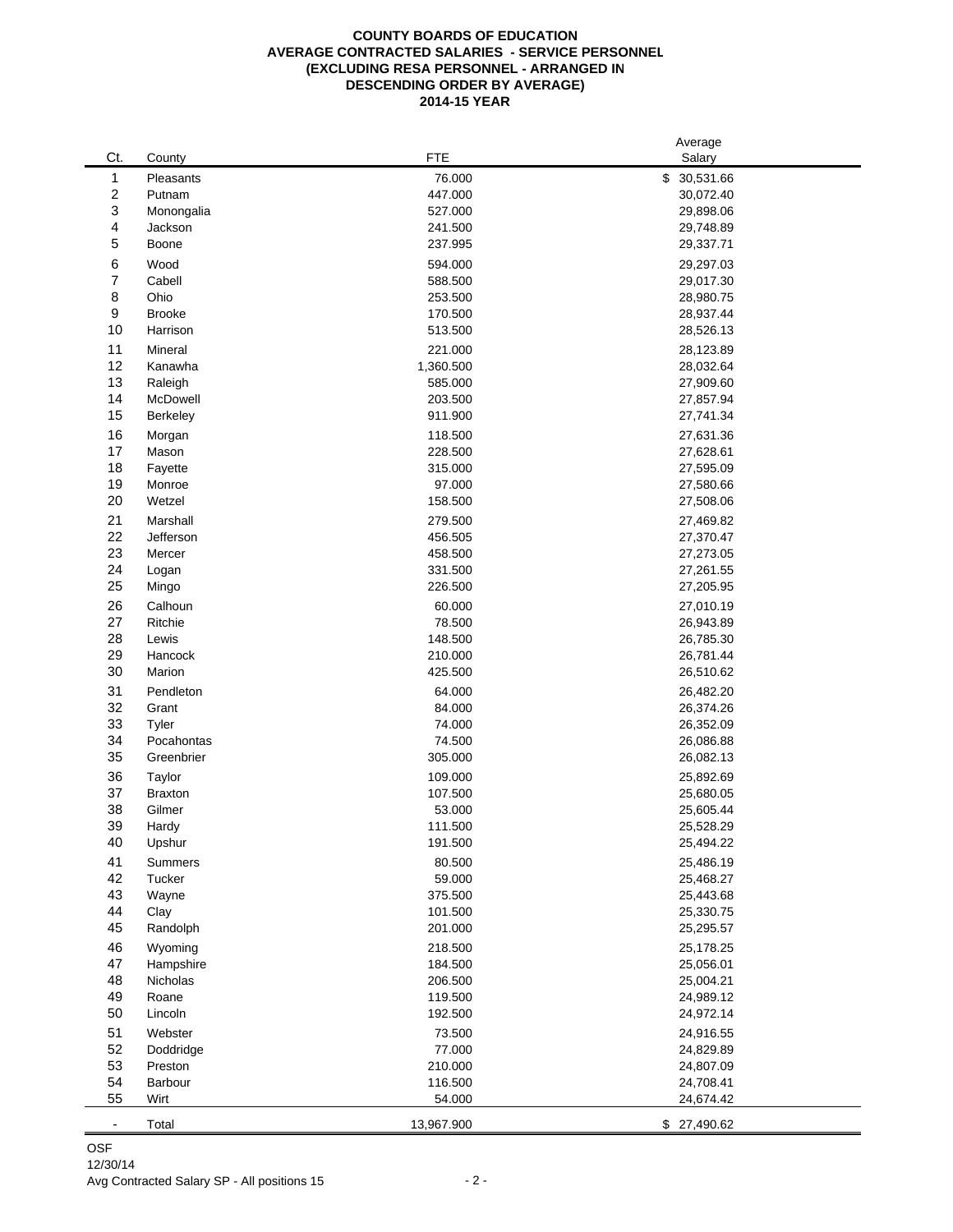# **COUNTY BOARDS OF EDUCATION COMPARISON OF AVERAGE CONTRACTED SALARIES SERVICE PERSONNEL (EXCLUDING RESA PERSONNEL) 2013-14 AND 2014-15**

| County                 | 2013-14                | 2014-15                | Difference       | Percent        |
|------------------------|------------------------|------------------------|------------------|----------------|
| Barbour                | \$<br>23,977.55        | \$24,708.41            | \$<br>730.86     | 3.05%          |
| <b>Berkeley</b>        | 26,916.56              | 27,741.34              | 824.78           | 3.06%          |
| Boone                  | 29,089.18              | 29,337.71              | 248.53           | 0.85%          |
| <b>Braxton</b>         | 25,586.74              | 25,680.05              | 93.31            | 0.36%          |
| <b>Brooke</b>          | 27,861.73              | 28,937.44              | 1,075.71         | 3.86%          |
| Cabell                 | 28,076.93              | 29,017.30              | 940.37           | 3.35%          |
| Calhoun                | 27,651.31              | 27,010.19              | (641.12)         | $-2.32%$       |
| Clay                   | 24,517.16              | 25,330.75              | 813.59           | 3.32%          |
| Doddridge              | 25,145.57              | 24,829.89              | (315.68)         | $-1.26%$       |
| Fayette                | 26,432.27              | 27,595.09              | 1,162.82         | 4.40%          |
| Gilmer                 | 24,936.93              | 25,605.44              | 668.51           | 2.68%          |
| Grant                  | 25,348.43              | 26,374.26              | 1,025.83         | 4.05%          |
| Greenbrier             | 25,121.70              | 26,082.13              | 960.43           | 3.82%          |
| Hampshire              | 24,370.23              | 25,056.01              | 685.78           | 2.81%          |
| Hancock                | 26,394.69              | 26,781.44              | 386.75           | 1.47%          |
| Hardy                  | 25,068.03              | 25,528.29              | 460.26           | 1.84%          |
| Harrison               | 28,081.65              | 28,526.13              | 444.48           | 1.58%          |
| Jackson                | 29,175.07              | 29,748.89              | 573.82           | 1.97%          |
| Jefferson              | 26,333.30              | 27,370.47              | 1,037.17         | 3.94%          |
| Kanawha                | 27,591.62              | 28,032.64              | 441.02           | 1.60%          |
| Lewis                  | 26,286.12              | 26,785.30              | 499.18           | 1.90%          |
| Lincoln                | 24,750.84              | 24,972.14              | 221.30           | 0.89%          |
| Logan                  | 25,964.86              | 27,261.55              | 1,296.69         | 4.99%          |
| Marion                 | 25,984.30              | 26,510.62              | 526.32           | 2.03%          |
| Marshall               | 26,907.55              | 27,469.82              | 562.27           | 2.09%          |
| Mason                  | 26,762.59              | 27,628.61              | 866.02           | 3.24%          |
| McDowell               | 26,683.20              | 27,857.94              | 1,174.74         | 4.40%          |
| Mercer                 | 26,447.11              | 27,273.05              | 825.94           | 3.12%          |
| Mineral                | 27,634.26              | 28,123.89              | 489.63           | 1.77%          |
| Mingo                  | 26,742.04              | 27,205.95              | 463.91           | 1.73%          |
| Monongalia             | 29,326.70              | 29,898.06              | 571.36           | 1.95%          |
| Monroe                 | 24,190.18              | 27,580.66              | 3,390.48         | 14.02%         |
| Morgan                 | 27,014.02              | 27,631.36              | 617.34           | 2.29%          |
| Nicholas               | 24,535.16              | 25,004.21              | 469.05           | 1.91%          |
| Ohio                   | 28,442.00              | 28,980.75              | 538.75           | 1.89%          |
| Pendleton              |                        |                        | 746.24           |                |
| Pleasants              | 25,735.96<br>29,836.24 | 26,482.20<br>30,531.66 | 695.42           | 2.90%<br>2.33% |
| Pocahontas             | 25,788.82              | 26,086.88              | 298.06           | 1.16%          |
| Preston                | 24,511.84              | 24,807.09              | 295.25           | 1.20%          |
| Putnam                 | 29,276.75              | 30,072.40              | 795.65           | 2.72%          |
|                        |                        |                        |                  |                |
| Raleigh<br>Randolph    | 26,925.18<br>24,709.53 | 27,909.60<br>25,295.57 | 984.42<br>586.04 | 3.66%<br>2.37% |
| Ritchie                | 25,758.89              | 26,943.89              | 1,185.00         | 4.60%          |
| Roane                  | 24,708.88              | 24,989.12              | 280.24           | 1.13%          |
| <b>Summers</b>         | 24,643.73              | 25,486.19              | 842.46           | 3.42%          |
|                        |                        |                        |                  | 0.87%          |
| Taylor                 | 25,669.62              | 25,892.69              | 223.07<br>58.81  |                |
| <b>Tucker</b><br>Tyler | 25,409.46<br>25,811.34 | 25,468.27<br>26,352.09 | 540.75           | 0.23%<br>2.10% |
| Upshur                 | 24,834.55              | 25,494.22              | 659.67           | 2.66%          |
| Wayne                  | 24,695.25              | 25,443.68              | 748.43           | 3.03%          |
|                        |                        |                        |                  |                |
| Webster                | 24,240.92              | 24,916.55              | 675.63           | 2.79%          |
| Wetzel                 | 26,731.57              | 27,508.06              | 776.49           | 2.90%          |
| Wirt<br>Wood           | 24,665.19              | 24,674.42              | 9.23<br>403.83   | 0.04%<br>1.40% |
| Wyoming                | 28,893.20<br>24,577.65 | 29,297.03<br>25,178.25 | 600.60           | 2.44%          |
|                        |                        |                        |                  |                |
| Total                  | 26,802.81<br>\$        | 27,490.62<br>\$        | \$<br>687.81     | 2.57%          |

OSF

12/30/14

Avg Contracted Salary SP - All positions 15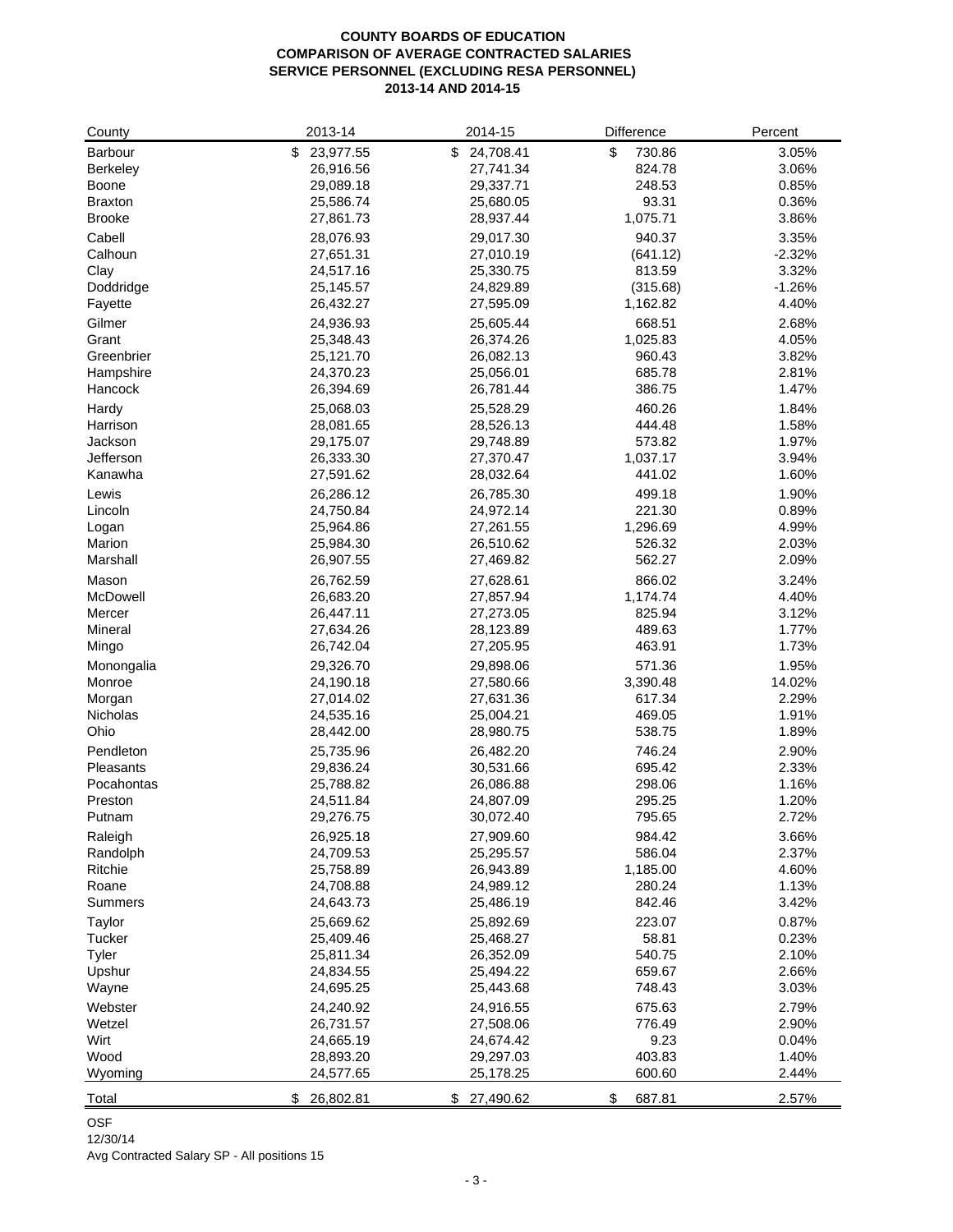# **COUNTY BOARDS OF EDUCATION COMPARISON OF AVERAGE CONTRACTED SALARIES SERVICE PERSONNEL (EXCLUDING RESA PERSONNEL) (ARRANGED IN DESCENDING ORDER BY PERCENT) 2013-14 AND 2014-15**

| Ct.              | County              | 2013-14         | 2014-15         | Difference   | Percent  |
|------------------|---------------------|-----------------|-----------------|--------------|----------|
| 1                | Monroe              | 24,190.18<br>\$ | \$<br>27,580.66 | \$3,390.48   | 14.02%   |
| $\boldsymbol{2}$ | Logan               | 25,964.86       | 27,261.55       | 1,296.69     | 4.99%    |
| 3                | Ritchie             | 25,758.89       | 26,943.89       | 1,185.00     | 4.60%    |
| 4                | McDowell            | 26,683.20       | 27,857.94       | 1,174.74     | 4.40%    |
| 4                | Fayette             | 26,432.27       | 27,595.09       | 1,162.82     | 4.40%    |
| 6                | Grant               | 25,348.43       | 26,374.26       | 1,025.83     | 4.05%    |
| 7                | Jefferson           | 26,333.30       | 27,370.47       | 1,037.17     | 3.94%    |
| 8                | <b>Brooke</b>       | 27,861.73       | 28,937.44       | 1,075.71     | 3.86%    |
| 9                | Greenbrier          | 25,121.70       | 26,082.13       | 960.43       | 3.82%    |
| 10               | Raleigh             | 26,925.18       | 27,909.60       | 984.42       | 3.66%    |
| 11               | <b>Summers</b>      | 24,643.73       | 25,486.19       | 842.46       | 3.42%    |
| 12               | Cabell              | 28,076.93       | 29,017.30       | 940.37       | 3.35%    |
| 13               | Clay                | 24,517.16       | 25,330.75       | 813.59       | 3.32%    |
| 14               | Mason               | 26,762.59       | 27,628.61       | 866.02       | 3.24%    |
| 15               | Mercer              | 26,447.11       | 27,273.05       | 825.94       | 3.12%    |
| 16               |                     | 26,916.56       | 27,741.34       | 824.78       | 3.06%    |
|                  | Berkeley<br>Barbour |                 | 24,708.41       | 730.86       | 3.05%    |
| 17               |                     | 23,977.55       |                 |              |          |
| 18               | Wayne               | 24,695.25       | 25,443.68       | 748.43       | 3.03%    |
| 19               | Wetzel<br>Pendleton | 26,731.57       | 27,508.06       | 776.49       | 2.90%    |
| 19               |                     | 25,735.96       | 26,482.20       | 746.24       | 2.90%    |
| 21               | Hampshire           | 24,370.23       | 25,056.01       | 685.78       | 2.81%    |
| 22               | Webster             | 24,240.92       | 24,916.55       | 675.63       | 2.79%    |
| 23               | Putnam              | 29,276.75       | 30,072.40       | 795.65       | 2.72%    |
| 24               | Gilmer              | 24,936.93       | 25,605.44       | 668.51       | 2.68%    |
| 25               | Upshur              | 24,834.55       | 25,494.22       | 659.67       | 2.66%    |
| 26               | Wyoming             | 24,577.65       | 25,178.25       | 600.60       | 2.44%    |
| 27               | Randolph            | 24,709.53       | 25,295.57       | 586.04       | 2.37%    |
| 28               | Pleasants           | 29,836.24       | 30,531.66       | 695.42       | 2.33%    |
| 29               | Morgan              | 27,014.02       | 27,631.36       | 617.34       | 2.29%    |
| 30               | Tyler               | 25,811.34       | 26,352.09       | 540.75       | 2.10%    |
| 31               | Marshall            | 26,907.55       | 27,469.82       | 562.27       | 2.09%    |
| 32               | Marion              | 25,984.30       | 26,510.62       | 526.32       | 2.03%    |
| 33               | Jackson             | 29,175.07       | 29,748.89       | 573.82       | 1.97%    |
| 34               | Monongalia          | 29,326.70       | 29,898.06       | 571.36       | 1.95%    |
| 35               | Nicholas            | 24,535.16       | 25,004.21       | 469.05       | 1.91%    |
| 36               | Lewis               | 26,286.12       | 26,785.30       | 499.18       | 1.90%    |
| 37               | Ohio                | 28,442.00       | 28,980.75       | 538.75       | 1.89%    |
| 38               | Hardy               | 25,068.03       | 25,528.29       | 460.26       | 1.84%    |
| 39               | Mineral             | 27,634.26       | 28,123.89       | 489.63       | 1.77%    |
| 40               | Mingo               | 26,742.04       | 27,205.95       | 463.91       | 1.73%    |
| 41               | Kanawha             | 27,591.62       | 28,032.64       | 441.02       | 1.60%    |
| 42               | Harrison            | 28,081.65       | 28,526.13       | 444.48       | 1.58%    |
| 43               | Hancock             | 26,394.69       | 26,781.44       | 386.75       | 1.47%    |
| 44               | Wood                | 28,893.20       | 29,297.03       | 403.83       | 1.40%    |
| 45               | Preston             | 24,511.84       | 24,807.09       | 295.25       | 1.20%    |
|                  |                     |                 |                 |              |          |
| 46               | Pocahontas          | 25,788.82       | 26,086.88       | 298.06       | 1.16%    |
| 47               | Roane               | 24,708.88       | 24,989.12       | 280.24       | 1.13%    |
| 48               | Lincoln             | 24,750.84       | 24,972.14       | 221.30       | 0.89%    |
| 49               | Taylor              | 25,669.62       | 25,892.69       | 223.07       | 0.87%    |
| 50               | Boone               | 29,089.18       | 29,337.71       | 248.53       | 0.85%    |
| 51               | <b>Braxton</b>      | 25,586.74       | 25,680.05       | 93.31        | 0.36%    |
| 52               | Tucker              | 25,409.46       | 25,468.27       | 58.81        | 0.23%    |
| 53               | Wirt                | 24,665.19       | 24,674.42       | 9.23         | 0.04%    |
| 54               | Doddridge           | 25,145.57       | 24,829.89       | (315.68)     | $-1.26%$ |
| 55               | Calhoun             | 27,651.31       | 27,010.19       | (641.12)     | $-2.32%$ |
|                  | Total               | \$26,802.81     | \$27,490.62     | \$<br>687.81 | 2.57%    |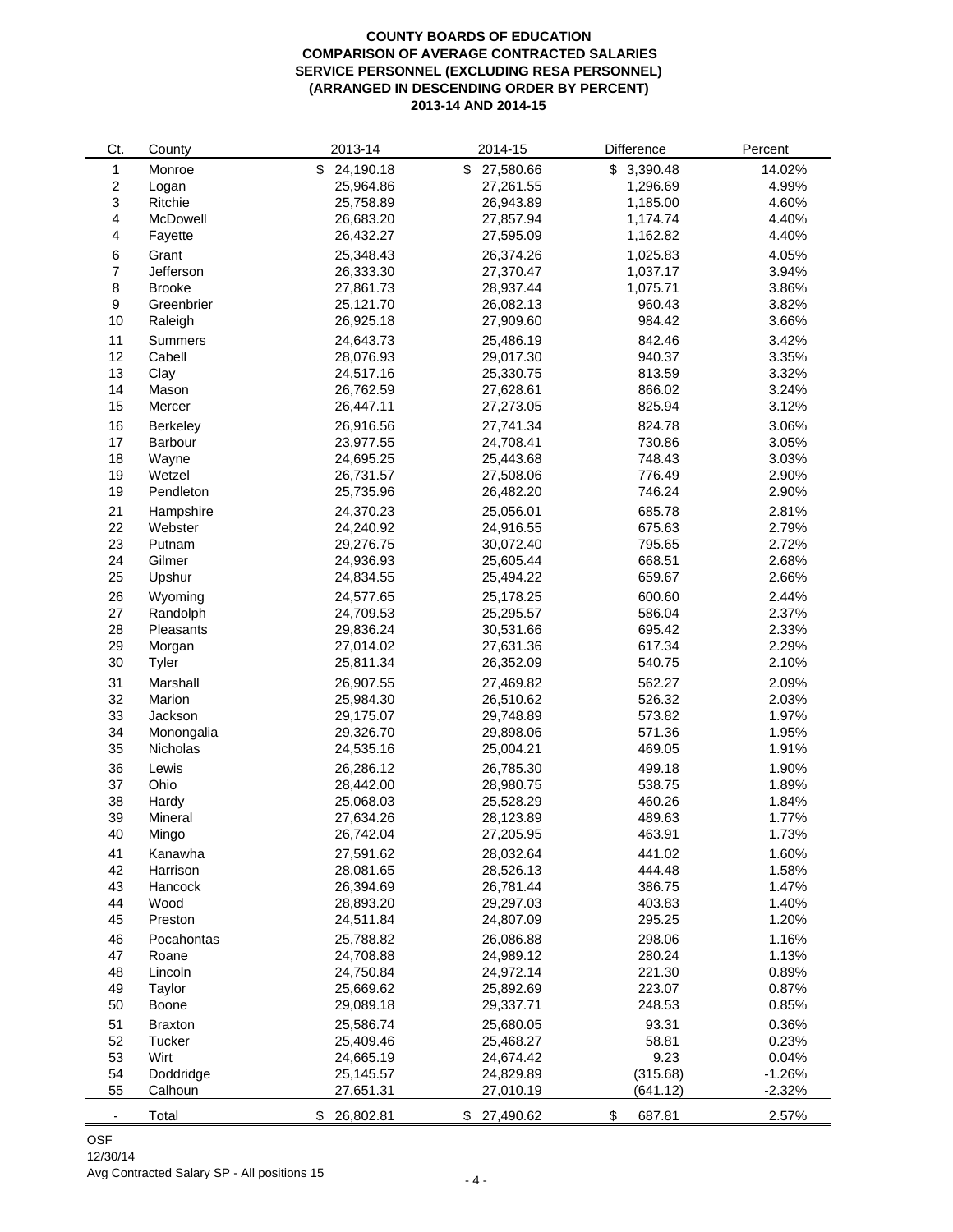|                  |            | Aide I          |                  | Aide II                |                   | Aide III               |                  | Aide IV                  |
|------------------|------------|-----------------|------------------|------------------------|-------------------|------------------------|------------------|--------------------------|
| County           | <b>FTE</b> | Avg. Salary     | <b>FTE</b>       | Avg. Salary            | <b>FTE</b>        | Avg. Salary            | <b>FTE</b>       | Avg. Salary              |
| <b>Barbour</b>   |            | \$              | 1.2400           | \$<br>23,378.71        | 1.7400            | \$<br>31,343.40        | 6.1400           | \$23,618.25              |
| <b>Berkeley</b>  |            |                 | 5.0000           | 25,286.02              | 52.0000           | 25,223.30              | 91.5000          | 28,024.15                |
| <b>Boone</b>     |            |                 | 1.5000           | 23,876.67              | 15.0000           | 28,666.00              | 6.0000           | 27,881.72                |
| <b>Braxton</b>   |            |                 | 2.0000           | 22,990.00              | 4.0000            | 22,837.50              | 1.0000           | 19,520.00                |
| <b>Brooke</b>    |            |                 | 6.0000           | 24,236.87              | 14.0000           | 25,662.14              | 20.0000          | 25,725.86                |
| Cabell           |            |                 | 6.0000           | 25,847.67              | 13.0000           | 27,096.15              | 49.0000          | 25,662.20                |
| Calhoun          |            |                 | 1.0000           | 19,845.00              |                   |                        |                  |                          |
| Clay             |            | $\blacksquare$  | 1.0000           | 29,020.00              | 1.0000            | 23,130.00              | 4.0000           | 29,152.50                |
| Doddridge        |            |                 |                  |                        | 9.0000            | 22,481.67              | 1.0000           | 19,520.00                |
| Fayette          |            |                 | 21.0000          | 25,573.26              | 3.0000            | 25,270.00              | 16.5000          | 25,781.82                |
| Gilmer           |            |                 |                  |                        | 3.0000            | 21,516.67              |                  |                          |
| Grant            |            |                 |                  |                        | $\overline{a}$    |                        | 8.0500           | 25,798.82                |
| Greenbrier       |            |                 | 6.5000           | 22,626.85              | 23.0000           | 25,103.91              | 23.7500          | 24,703.16                |
| Hampshire        |            |                 | 3.4500           | 22,753.19              | 15.0000           | 23,176.00              | 14.5000          | 24,584.14                |
| Hancock          |            |                 | 6.0000           | 24,558.33              | 9.0000            | 23,341.11              | 7.0000           | 28,124.29                |
| Hardy            |            |                 | 4.0000           | 20,085.00              | 3.0000            | 23,586.67              | 3.0000           | 27,266.67                |
| Harrison         |            |                 | 1.7000           | 23,570.00              | 30.7000           | 25,948.99              | 50.0000          | 26,832.40                |
| Jackson          |            |                 | 3.0000           | 31,793.33              | 5.4500            | 29,662.75              | 12.2500          | 29,867.55                |
| Jefferson        |            |                 | 44.5000          | 23,285.96              | 39.5000           | 26,468.35              |                  |                          |
| Kanawha          |            |                 | 77.5000          | 24,795.62              | 66.5000           | 24,143.91              | 79.0000          | 25,383.94                |
| Lewis            |            |                 | 3.0000           | 22,708.33              | 5.5000            | 24,661.16              | 10.7500          | 25,424.88                |
| Lincoln          |            |                 | 6.0000           | 20,068.33              | 27.0000           | 22,551.11              | 11.0000          | 24,564.55                |
| Logan            | 1.0000     | 20,705.00       | 14.0000          | 21,172.86              | 18.0000           | 25,472.56              | 19.0000          | 25,793.37                |
| Marion           |            |                 | 13.0000          | 23,229.62              | 32.0000           | 24,485.31              | 22.0000          | 26,643.91                |
| Marshall         |            |                 | 12.0000          | 26,486.25              | 18.0000           | 25,215.00              | 15.5000          | 25,801.94                |
| Mason            |            |                 | 4.0000           | 23,355.00              | 23.0000           | 24,532.83              | 12.0000          | 26,105.83                |
| McDowell         |            |                 | 1.0000           | 23,438.00              | 9.0000            | 28,622.84              | 13.0000          | 29,582.83                |
| Mercer           |            | ä,              | 1.0000           | 21,920.00              | 34.0000           | 25,802.94              | 21.0000          | 29,119.24                |
| Mineral          |            |                 |                  |                        | 1.0000            | 20,305.00              |                  |                          |
| Mingo            |            |                 | 2.0000           | 27,820.00              |                   |                        |                  |                          |
| Monongalia       |            |                 |                  |                        | 13.0000           | 28,893.08              | 34.5000          | 28,683.66                |
| Monroe<br>Morgan |            |                 | 2.0000<br>0.5000 | 24,554.38<br>26,250.00 | 2.0000<br>11.5000 | 36,775.00<br>25,753.91 | 7.5000<br>8.0000 | 38,246.67<br>30,166.25   |
| Nicholas         |            |                 | 4.0000           | 19,662.50              | 14.5000           | 23,842.41              | 9.5000           | 26,004.47                |
| Ohio             |            |                 | 13.5000          | 25,593.78              | 22.0000           | 24,397.27              | 12.5000          | 30,308.80                |
| Pendleton        |            |                 | 1.0000           | 19,430.00              | 2.0000            | 22,530.00              | 3.0000           | 23,305.00                |
| Pleasants        |            |                 | 1.0000           | 20,953.00              |                   |                        | 2.0000           | 26,688.00                |
| Pocahontas       |            |                 | 1.0000           | 20,290.00              | 2.0000            | 21,805.00              | 4.0000           | 21,260.00                |
| Preston          |            |                 | 2.3300           | 22,111.66              | 15.0000           | 22,558.00              | 8.0000           | 22,158.75                |
| Putnam           |            |                 | 18.0000          | 26,675.78              | 31.0000           | 28,585.87              | 16.5000          | 29,154.36                |
| Raleigh          |            |                 | 37.5000          | 24,998.27              | 42.5000           | 27,203.29              | 44.5000          | 27,482.58                |
| Randolph         |            |                 | 1.0000           | 19,550.00              | 2.5000            | 26,469.75              | 4.3400           | 28,816.29                |
| Ritchie          |            |                 | 1.0000           | 27,990.00              | 4.0000            | 24,105.00              | 5.0000           | 26,812.00                |
| Roane            |            |                 | 5.5000           | 23,118.45              | 4.5000            | 26,919.11              | 3.0000           | 23,395.00                |
| Summers          |            |                 | 1.0000           | 22,260.00              | 2.0000            | 21,155.00              |                  | $\overline{\phantom{a}}$ |
| Taylor           |            |                 | 1.0000           | 23,260.00              | 4.0000            | 26,175.00              | 7.0000           | 27,320.18                |
| Tucker           |            |                 |                  |                        |                   |                        | 2.0000           | 22,225.00                |
| Tyler            |            |                 |                  |                        | 8.0000            | 25,996.25              |                  |                          |
| Upshur           |            |                 | 1.0000           | 18,990.00              | 25.0000           | 23,702.45              | 8.0000           | 24,686.25                |
| Wayne            |            |                 | 28.0000          | 22,685.00              | 20.0000           | 24,510.50              | 3.0000           | 26,166.67                |
| Webster          |            |                 | 1.0000           | 20,290.00              | 3.0000            | 21,693.33              | 9.5000           | 25,071.05                |
| Wetzel           |            |                 | 8.0000           | 23,841.97              | 9.0000            | 25,811.11              | 12.0000          | 26,558.33                |
| Wirt             |            |                 | 3.5000           | 21,052.86              | 2.0000            | 22,880.00              | 2.5000           | 24,888.98                |
| Wood             |            |                 | 22.0000          | 22,593.00              | 23.0000           | 29,787.75              | 26.0000          | 29,064.43                |
| Wyoming          |            |                 | 7.5000           | 21,986.00              | 12.5000           | 21,689.84              | 15.5000          | 25,485.81                |
| Total            | 1.0000     | \$<br>20,705.00 | 408.7200         | 23,993.54<br>\$        | 750.3900          | 25,397.38<br>\$        | 764.7800         | 26,863.95<br>- \$        |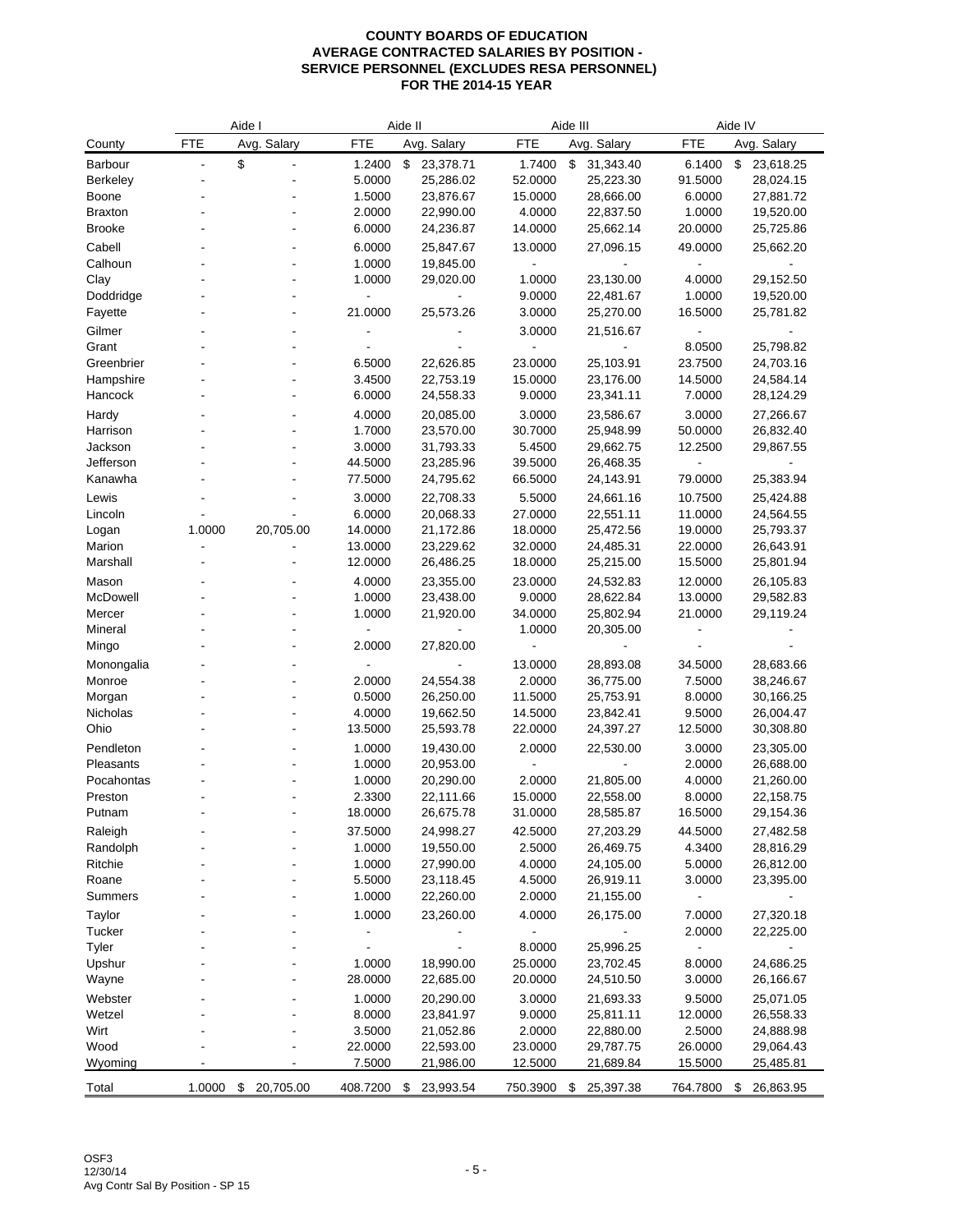|                      |                           | <b>ECCAT Temporary</b><br>Authorization |                          | <b>ECCAT Permanent</b><br>Authorization |                          | <b>ECCAT Paraprofessional</b><br>Certificate |                          | LPN                    |
|----------------------|---------------------------|-----------------------------------------|--------------------------|-----------------------------------------|--------------------------|----------------------------------------------|--------------------------|------------------------|
| County               | FTE                       | Avg. Salary                             | <b>FTE</b>               | Avg. Salary                             | <b>FTE</b>               | Avg. Salary                                  | <b>FTE</b>               | Avg. Salary            |
| Barbour              | 8.8000                    | 24,279.20<br>\$                         | 4.3000                   | \$<br>23,391.86                         | $\blacksquare$           | \$                                           | 3.5000                   | \$<br>22,933.57        |
| Berkeley             | 48.6800                   | 27,043.21                               | 16.0000                  | 27,765.70                               | 7.0000                   | 28,842.86                                    | 2.0000                   | 33,940.00              |
| Boone                | 18.0000                   | 28,534.44                               | 5.0000                   | 27,112.00                               | 1.0000                   | 30,310.00                                    | $\overline{\phantom{a}}$ |                        |
| <b>Braxton</b>       | 2.0000                    | 21,925.00                               | 8.0000                   | 23,945.00                               | 2.0000                   | 24,015.00                                    | 2.0000                   | 24,055.00              |
| <b>Brooke</b>        | 1.0000                    | 28,285.00                               | 2.2500                   | 25,673.33                               | 0.2500                   | 27,500.00                                    | 2.0000                   | 23,172.50              |
| Cabell               | 24.5000                   | 27,464.29                               | 21.5000                  | 29,542.53                               |                          |                                              | 8.0000                   | 24,684.50              |
| Calhoun              |                           |                                         |                          |                                         | 6.0000                   | 27,583.33                                    |                          |                        |
| Clay                 | 7.0000                    | 26,124.29                               | 1.0000                   | 25,330.00                               | $\overline{\phantom{a}}$ |                                              |                          |                        |
| Doddridge            | 1.0000                    | 26,680.00                               |                          |                                         | 5.0000                   | 26,426.00                                    |                          |                        |
| Fayette              | 13.0000                   | 26,076.92                               | 6.0000                   | 25,855.00                               |                          |                                              | 2.5000                   | 24,468.00              |
| Gilmer               | 4.0000                    | 23,072.50                               | 2.0000                   | 23,640.00                               | 2.0000                   | 22,515.00                                    |                          |                        |
| Grant                | 2.4500                    | 25,638.40                               | 0.5000                   | 24,930.00                               | 1.0000                   | 25,465.08                                    |                          |                        |
| Greenbrier           | 5.0000                    | 24,846.00                               | 21.0000                  | 26,401.19                               |                          |                                              | 2.5000                   | 24,018.00              |
| Hampshire<br>Hancock | 2.4500<br>5.0000          | 25,201.43<br>26,220.00                  | 5.0000<br>3.0000         | 26,453.00<br>26,070.00                  |                          |                                              | 0.1000<br>6.0000         | 23,730.00<br>22,621.67 |
|                      |                           |                                         |                          |                                         |                          |                                              |                          |                        |
| Hardy                | 2.0000                    | 25,245.00                               | 2.0000                   | 26,085.00                               | 5.0000                   | 27,218.00                                    |                          |                        |
| Harrison             | 36.0000<br>3.5000         | 26,864.00                               | 7.2000<br>2.2000         | 28,292.50                               |                          |                                              | 6.5000                   | 24,538.46              |
| Jackson<br>Jefferson | 20.0000                   | 28,732.86                               | 11.0000                  | 30,082.73<br>26,634.55                  |                          |                                              |                          |                        |
| Kanawha              | 71.0000                   | 25,080.42                               | 46.0000                  | 26,637.59                               | 1.0000                   | 28,240.00                                    |                          |                        |
|                      | 3.0000                    | 26,045.00                               |                          |                                         | 3.0000                   | 25,968.33                                    |                          |                        |
| Lewis<br>Lincoln     | 2.0000                    | 23,740.00                               |                          |                                         |                          | $\overline{\phantom{a}}$                     | 0.7500<br>2.0000         | 24,130.00<br>22,440.00 |
| Logan                | 9.0000                    | 25,715.00                               | 8.0000                   | 26,261.25                               | 3.0000                   | 29,715.00                                    | $\blacksquare$           |                        |
| Marion               | 12.0000                   | 24,925.00                               |                          |                                         |                          |                                              | 15.0000                  | 25,814.33              |
| Marshall             | 4.0000                    | 25,862.50                               | 4.0000                   | 25,652.50                               |                          |                                              | 13.5000                  | 23,570.11              |
| Mason                |                           |                                         |                          |                                         |                          |                                              | 2.0000                   | 30,293.50              |
| McDowell             | 13.0000                   | 24,741.24                               | 4.0000                   | 24,510.96                               |                          |                                              | 4.0000                   | 23,824.24              |
| Mercer               | 17.0000                   | 24,437.65                               | 17.0000                  | 26,060.59                               |                          |                                              |                          |                        |
| Mineral              |                           |                                         |                          |                                         | 9.0000                   | 26,934.22                                    | 0.9000                   | 36,380.00              |
| Mingo                | 3.0000                    | 25,180.00                               | 1.0000                   | 25,320.00                               |                          |                                              |                          |                        |
| Monongalia           | 13.0000                   | 26,060.22                               | 16.0000                  | 27,451.65                               | 13.0000                  | 29,558.46                                    | 23.0000                  | 27,454.13              |
| Monroe               | 2.0000                    | 51,945.00                               | 2.0000                   | 52,550.00                               | 0.5000                   | 52,620.00                                    | 1.5000                   | 23,256.93              |
| Morgan               | 2.5000                    | 27,672.00                               |                          |                                         |                          |                                              |                          |                        |
| Nicholas             | 18.0000                   | 24,754.50                               |                          |                                         |                          |                                              |                          |                        |
| Ohio                 | 9.0000                    | 25,426.11                               | 1.0000                   | 21,980.00                               | 1.0000                   | 25,520.00                                    | 5.0000                   | 22,865.55              |
| Pendleton            | 3.0000                    | 26,001.67                               | 0.5000                   | 28,950.00                               |                          |                                              | 1.0000                   | 21,770.00              |
| Pleasants            | 1.0000                    | 26,653.00                               | 6.0000                   | 28,046.33                               |                          |                                              |                          |                        |
| Pocahontas           | 4.0000                    | 22,582.50                               | $\overline{\phantom{a}}$ |                                         | 5.0000                   | 28,670.00                                    |                          |                        |
| Preston              | 10.0000                   | 23,807.00                               |                          |                                         |                          |                                              | 4.0000                   | 21,797.50              |
| Putnam               | 16.0000                   | 27,881.25                               | 5.0000                   | 27,774.00                               | 7.0000                   | 31,195.43                                    | $\overline{\phantom{a}}$ |                        |
| Raleigh              | 22.0000                   | 27,096.59                               | 2.5000                   | 26,008.00                               |                          |                                              | 0.5000                   | 24,850.00              |
| Randolph             | 9.0000                    | 25,984.92                               | $\blacksquare$           | $\blacksquare$                          |                          |                                              | 8.0000                   | 22,863.75              |
| Ritchie              | 2.0000                    | 22,990.00                               | 2.0000                   | 24,750.00                               |                          |                                              | $\overline{\phantom{a}}$ |                        |
| Roane                | 2.5000                    | 25,460.00                               | $\overline{\phantom{a}}$ |                                         | 0.5000                   | 28,160.00                                    | 1.5000                   | 22,760.00              |
| Summers              | 2.0000                    | 21,985.00                               | 8.0000                   | 26,268.62                               | 0.5000                   | 22,430.00                                    |                          |                        |
| Taylor               | 4.0000                    | 25,100.00                               | 2.0000                   | 27,705.00                               | $\overline{\phantom{a}}$ |                                              |                          |                        |
| Tucker               | 3.0000                    | 23,893.33                               | $\overline{\phantom{a}}$ |                                         | 5.0000                   | 31,310.00                                    |                          |                        |
| Tyler                |                           |                                         |                          |                                         |                          |                                              |                          |                        |
| Upshur               | 6.0000                    | 26,116.67                               | 5.0000                   | 24,090.00                               |                          |                                              | 1.0000                   | 25,200.00              |
| Wayne                | 10.0000                   | 22,505.50                               | 1.0000                   | 25,070.00                               |                          |                                              | 4.0000                   | 22,337.50              |
| Webster              | 1.0000                    | 21,660.00                               | 3.0000                   | 24,661.67                               |                          |                                              | $\blacksquare$           |                        |
| Wetzel               | 7.0000                    | 26,421.43                               | 7.0000                   | 25,168.57                               |                          |                                              | 1.0000                   | 25,270.00              |
| Wirt                 | 3.0000                    | 24,091.67                               | 0.5000                   | 23,080.00                               |                          |                                              | $\overline{a}$           |                        |
| Wood<br>Wyoming      | $\blacksquare$<br>10.0000 | 23,942.50                               | 1.0000<br>2.5000         | 20,668.20                               | 42.0000                  | 26,866.85                                    |                          |                        |
|                      |                           |                                         |                          | 24,612.00                               |                          |                                              |                          |                        |
| Total                | 498.3800                  | 25,892.86<br>\$                         | 262.9500                 | 26,799.33<br>\$                         | 119.7500                 | 27,867.13<br>\$                              | 123.7500                 | 24,847.07<br>\$        |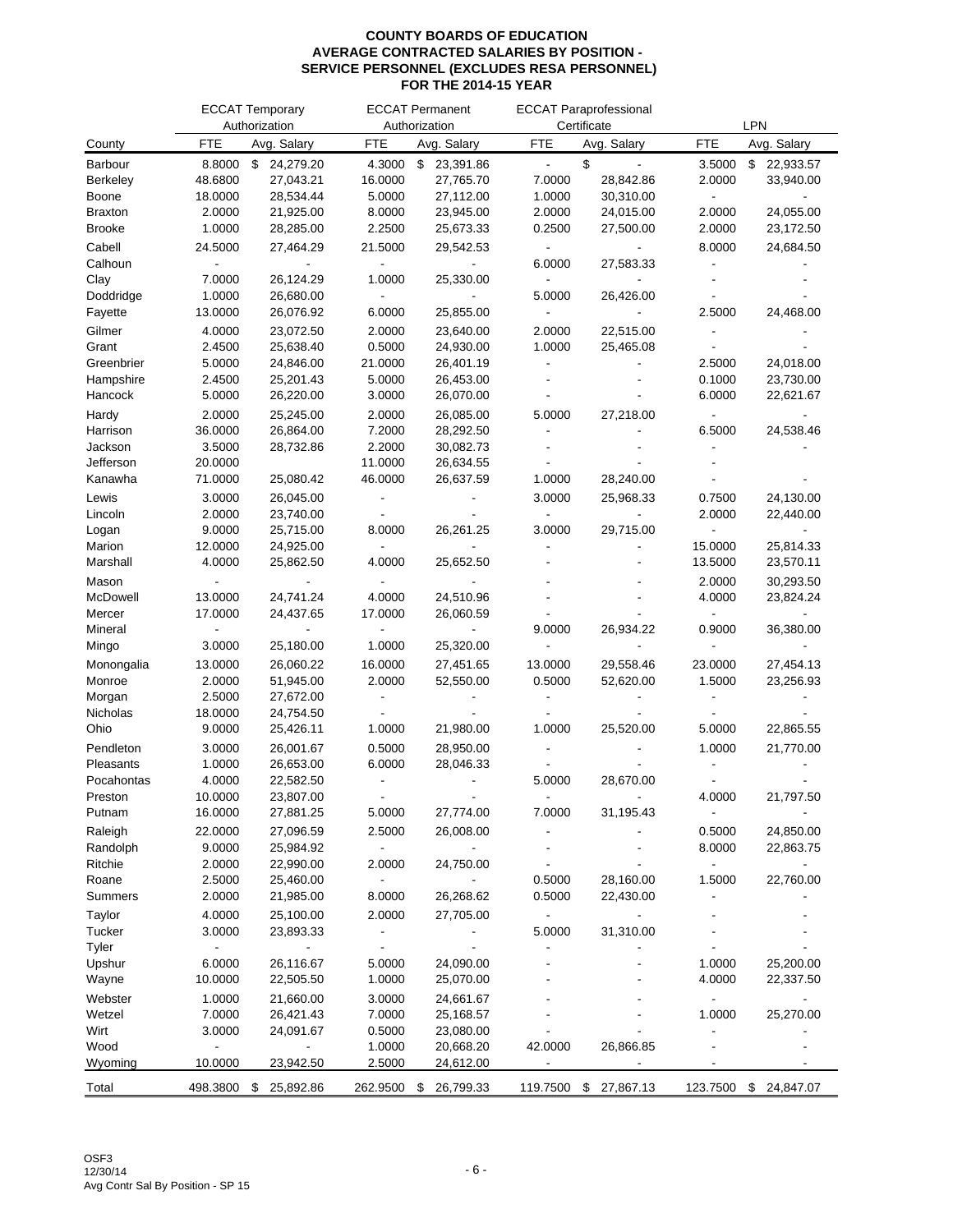| <b>FTE</b><br><b>FTE</b><br>FTE<br>Avg. Salary<br>Avg. Salary<br>Avg. Salary<br><b>FTE</b><br>Avg. Salary<br>County<br>\$<br>\$<br>\$<br>Barbour<br>1.8000<br>\$<br>23,635.00<br>ä,<br>$\overline{a}$<br>$\blacksquare$<br>24.0000<br><b>Berkeley</b><br>29,311.30<br>÷,<br>1.0000<br>27,450.00<br>Boone<br>4.0000<br><b>Braxton</b><br>28,415.00<br><b>Brooke</b><br>1.0000<br>28,810.00<br>Cabell<br>11.5000<br>35,294.00<br>28,943.26<br>6.0000<br>25,600.50<br>2.0000<br>1.0000<br>28,802.00<br>Calhoun<br>4.0000<br>27,235.00<br>Clay<br>Doddridge<br>25,030.00<br>1.0000<br>2.0000<br>Fayette<br>31,726.80<br>Gilmer<br>Grant<br>1.0000<br>26,020.16<br>Greenbrier<br>Hampshire<br>6.5000<br>25,492.31<br>Hancock<br>Hardy<br>9.0000<br>26,145.04<br>27,396.67<br>Harrison<br>3.0000<br>25,830.00<br>1.0000<br>24,280.00<br>3.0000<br>16.2000<br>29,801.32<br>1.0000<br>25,380.00<br>Jackson<br>1.2000<br>27,870.42<br>Jefferson<br>19.0000<br>29,443.82<br>Ĭ.<br>1.0000<br>10.0000<br>Kanawha<br>15.0000<br>29,749.33<br>1.0000<br>26,910.00<br>23,350.00<br>23,538.00<br>4.0000<br>26,181.25<br>Lewis<br>3.0000<br>Lincoln<br>23,763.33<br>1.0000<br>22,385.00<br>Logan<br>7.0000<br>30,863.71<br>Marion<br>1.0000<br>2.0000<br>22,810.00<br>2.0000<br>29,415.00<br>23,354.00<br>Marshall<br>Mason<br>11.0000<br>28,117.73<br>McDowell<br>1.0000<br>34,550.00<br>Mercer<br>$\blacksquare$<br>Mineral<br>43.1000<br>27,644.80<br>Mingo<br>25,725.00<br>27,982.50<br>Monongalia<br>27.0000<br>29,697.32<br>1.0000<br>2.0000<br>Monroe<br>0.5000<br>52,620.00<br>Morgan<br>Nicholas<br>1.0000<br>25,765.00<br>11.5000<br>Ohio<br>27,284.11<br>Pendleton<br>2.5000<br>27,778.00<br>Pleasants<br>2.0000<br>Pocahontas<br>23,385.00<br>7.0000<br>24,183.57<br>Preston<br>13.5000<br>1.0000<br>28,480.00<br>Putnam<br>33,477.04<br>$\overline{\phantom{a}}$<br>$\qquad \qquad \blacksquare$<br>Raleigh<br>2.0000<br>30,172.50<br>1.0000<br>25,385.00<br>Randolph<br>0.3300<br>31,713.76<br>Ritchie<br>3.0000<br>24,880.00<br>Roane<br>1.5000<br>25,566.67<br>Summers<br>2.5000<br>23,918.00<br>Taylor<br>$\overline{a}$<br>Tucker<br>1.0000<br>26,750.00<br>Tyler<br>Upshur<br>1.0000<br>28,170.00<br>Wayne<br>7.0000<br>31,048.57<br>0.5000<br>27,220.00<br>Wetzel<br>19,991.60<br>1.0000<br>26,670.00<br>1.0000<br>Wirt<br>0.5000<br>22,284.90<br>$\overline{\phantom{a}}$<br>$\overline{\phantom{a}}$<br>34.0000<br>28,847.14<br>4.0000<br>27,752.26<br>2.0000<br>25,320.00<br>Wyoming<br>$\overline{\phantom{a}}$<br>303.1300<br>28,683.36<br>11.8000<br>25,073.81<br>16.0000<br>28,487.00<br>22.7000<br>24,016.24<br>Total<br>\$<br>\$<br>\$<br>\$ |         | Paraprofessional |  | <b>Educational Sign</b><br>Language Interpreter I |  | <b>Educational Sign</b><br>Language Interpreter II |  | Sign Support<br>Specialist |  |
|----------------------------------------------------------------------------------------------------------------------------------------------------------------------------------------------------------------------------------------------------------------------------------------------------------------------------------------------------------------------------------------------------------------------------------------------------------------------------------------------------------------------------------------------------------------------------------------------------------------------------------------------------------------------------------------------------------------------------------------------------------------------------------------------------------------------------------------------------------------------------------------------------------------------------------------------------------------------------------------------------------------------------------------------------------------------------------------------------------------------------------------------------------------------------------------------------------------------------------------------------------------------------------------------------------------------------------------------------------------------------------------------------------------------------------------------------------------------------------------------------------------------------------------------------------------------------------------------------------------------------------------------------------------------------------------------------------------------------------------------------------------------------------------------------------------------------------------------------------------------------------------------------------------------------------------------------------------------------------------------------------------------------------------------------------------------------------------------------------------------------------------------------------------------------------------------------------------------------------------------------------------------------------------------------------------------------------------------------------------------------------------------------------------------------------------------------------------------------------------------------------------------------------------------------------------------------------------------------------------------------------------------------------|---------|------------------|--|---------------------------------------------------|--|----------------------------------------------------|--|----------------------------|--|
|                                                                                                                                                                                                                                                                                                                                                                                                                                                                                                                                                                                                                                                                                                                                                                                                                                                                                                                                                                                                                                                                                                                                                                                                                                                                                                                                                                                                                                                                                                                                                                                                                                                                                                                                                                                                                                                                                                                                                                                                                                                                                                                                                                                                                                                                                                                                                                                                                                                                                                                                                                                                                                                          |         |                  |  |                                                   |  |                                                    |  |                            |  |
|                                                                                                                                                                                                                                                                                                                                                                                                                                                                                                                                                                                                                                                                                                                                                                                                                                                                                                                                                                                                                                                                                                                                                                                                                                                                                                                                                                                                                                                                                                                                                                                                                                                                                                                                                                                                                                                                                                                                                                                                                                                                                                                                                                                                                                                                                                                                                                                                                                                                                                                                                                                                                                                          |         |                  |  |                                                   |  |                                                    |  |                            |  |
|                                                                                                                                                                                                                                                                                                                                                                                                                                                                                                                                                                                                                                                                                                                                                                                                                                                                                                                                                                                                                                                                                                                                                                                                                                                                                                                                                                                                                                                                                                                                                                                                                                                                                                                                                                                                                                                                                                                                                                                                                                                                                                                                                                                                                                                                                                                                                                                                                                                                                                                                                                                                                                                          |         |                  |  |                                                   |  |                                                    |  |                            |  |
|                                                                                                                                                                                                                                                                                                                                                                                                                                                                                                                                                                                                                                                                                                                                                                                                                                                                                                                                                                                                                                                                                                                                                                                                                                                                                                                                                                                                                                                                                                                                                                                                                                                                                                                                                                                                                                                                                                                                                                                                                                                                                                                                                                                                                                                                                                                                                                                                                                                                                                                                                                                                                                                          |         |                  |  |                                                   |  |                                                    |  |                            |  |
|                                                                                                                                                                                                                                                                                                                                                                                                                                                                                                                                                                                                                                                                                                                                                                                                                                                                                                                                                                                                                                                                                                                                                                                                                                                                                                                                                                                                                                                                                                                                                                                                                                                                                                                                                                                                                                                                                                                                                                                                                                                                                                                                                                                                                                                                                                                                                                                                                                                                                                                                                                                                                                                          |         |                  |  |                                                   |  |                                                    |  |                            |  |
|                                                                                                                                                                                                                                                                                                                                                                                                                                                                                                                                                                                                                                                                                                                                                                                                                                                                                                                                                                                                                                                                                                                                                                                                                                                                                                                                                                                                                                                                                                                                                                                                                                                                                                                                                                                                                                                                                                                                                                                                                                                                                                                                                                                                                                                                                                                                                                                                                                                                                                                                                                                                                                                          |         |                  |  |                                                   |  |                                                    |  |                            |  |
|                                                                                                                                                                                                                                                                                                                                                                                                                                                                                                                                                                                                                                                                                                                                                                                                                                                                                                                                                                                                                                                                                                                                                                                                                                                                                                                                                                                                                                                                                                                                                                                                                                                                                                                                                                                                                                                                                                                                                                                                                                                                                                                                                                                                                                                                                                                                                                                                                                                                                                                                                                                                                                                          |         |                  |  |                                                   |  |                                                    |  |                            |  |
|                                                                                                                                                                                                                                                                                                                                                                                                                                                                                                                                                                                                                                                                                                                                                                                                                                                                                                                                                                                                                                                                                                                                                                                                                                                                                                                                                                                                                                                                                                                                                                                                                                                                                                                                                                                                                                                                                                                                                                                                                                                                                                                                                                                                                                                                                                                                                                                                                                                                                                                                                                                                                                                          |         |                  |  |                                                   |  |                                                    |  |                            |  |
|                                                                                                                                                                                                                                                                                                                                                                                                                                                                                                                                                                                                                                                                                                                                                                                                                                                                                                                                                                                                                                                                                                                                                                                                                                                                                                                                                                                                                                                                                                                                                                                                                                                                                                                                                                                                                                                                                                                                                                                                                                                                                                                                                                                                                                                                                                                                                                                                                                                                                                                                                                                                                                                          |         |                  |  |                                                   |  |                                                    |  |                            |  |
|                                                                                                                                                                                                                                                                                                                                                                                                                                                                                                                                                                                                                                                                                                                                                                                                                                                                                                                                                                                                                                                                                                                                                                                                                                                                                                                                                                                                                                                                                                                                                                                                                                                                                                                                                                                                                                                                                                                                                                                                                                                                                                                                                                                                                                                                                                                                                                                                                                                                                                                                                                                                                                                          |         |                  |  |                                                   |  |                                                    |  |                            |  |
|                                                                                                                                                                                                                                                                                                                                                                                                                                                                                                                                                                                                                                                                                                                                                                                                                                                                                                                                                                                                                                                                                                                                                                                                                                                                                                                                                                                                                                                                                                                                                                                                                                                                                                                                                                                                                                                                                                                                                                                                                                                                                                                                                                                                                                                                                                                                                                                                                                                                                                                                                                                                                                                          |         |                  |  |                                                   |  |                                                    |  |                            |  |
|                                                                                                                                                                                                                                                                                                                                                                                                                                                                                                                                                                                                                                                                                                                                                                                                                                                                                                                                                                                                                                                                                                                                                                                                                                                                                                                                                                                                                                                                                                                                                                                                                                                                                                                                                                                                                                                                                                                                                                                                                                                                                                                                                                                                                                                                                                                                                                                                                                                                                                                                                                                                                                                          |         |                  |  |                                                   |  |                                                    |  |                            |  |
|                                                                                                                                                                                                                                                                                                                                                                                                                                                                                                                                                                                                                                                                                                                                                                                                                                                                                                                                                                                                                                                                                                                                                                                                                                                                                                                                                                                                                                                                                                                                                                                                                                                                                                                                                                                                                                                                                                                                                                                                                                                                                                                                                                                                                                                                                                                                                                                                                                                                                                                                                                                                                                                          |         |                  |  |                                                   |  |                                                    |  |                            |  |
|                                                                                                                                                                                                                                                                                                                                                                                                                                                                                                                                                                                                                                                                                                                                                                                                                                                                                                                                                                                                                                                                                                                                                                                                                                                                                                                                                                                                                                                                                                                                                                                                                                                                                                                                                                                                                                                                                                                                                                                                                                                                                                                                                                                                                                                                                                                                                                                                                                                                                                                                                                                                                                                          |         |                  |  |                                                   |  |                                                    |  |                            |  |
|                                                                                                                                                                                                                                                                                                                                                                                                                                                                                                                                                                                                                                                                                                                                                                                                                                                                                                                                                                                                                                                                                                                                                                                                                                                                                                                                                                                                                                                                                                                                                                                                                                                                                                                                                                                                                                                                                                                                                                                                                                                                                                                                                                                                                                                                                                                                                                                                                                                                                                                                                                                                                                                          |         |                  |  |                                                   |  |                                                    |  |                            |  |
|                                                                                                                                                                                                                                                                                                                                                                                                                                                                                                                                                                                                                                                                                                                                                                                                                                                                                                                                                                                                                                                                                                                                                                                                                                                                                                                                                                                                                                                                                                                                                                                                                                                                                                                                                                                                                                                                                                                                                                                                                                                                                                                                                                                                                                                                                                                                                                                                                                                                                                                                                                                                                                                          |         |                  |  |                                                   |  |                                                    |  |                            |  |
|                                                                                                                                                                                                                                                                                                                                                                                                                                                                                                                                                                                                                                                                                                                                                                                                                                                                                                                                                                                                                                                                                                                                                                                                                                                                                                                                                                                                                                                                                                                                                                                                                                                                                                                                                                                                                                                                                                                                                                                                                                                                                                                                                                                                                                                                                                                                                                                                                                                                                                                                                                                                                                                          |         |                  |  |                                                   |  |                                                    |  |                            |  |
|                                                                                                                                                                                                                                                                                                                                                                                                                                                                                                                                                                                                                                                                                                                                                                                                                                                                                                                                                                                                                                                                                                                                                                                                                                                                                                                                                                                                                                                                                                                                                                                                                                                                                                                                                                                                                                                                                                                                                                                                                                                                                                                                                                                                                                                                                                                                                                                                                                                                                                                                                                                                                                                          |         |                  |  |                                                   |  |                                                    |  |                            |  |
|                                                                                                                                                                                                                                                                                                                                                                                                                                                                                                                                                                                                                                                                                                                                                                                                                                                                                                                                                                                                                                                                                                                                                                                                                                                                                                                                                                                                                                                                                                                                                                                                                                                                                                                                                                                                                                                                                                                                                                                                                                                                                                                                                                                                                                                                                                                                                                                                                                                                                                                                                                                                                                                          |         |                  |  |                                                   |  |                                                    |  |                            |  |
|                                                                                                                                                                                                                                                                                                                                                                                                                                                                                                                                                                                                                                                                                                                                                                                                                                                                                                                                                                                                                                                                                                                                                                                                                                                                                                                                                                                                                                                                                                                                                                                                                                                                                                                                                                                                                                                                                                                                                                                                                                                                                                                                                                                                                                                                                                                                                                                                                                                                                                                                                                                                                                                          |         |                  |  |                                                   |  |                                                    |  |                            |  |
|                                                                                                                                                                                                                                                                                                                                                                                                                                                                                                                                                                                                                                                                                                                                                                                                                                                                                                                                                                                                                                                                                                                                                                                                                                                                                                                                                                                                                                                                                                                                                                                                                                                                                                                                                                                                                                                                                                                                                                                                                                                                                                                                                                                                                                                                                                                                                                                                                                                                                                                                                                                                                                                          |         |                  |  |                                                   |  |                                                    |  |                            |  |
|                                                                                                                                                                                                                                                                                                                                                                                                                                                                                                                                                                                                                                                                                                                                                                                                                                                                                                                                                                                                                                                                                                                                                                                                                                                                                                                                                                                                                                                                                                                                                                                                                                                                                                                                                                                                                                                                                                                                                                                                                                                                                                                                                                                                                                                                                                                                                                                                                                                                                                                                                                                                                                                          |         |                  |  |                                                   |  |                                                    |  |                            |  |
|                                                                                                                                                                                                                                                                                                                                                                                                                                                                                                                                                                                                                                                                                                                                                                                                                                                                                                                                                                                                                                                                                                                                                                                                                                                                                                                                                                                                                                                                                                                                                                                                                                                                                                                                                                                                                                                                                                                                                                                                                                                                                                                                                                                                                                                                                                                                                                                                                                                                                                                                                                                                                                                          |         |                  |  |                                                   |  |                                                    |  |                            |  |
|                                                                                                                                                                                                                                                                                                                                                                                                                                                                                                                                                                                                                                                                                                                                                                                                                                                                                                                                                                                                                                                                                                                                                                                                                                                                                                                                                                                                                                                                                                                                                                                                                                                                                                                                                                                                                                                                                                                                                                                                                                                                                                                                                                                                                                                                                                                                                                                                                                                                                                                                                                                                                                                          |         |                  |  |                                                   |  |                                                    |  |                            |  |
|                                                                                                                                                                                                                                                                                                                                                                                                                                                                                                                                                                                                                                                                                                                                                                                                                                                                                                                                                                                                                                                                                                                                                                                                                                                                                                                                                                                                                                                                                                                                                                                                                                                                                                                                                                                                                                                                                                                                                                                                                                                                                                                                                                                                                                                                                                                                                                                                                                                                                                                                                                                                                                                          |         |                  |  |                                                   |  |                                                    |  |                            |  |
|                                                                                                                                                                                                                                                                                                                                                                                                                                                                                                                                                                                                                                                                                                                                                                                                                                                                                                                                                                                                                                                                                                                                                                                                                                                                                                                                                                                                                                                                                                                                                                                                                                                                                                                                                                                                                                                                                                                                                                                                                                                                                                                                                                                                                                                                                                                                                                                                                                                                                                                                                                                                                                                          |         |                  |  |                                                   |  |                                                    |  |                            |  |
|                                                                                                                                                                                                                                                                                                                                                                                                                                                                                                                                                                                                                                                                                                                                                                                                                                                                                                                                                                                                                                                                                                                                                                                                                                                                                                                                                                                                                                                                                                                                                                                                                                                                                                                                                                                                                                                                                                                                                                                                                                                                                                                                                                                                                                                                                                                                                                                                                                                                                                                                                                                                                                                          |         |                  |  |                                                   |  |                                                    |  |                            |  |
|                                                                                                                                                                                                                                                                                                                                                                                                                                                                                                                                                                                                                                                                                                                                                                                                                                                                                                                                                                                                                                                                                                                                                                                                                                                                                                                                                                                                                                                                                                                                                                                                                                                                                                                                                                                                                                                                                                                                                                                                                                                                                                                                                                                                                                                                                                                                                                                                                                                                                                                                                                                                                                                          |         |                  |  |                                                   |  |                                                    |  |                            |  |
|                                                                                                                                                                                                                                                                                                                                                                                                                                                                                                                                                                                                                                                                                                                                                                                                                                                                                                                                                                                                                                                                                                                                                                                                                                                                                                                                                                                                                                                                                                                                                                                                                                                                                                                                                                                                                                                                                                                                                                                                                                                                                                                                                                                                                                                                                                                                                                                                                                                                                                                                                                                                                                                          |         |                  |  |                                                   |  |                                                    |  |                            |  |
|                                                                                                                                                                                                                                                                                                                                                                                                                                                                                                                                                                                                                                                                                                                                                                                                                                                                                                                                                                                                                                                                                                                                                                                                                                                                                                                                                                                                                                                                                                                                                                                                                                                                                                                                                                                                                                                                                                                                                                                                                                                                                                                                                                                                                                                                                                                                                                                                                                                                                                                                                                                                                                                          |         |                  |  |                                                   |  |                                                    |  |                            |  |
|                                                                                                                                                                                                                                                                                                                                                                                                                                                                                                                                                                                                                                                                                                                                                                                                                                                                                                                                                                                                                                                                                                                                                                                                                                                                                                                                                                                                                                                                                                                                                                                                                                                                                                                                                                                                                                                                                                                                                                                                                                                                                                                                                                                                                                                                                                                                                                                                                                                                                                                                                                                                                                                          |         |                  |  |                                                   |  |                                                    |  |                            |  |
|                                                                                                                                                                                                                                                                                                                                                                                                                                                                                                                                                                                                                                                                                                                                                                                                                                                                                                                                                                                                                                                                                                                                                                                                                                                                                                                                                                                                                                                                                                                                                                                                                                                                                                                                                                                                                                                                                                                                                                                                                                                                                                                                                                                                                                                                                                                                                                                                                                                                                                                                                                                                                                                          |         |                  |  |                                                   |  |                                                    |  |                            |  |
|                                                                                                                                                                                                                                                                                                                                                                                                                                                                                                                                                                                                                                                                                                                                                                                                                                                                                                                                                                                                                                                                                                                                                                                                                                                                                                                                                                                                                                                                                                                                                                                                                                                                                                                                                                                                                                                                                                                                                                                                                                                                                                                                                                                                                                                                                                                                                                                                                                                                                                                                                                                                                                                          |         |                  |  |                                                   |  |                                                    |  |                            |  |
|                                                                                                                                                                                                                                                                                                                                                                                                                                                                                                                                                                                                                                                                                                                                                                                                                                                                                                                                                                                                                                                                                                                                                                                                                                                                                                                                                                                                                                                                                                                                                                                                                                                                                                                                                                                                                                                                                                                                                                                                                                                                                                                                                                                                                                                                                                                                                                                                                                                                                                                                                                                                                                                          |         |                  |  |                                                   |  |                                                    |  |                            |  |
|                                                                                                                                                                                                                                                                                                                                                                                                                                                                                                                                                                                                                                                                                                                                                                                                                                                                                                                                                                                                                                                                                                                                                                                                                                                                                                                                                                                                                                                                                                                                                                                                                                                                                                                                                                                                                                                                                                                                                                                                                                                                                                                                                                                                                                                                                                                                                                                                                                                                                                                                                                                                                                                          |         |                  |  |                                                   |  |                                                    |  |                            |  |
|                                                                                                                                                                                                                                                                                                                                                                                                                                                                                                                                                                                                                                                                                                                                                                                                                                                                                                                                                                                                                                                                                                                                                                                                                                                                                                                                                                                                                                                                                                                                                                                                                                                                                                                                                                                                                                                                                                                                                                                                                                                                                                                                                                                                                                                                                                                                                                                                                                                                                                                                                                                                                                                          |         |                  |  |                                                   |  |                                                    |  |                            |  |
|                                                                                                                                                                                                                                                                                                                                                                                                                                                                                                                                                                                                                                                                                                                                                                                                                                                                                                                                                                                                                                                                                                                                                                                                                                                                                                                                                                                                                                                                                                                                                                                                                                                                                                                                                                                                                                                                                                                                                                                                                                                                                                                                                                                                                                                                                                                                                                                                                                                                                                                                                                                                                                                          |         |                  |  |                                                   |  |                                                    |  |                            |  |
|                                                                                                                                                                                                                                                                                                                                                                                                                                                                                                                                                                                                                                                                                                                                                                                                                                                                                                                                                                                                                                                                                                                                                                                                                                                                                                                                                                                                                                                                                                                                                                                                                                                                                                                                                                                                                                                                                                                                                                                                                                                                                                                                                                                                                                                                                                                                                                                                                                                                                                                                                                                                                                                          |         |                  |  |                                                   |  |                                                    |  |                            |  |
|                                                                                                                                                                                                                                                                                                                                                                                                                                                                                                                                                                                                                                                                                                                                                                                                                                                                                                                                                                                                                                                                                                                                                                                                                                                                                                                                                                                                                                                                                                                                                                                                                                                                                                                                                                                                                                                                                                                                                                                                                                                                                                                                                                                                                                                                                                                                                                                                                                                                                                                                                                                                                                                          |         |                  |  |                                                   |  |                                                    |  |                            |  |
|                                                                                                                                                                                                                                                                                                                                                                                                                                                                                                                                                                                                                                                                                                                                                                                                                                                                                                                                                                                                                                                                                                                                                                                                                                                                                                                                                                                                                                                                                                                                                                                                                                                                                                                                                                                                                                                                                                                                                                                                                                                                                                                                                                                                                                                                                                                                                                                                                                                                                                                                                                                                                                                          |         |                  |  |                                                   |  |                                                    |  |                            |  |
|                                                                                                                                                                                                                                                                                                                                                                                                                                                                                                                                                                                                                                                                                                                                                                                                                                                                                                                                                                                                                                                                                                                                                                                                                                                                                                                                                                                                                                                                                                                                                                                                                                                                                                                                                                                                                                                                                                                                                                                                                                                                                                                                                                                                                                                                                                                                                                                                                                                                                                                                                                                                                                                          |         |                  |  |                                                   |  |                                                    |  |                            |  |
|                                                                                                                                                                                                                                                                                                                                                                                                                                                                                                                                                                                                                                                                                                                                                                                                                                                                                                                                                                                                                                                                                                                                                                                                                                                                                                                                                                                                                                                                                                                                                                                                                                                                                                                                                                                                                                                                                                                                                                                                                                                                                                                                                                                                                                                                                                                                                                                                                                                                                                                                                                                                                                                          |         |                  |  |                                                   |  |                                                    |  |                            |  |
|                                                                                                                                                                                                                                                                                                                                                                                                                                                                                                                                                                                                                                                                                                                                                                                                                                                                                                                                                                                                                                                                                                                                                                                                                                                                                                                                                                                                                                                                                                                                                                                                                                                                                                                                                                                                                                                                                                                                                                                                                                                                                                                                                                                                                                                                                                                                                                                                                                                                                                                                                                                                                                                          |         |                  |  |                                                   |  |                                                    |  |                            |  |
|                                                                                                                                                                                                                                                                                                                                                                                                                                                                                                                                                                                                                                                                                                                                                                                                                                                                                                                                                                                                                                                                                                                                                                                                                                                                                                                                                                                                                                                                                                                                                                                                                                                                                                                                                                                                                                                                                                                                                                                                                                                                                                                                                                                                                                                                                                                                                                                                                                                                                                                                                                                                                                                          |         |                  |  |                                                   |  |                                                    |  |                            |  |
|                                                                                                                                                                                                                                                                                                                                                                                                                                                                                                                                                                                                                                                                                                                                                                                                                                                                                                                                                                                                                                                                                                                                                                                                                                                                                                                                                                                                                                                                                                                                                                                                                                                                                                                                                                                                                                                                                                                                                                                                                                                                                                                                                                                                                                                                                                                                                                                                                                                                                                                                                                                                                                                          |         |                  |  |                                                   |  |                                                    |  |                            |  |
|                                                                                                                                                                                                                                                                                                                                                                                                                                                                                                                                                                                                                                                                                                                                                                                                                                                                                                                                                                                                                                                                                                                                                                                                                                                                                                                                                                                                                                                                                                                                                                                                                                                                                                                                                                                                                                                                                                                                                                                                                                                                                                                                                                                                                                                                                                                                                                                                                                                                                                                                                                                                                                                          |         |                  |  |                                                   |  |                                                    |  |                            |  |
|                                                                                                                                                                                                                                                                                                                                                                                                                                                                                                                                                                                                                                                                                                                                                                                                                                                                                                                                                                                                                                                                                                                                                                                                                                                                                                                                                                                                                                                                                                                                                                                                                                                                                                                                                                                                                                                                                                                                                                                                                                                                                                                                                                                                                                                                                                                                                                                                                                                                                                                                                                                                                                                          |         |                  |  |                                                   |  |                                                    |  |                            |  |
|                                                                                                                                                                                                                                                                                                                                                                                                                                                                                                                                                                                                                                                                                                                                                                                                                                                                                                                                                                                                                                                                                                                                                                                                                                                                                                                                                                                                                                                                                                                                                                                                                                                                                                                                                                                                                                                                                                                                                                                                                                                                                                                                                                                                                                                                                                                                                                                                                                                                                                                                                                                                                                                          |         |                  |  |                                                   |  |                                                    |  |                            |  |
|                                                                                                                                                                                                                                                                                                                                                                                                                                                                                                                                                                                                                                                                                                                                                                                                                                                                                                                                                                                                                                                                                                                                                                                                                                                                                                                                                                                                                                                                                                                                                                                                                                                                                                                                                                                                                                                                                                                                                                                                                                                                                                                                                                                                                                                                                                                                                                                                                                                                                                                                                                                                                                                          |         |                  |  |                                                   |  |                                                    |  |                            |  |
|                                                                                                                                                                                                                                                                                                                                                                                                                                                                                                                                                                                                                                                                                                                                                                                                                                                                                                                                                                                                                                                                                                                                                                                                                                                                                                                                                                                                                                                                                                                                                                                                                                                                                                                                                                                                                                                                                                                                                                                                                                                                                                                                                                                                                                                                                                                                                                                                                                                                                                                                                                                                                                                          |         |                  |  |                                                   |  |                                                    |  |                            |  |
|                                                                                                                                                                                                                                                                                                                                                                                                                                                                                                                                                                                                                                                                                                                                                                                                                                                                                                                                                                                                                                                                                                                                                                                                                                                                                                                                                                                                                                                                                                                                                                                                                                                                                                                                                                                                                                                                                                                                                                                                                                                                                                                                                                                                                                                                                                                                                                                                                                                                                                                                                                                                                                                          | Webster |                  |  |                                                   |  |                                                    |  |                            |  |
|                                                                                                                                                                                                                                                                                                                                                                                                                                                                                                                                                                                                                                                                                                                                                                                                                                                                                                                                                                                                                                                                                                                                                                                                                                                                                                                                                                                                                                                                                                                                                                                                                                                                                                                                                                                                                                                                                                                                                                                                                                                                                                                                                                                                                                                                                                                                                                                                                                                                                                                                                                                                                                                          |         |                  |  |                                                   |  |                                                    |  |                            |  |
|                                                                                                                                                                                                                                                                                                                                                                                                                                                                                                                                                                                                                                                                                                                                                                                                                                                                                                                                                                                                                                                                                                                                                                                                                                                                                                                                                                                                                                                                                                                                                                                                                                                                                                                                                                                                                                                                                                                                                                                                                                                                                                                                                                                                                                                                                                                                                                                                                                                                                                                                                                                                                                                          |         |                  |  |                                                   |  |                                                    |  |                            |  |
|                                                                                                                                                                                                                                                                                                                                                                                                                                                                                                                                                                                                                                                                                                                                                                                                                                                                                                                                                                                                                                                                                                                                                                                                                                                                                                                                                                                                                                                                                                                                                                                                                                                                                                                                                                                                                                                                                                                                                                                                                                                                                                                                                                                                                                                                                                                                                                                                                                                                                                                                                                                                                                                          | Wood    |                  |  |                                                   |  |                                                    |  |                            |  |
|                                                                                                                                                                                                                                                                                                                                                                                                                                                                                                                                                                                                                                                                                                                                                                                                                                                                                                                                                                                                                                                                                                                                                                                                                                                                                                                                                                                                                                                                                                                                                                                                                                                                                                                                                                                                                                                                                                                                                                                                                                                                                                                                                                                                                                                                                                                                                                                                                                                                                                                                                                                                                                                          |         |                  |  |                                                   |  |                                                    |  |                            |  |
|                                                                                                                                                                                                                                                                                                                                                                                                                                                                                                                                                                                                                                                                                                                                                                                                                                                                                                                                                                                                                                                                                                                                                                                                                                                                                                                                                                                                                                                                                                                                                                                                                                                                                                                                                                                                                                                                                                                                                                                                                                                                                                                                                                                                                                                                                                                                                                                                                                                                                                                                                                                                                                                          |         |                  |  |                                                   |  |                                                    |  |                            |  |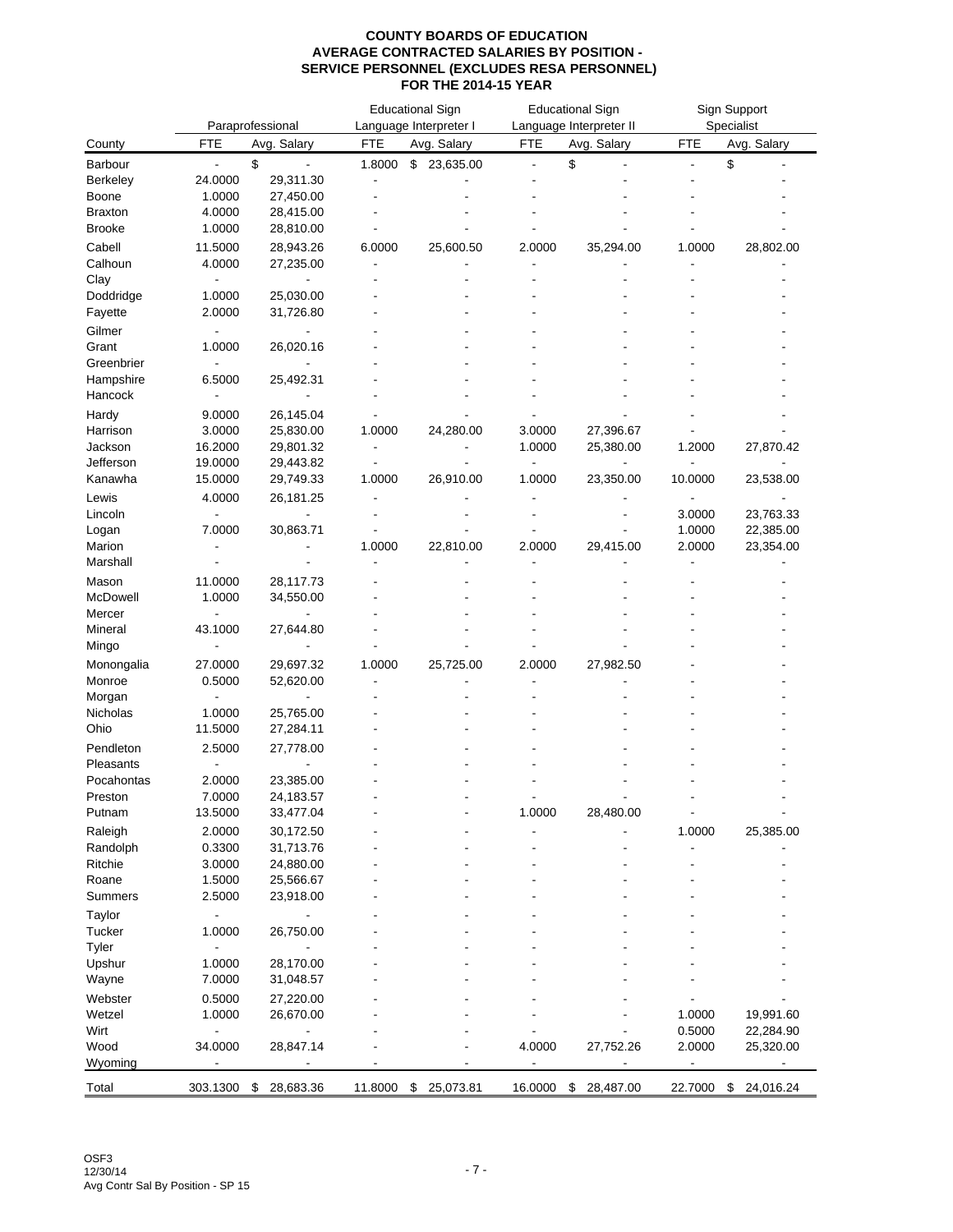|                 | Autism Mentor            |                          | Dir/Coor. Of Services |                           | Accountant I   |                 | Accountant II            |                          |
|-----------------|--------------------------|--------------------------|-----------------------|---------------------------|----------------|-----------------|--------------------------|--------------------------|
| County          | <b>FTE</b>               | Avg. Salary              | <b>FTE</b>            | Avg. Salary               | <b>FTE</b>     | Avg. Salary     | <b>FTE</b>               | Avg. Salary              |
| <b>Barbour</b>  |                          | \$                       | 1.4000                | $\mathbb{S}$<br>37,687.12 | $\blacksquare$ | \$              | ÷,                       | \$                       |
| <b>Berkeley</b> | 49.3200                  | 27,459.97                | 5.0000                | 43,756.27                 |                |                 |                          |                          |
| <b>Boone</b>    | 6.0000                   | 27,855.00                | 1.0000                | 49,877.10                 |                |                 | 14.0000                  | 29,900.27                |
| <b>Braxton</b>  | 4.0000                   | 23,662.50                | 1.0000                | 38,667.15                 |                |                 | 0.5000                   | 24,615.00                |
| <b>Brooke</b>   | 2.5000                   | 25,092.00                | 0.5000                | 31,254.76                 |                |                 |                          |                          |
| Cabell          | 15.5000                  | 28,322.13                |                       |                           |                |                 |                          |                          |
| Calhoun         |                          |                          |                       |                           |                |                 |                          |                          |
| Clay            | 6.0000                   | 29,040.00                | 4.1500                | 33,425.18                 |                |                 |                          |                          |
| Doddridge       |                          |                          | 1.0000                | 40,633.79                 |                |                 |                          |                          |
| Fayette         | 8.0000                   | 26,865.00                | 1.0000                | 49,068.00                 |                |                 | 0.5000                   | 24,810.00                |
| Gilmer          | 1.0000                   | 21,990.00                | 1.0000                | 37,740.00                 |                |                 |                          |                          |
| Grant           | 4.0000                   | 23,007.54                | 2.0000                | 36,027.90                 |                |                 |                          |                          |
| Greenbrier      | 7.2500                   | 25,468.51                | 1.0000                | 57,540.00                 |                |                 |                          |                          |
| Hampshire       | 11.0000                  | 23,591.82                | 1.0000                | 60,000.00                 |                |                 | 2.0000                   | 31,066.18                |
| Hancock         | 27.0000                  | 26,975.56                | $\blacksquare$        |                           |                |                 |                          |                          |
| Hardy           |                          |                          | 3.5000                | 46,240.11                 |                |                 | 3.0000                   | 27,027.17                |
| Harrison        | 13.4000                  | 26,328.51                | 4.0000                | 61,360.16                 | 5.2500         | 35,193.76       | 14.5500                  | 33,752.84                |
| Jackson         | 2.0000                   | 28,947.50                | 3.5000                | 54,086.29                 |                |                 |                          |                          |
| Jefferson       | 13.0000                  | 27,698.08                | 1.0000                | 42,190.65                 |                |                 |                          |                          |
| Kanawha         | 22.0000                  | 27,270.73                | 11.0000               | 42,906.68                 |                |                 |                          |                          |
|                 |                          | 27,057.14                |                       |                           |                |                 |                          |                          |
| Lewis           | 7.0000                   |                          |                       |                           |                |                 | 2.0000                   | 30,918.75                |
| Lincoln         |                          |                          | 4.0000                | 47,523.00                 |                |                 | 1.0000                   | 24,766.50                |
| Logan           | 3.0000                   | 25,888.33                | 3.0000                | 58,956.25                 |                |                 |                          |                          |
| Marion          | 6.0000                   | 24,143.33                | 1.0000                | 45,205.20                 |                |                 |                          |                          |
| Marshall        | 14.5000                  | 26,062.41                | 1.0000                | 57,440.60                 |                |                 |                          |                          |
| Mason           |                          |                          | 0.5000                | 37,238.20                 |                |                 |                          |                          |
| McDowell        |                          |                          |                       |                           |                |                 |                          |                          |
| Mercer          | 7.0000                   | 27,772.86                | 2.5000                | 44,953.54                 |                |                 |                          |                          |
| Mineral         |                          |                          | 1.6333                | 38,641.82                 |                |                 | 12.0834                  | 29,813.65                |
| Mingo           | 44.0000                  | 26,614.61                | Ĭ.                    |                           |                |                 |                          |                          |
| Monongalia      | 20.0000                  | 26,957.58                | 5.0000                | 43,978.70                 |                |                 | 1.7500                   | 37,780.24                |
| Monroe          | 4.0000                   | 26,845.00                |                       |                           |                |                 |                          |                          |
| Morgan          | 5.0000                   | 27,991.00                |                       |                           |                |                 |                          |                          |
| Nicholas        | 1.5000                   | 23,843.33                |                       |                           | 3.5000         | 21,953.25       | 4.0000                   | 25,869.03                |
| Ohio            |                          |                          | 3.0000                | 44,288.90                 |                |                 | 0.5000                   | 28,224.00                |
| Pendleton       | 3.0000                   | 23,863.33                | 1.0000                | 44,892.00                 |                |                 |                          |                          |
| Pleasants       | 5.0000                   | 26,103.00                | 2.0000                | 53,652.99                 |                |                 |                          |                          |
| Pocahontas      |                          |                          |                       |                           |                |                 | 3.2500                   | 26,613.22                |
| Preston         | 6.0000                   | 25,100.00                |                       |                           |                |                 | 1.0000                   | 27,777.00                |
| Putnam          | 7.5000                   | 32,161.33                | 1.0000                | 50,085.90                 |                |                 |                          |                          |
| Raleigh         | 1.0000                   | 29,510.00                | 1.0000                | 60,173.55                 |                |                 | 4.5000                   | 28,728.53                |
| Randolph        | 9.8300                   | 26,778.44                | 2.0000                | 40,500.00                 |                |                 | 3.1000                   | 28,499.97                |
| Ritchie         | 1.0000                   | 23,780.00                |                       |                           |                |                 | 0.4000                   | 37,453.50                |
| Roane           | 2.0000                   | 23,266.50                |                       |                           |                |                 | 1.0000                   | 25,326.75                |
| Summers         | 2.0000                   | 26,600.00                | 2.0000                | 32,604.00                 |                |                 | -                        |                          |
| Taylor          | 4.0000                   | 25,625.00                | 3.0000                | 38,150.33                 |                |                 |                          |                          |
| Tucker          | 2.0000                   | 23,780.00                |                       |                           |                |                 |                          |                          |
| Tyler           | 4.0000                   | 23,437.50                | 1.0000                | 33,838.66                 |                |                 |                          |                          |
| Upshur          | 1.0000                   | 25,250.00                | 4.0000                | 31,936.31                 |                |                 |                          |                          |
| Wayne           | 24.0000                  | 24,011.67                | 2.0000                | 45,459.68                 |                |                 |                          |                          |
| Webster         |                          |                          | 0.5000                | 41,179.50                 |                |                 | 2.5000                   | 25,861.50                |
| Wetzel          | 8.0000                   | 25,855.00                | 7.5000                | 43,069.22                 |                |                 |                          |                          |
| Wirt            | $\overline{a}$           |                          | $\blacksquare$        |                           |                |                 | 1.0000                   | 23,804.00                |
| Wood            | 24.0000                  | 27,677.71                | 11.0000               | 50,584.05                 |                |                 | 1.0000                   | 38,145.15                |
| Wyoming         | $\overline{\phantom{a}}$ | $\overline{\phantom{a}}$ | 1.5000                | 66,918.03                 |                |                 | $\overline{\phantom{a}}$ | $\overline{\phantom{a}}$ |
|                 |                          |                          |                       |                           |                |                 |                          |                          |
| Total           | 408.3000                 | 26,618.62<br>\$          | 104.1833 \$           | 45,446.13                 | 8.7500         | \$<br>29,897.56 | 73.6334                  | \$<br>29,972.83          |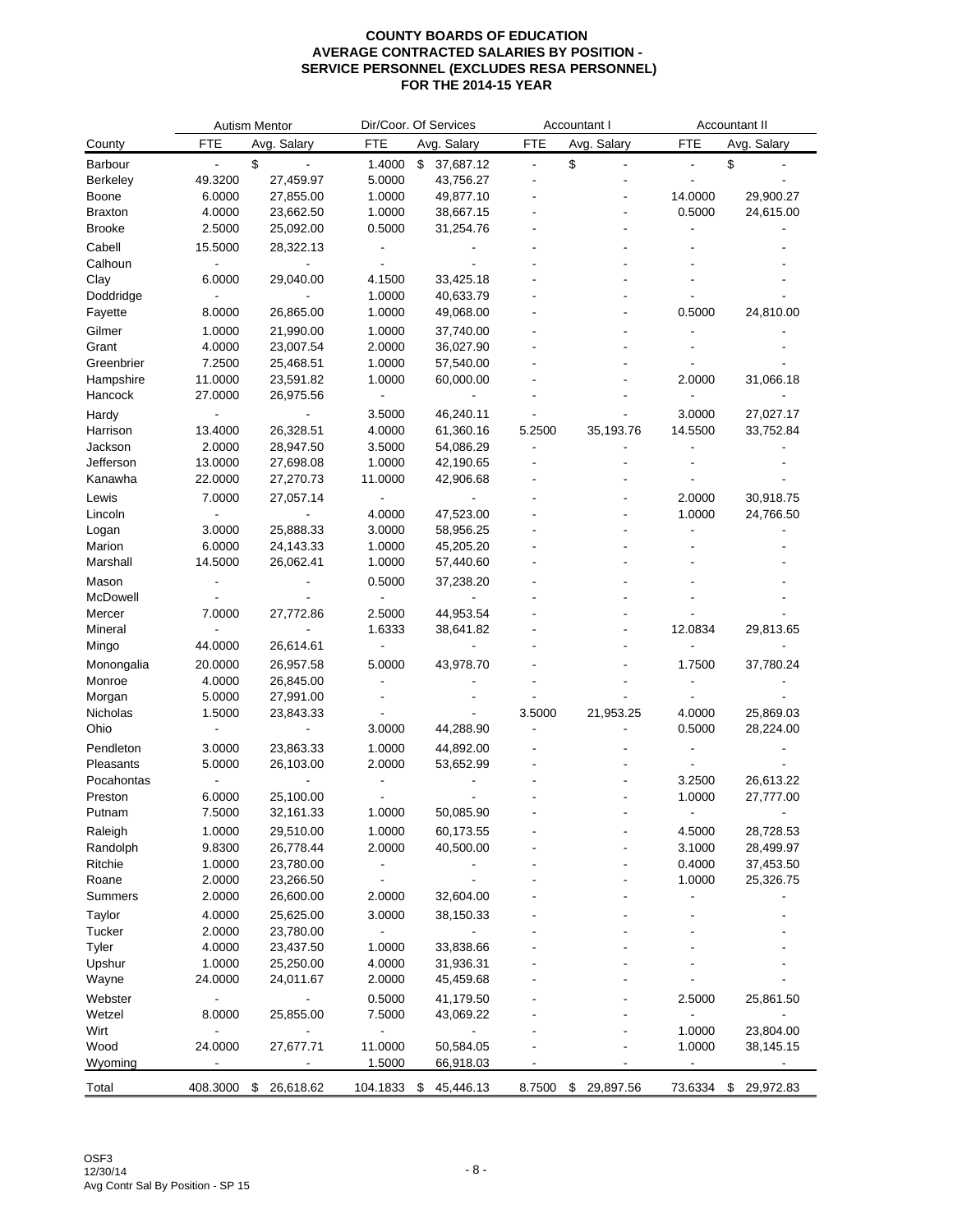|                         | <b>Accountant III</b>    |                        |                | Auditor         |                              | <b>Buyer</b>    |                          | <b>Braille</b><br>Specialist |  |
|-------------------------|--------------------------|------------------------|----------------|-----------------|------------------------------|-----------------|--------------------------|------------------------------|--|
| County                  | <b>FTE</b>               | Avg. Salary            | <b>FTE</b>     | Avg. Salary     | <b>FTE</b>                   | Avg. Salary     | FTE                      | Avg. Salary                  |  |
| Barbour                 | 0.2000                   | \$<br>29,692.00        | 1.0320         | \$<br>29,841.89 | $\qquad \qquad \blacksquare$ | \$              | $\overline{\phantom{a}}$ | \$                           |  |
| Berkeley                |                          |                        |                |                 |                              |                 | 2.0000                   | 24,475.00                    |  |
| Boone                   | 2.0000                   | 39,125.20              |                |                 |                              |                 | 1.0000                   | 29,720.00                    |  |
| <b>Braxton</b>          |                          |                        |                |                 | 1.0000                       | 35,952.75       |                          |                              |  |
| Brooke                  | 0.2500                   | 37,910.24              |                |                 |                              |                 |                          |                              |  |
| Cabell                  |                          |                        | 8.0000         | 35,873.66       |                              |                 | 1.0000                   | 30,140.00                    |  |
| Calhoun                 |                          |                        |                |                 |                              |                 |                          |                              |  |
| Clay                    |                          |                        |                |                 |                              |                 |                          |                              |  |
| Doddridge               |                          |                        |                |                 |                              |                 |                          |                              |  |
| Fayette                 |                          |                        |                |                 |                              |                 |                          |                              |  |
| Gilmer                  |                          |                        |                |                 |                              |                 |                          |                              |  |
| Grant                   |                          |                        |                |                 |                              |                 | 1.0000                   | 23,400.16                    |  |
| Greenbrier<br>Hampshire |                          |                        | 1.0000         | 55,305.60       |                              |                 |                          |                              |  |
| Hancock                 |                          |                        |                |                 |                              |                 |                          |                              |  |
|                         |                          |                        |                |                 |                              |                 |                          |                              |  |
| Hardy<br>Harrison       | 1.0000                   | 45,943.77              | 1.0000         | 45,943.77       |                              |                 | 1.0000                   | 27,040.00                    |  |
| Jackson                 | $\overline{a}$           |                        | ٠              |                 |                              |                 | 0.7000                   | 30,735.00                    |  |
| Jefferson               | 4.0000                   | 37,884.11              |                |                 | 1.0000                       | 40,937.85       | $\overline{\phantom{a}}$ |                              |  |
| Kanawha                 | 15.5000                  | 40,539.61              |                |                 | 3.0000                       | 45,006.88       | 4.0000                   | 24,800.26                    |  |
| Lewis                   | 1.5000                   | 38,545.83              |                |                 | 0.5000                       | 39,187.50       |                          |                              |  |
| Lincoln                 |                          |                        |                |                 |                              |                 |                          |                              |  |
| Logan                   |                          |                        |                |                 |                              |                 |                          |                              |  |
| Marion                  |                          |                        |                |                 |                              |                 | 2.0000                   | 21,955.05                    |  |
| Marshall                | 2.0000                   | 32,767.32              |                |                 |                              |                 |                          |                              |  |
| Mason                   | 1.5000                   | 33,740.78              | 1.0000         | 31,718.03       |                              |                 |                          |                              |  |
| McDowell                | 2.0000                   | 31,308.00              | $\overline{a}$ |                 |                              |                 |                          |                              |  |
| Mercer                  | 2.0000                   | 30,828.00              | 0.5000         | 69,828.48       |                              |                 |                          |                              |  |
| Mineral                 | $\overline{\phantom{a}}$ |                        | ٠              |                 |                              |                 |                          |                              |  |
| Mingo                   | 1.0000                   | 33,072.00              |                |                 |                              |                 | 1.0000                   | 25,440.00                    |  |
| Monongalia              |                          |                        |                |                 |                              |                 |                          |                              |  |
| Monroe                  |                          |                        |                |                 |                              |                 |                          |                              |  |
| Morgan                  |                          |                        |                |                 |                              |                 |                          |                              |  |
| Nicholas                | 2.4999                   | 35,635.74              |                |                 |                              |                 | 1.5000                   | 25,851.67                    |  |
| Ohio                    | 1.0000                   | 34,828.75              |                |                 |                              |                 |                          |                              |  |
| Pendleton               |                          |                        |                |                 |                              |                 |                          |                              |  |
| Pleasants               |                          |                        |                |                 |                              |                 |                          |                              |  |
| Pocahontas              | 1.7500<br>0.5000         | 33,991.85<br>30,912.00 |                |                 |                              |                 | 1.0000                   | 27,990.00                    |  |
| Preston<br>Putnam       | $\blacksquare$           |                        |                |                 | 1.0000                       | 49,824.90       |                          |                              |  |
| Raleigh                 | 7.8900                   |                        |                |                 | 0.3400                       | 47,371.50       |                          |                              |  |
| Randolph                | 3.5000                   | 38,156.86<br>34,782.54 |                |                 |                              |                 |                          |                              |  |
| Ritchie                 |                          |                        |                |                 |                              |                 |                          |                              |  |
| Roane                   | 0.6700                   | 40,897.21              |                |                 |                              |                 |                          |                              |  |
| Summers                 |                          |                        |                |                 |                              |                 |                          |                              |  |
| Taylor                  |                          |                        |                |                 |                              |                 |                          |                              |  |
| Tucker                  |                          |                        |                |                 |                              |                 |                          |                              |  |
| Tyler                   |                          |                        | 1.0000         | 30,315.15       |                              |                 |                          |                              |  |
| Upshur                  |                          |                        | 0.5000         | 29,170.00       |                              |                 |                          |                              |  |
| Wayne                   |                          |                        | 1.0000         | 32,520.60       |                              |                 |                          |                              |  |
| Webster                 |                          |                        | 3.0000         | 38,317.05       |                              |                 |                          |                              |  |
| Wetzel                  |                          |                        | ٠              |                 |                              |                 | 1.0000                   | 23,780.00                    |  |
| Wirt                    | 2.0000                   | 33,346.03              |                |                 |                              |                 |                          |                              |  |
| Wood                    |                          |                        |                |                 |                              |                 | 1.0000                   | 24,840.00                    |  |
| Wyoming                 |                          |                        |                |                 |                              |                 |                          |                              |  |
| Total                   | 52.7599                  | 37,273.86<br>\$        | 18.0320        | 37,602.02<br>\$ | 6.8400                       | \$<br>43,484.83 | 18.2000                  | 25,533.15<br>\$              |  |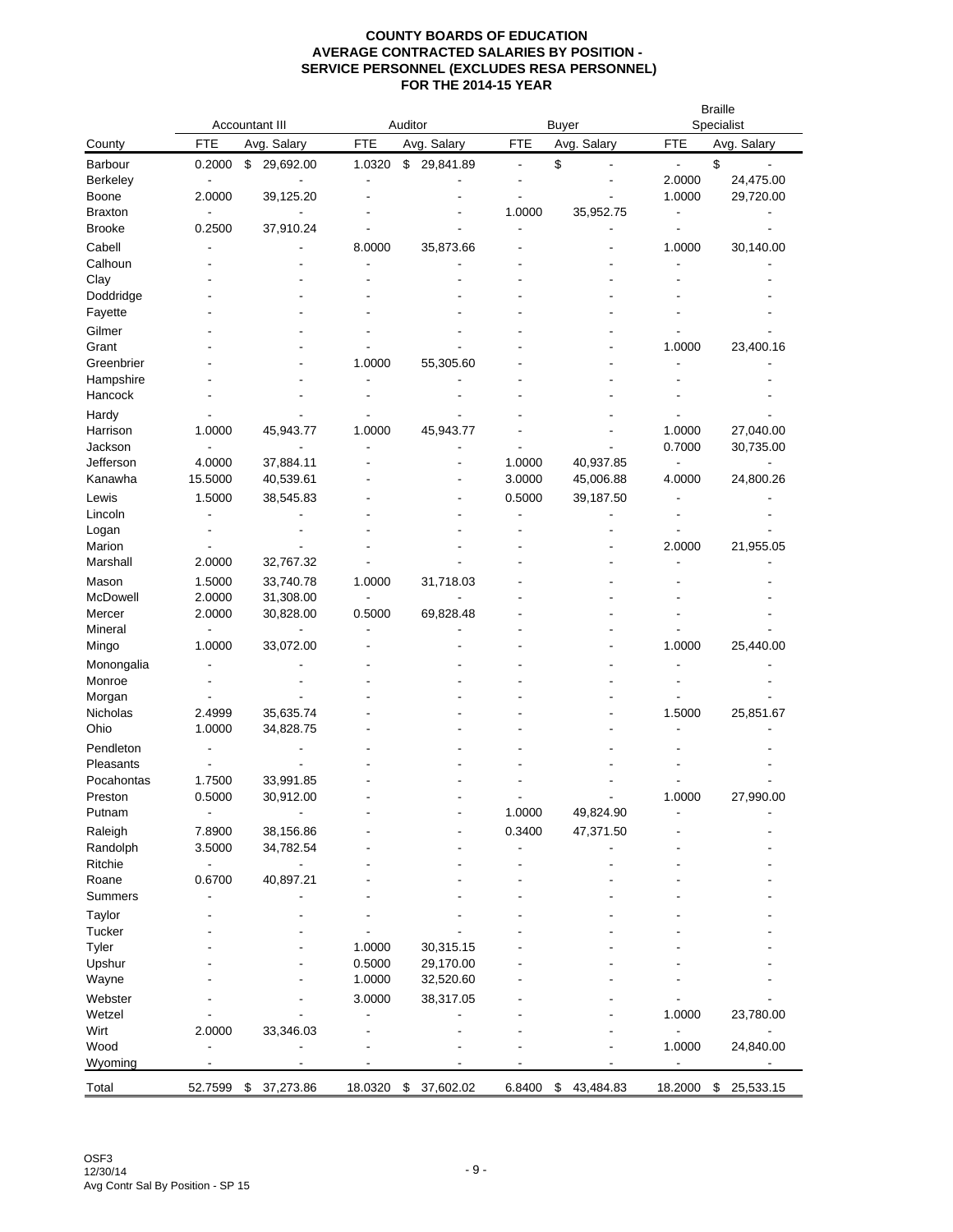|                   |            | Clerk I         |                   | Clerk II               |                          | Mail Clerk      |                          | Warehouse Clerk          |  |
|-------------------|------------|-----------------|-------------------|------------------------|--------------------------|-----------------|--------------------------|--------------------------|--|
| County            | <b>FTE</b> | Avg. Salary     | <b>FTE</b>        | Avg. Salary            | <b>FTE</b>               | Avg. Salary     | <b>FTE</b>               | Avg. Salary              |  |
| Barbour           | ÷,         | \$              | $\blacksquare$    | \$                     | $\overline{a}$           | \$              | $\blacksquare$           | \$                       |  |
| Berkeley          |            |                 |                   |                        |                          |                 |                          |                          |  |
| Boone             |            |                 |                   |                        |                          |                 | 0.2000                   | 39,332.70                |  |
| <b>Braxton</b>    |            |                 |                   |                        |                          |                 |                          |                          |  |
| <b>Brooke</b>     |            |                 |                   |                        |                          |                 | 0.5000                   | 39,678.54                |  |
| Cabell            |            |                 |                   |                        |                          |                 |                          |                          |  |
| Calhoun           |            |                 |                   |                        |                          |                 |                          |                          |  |
| Clay              |            |                 |                   |                        |                          |                 |                          |                          |  |
| Doddridge         |            |                 |                   |                        |                          |                 |                          |                          |  |
| Fayette           |            |                 | 8.0000            | 25,003.75              |                          |                 |                          |                          |  |
| Gilmer            |            |                 |                   |                        |                          |                 |                          |                          |  |
| Grant             |            |                 |                   |                        |                          |                 |                          |                          |  |
| Greenbrier        |            |                 |                   |                        |                          |                 |                          |                          |  |
| Hampshire         |            |                 |                   |                        |                          |                 |                          |                          |  |
| Hancock           |            |                 |                   |                        | 1.0000                   | 31,536.00       |                          |                          |  |
|                   |            |                 | 1.0000            |                        |                          |                 |                          |                          |  |
| Hardy<br>Harrison |            |                 | 0.3000            | 21,720.00<br>42,275.00 | ٠                        |                 |                          |                          |  |
| Jackson           |            |                 | 0.2500            | 29,690.00              | 0.2500                   | 29,690.00       |                          |                          |  |
| Jefferson         | 1.0000     |                 |                   |                        | $\overline{\phantom{a}}$ |                 |                          |                          |  |
| Kanawha           |            | 28,000.00       | 2.0000<br>40.0000 | 26,740.00<br>29,322.42 | 1.0000                   | 41,003.10       | 3.0000                   | 35,300.25                |  |
|                   |            |                 |                   |                        |                          |                 |                          |                          |  |
| Lewis             |            |                 |                   |                        |                          |                 |                          |                          |  |
| Lincoln           |            |                 | 1.0000            | 24,766.50              |                          |                 |                          |                          |  |
| Logan             |            |                 |                   |                        | 0.5000                   | 42,736.32       |                          |                          |  |
| Marion            |            |                 |                   |                        |                          |                 |                          |                          |  |
| Marshall          |            |                 |                   |                        |                          |                 |                          |                          |  |
| Mason             |            |                 |                   |                        |                          |                 |                          |                          |  |
| McDowell          |            |                 |                   |                        |                          |                 |                          |                          |  |
| Mercer            |            |                 |                   |                        |                          |                 | 1.6667                   | 34,792.50                |  |
| Mineral           |            |                 |                   |                        |                          |                 |                          |                          |  |
| Mingo             |            |                 | 0.1000            | 35,868.00              |                          |                 |                          |                          |  |
| Monongalia        |            |                 |                   |                        |                          |                 | 1.0000                   | 46,203.53                |  |
| Monroe            | 1.0000     | 27,500.00       | 2.0000            | 23,747.50              |                          |                 |                          |                          |  |
| Morgan            |            |                 | 3.5000            | 25,291.15              |                          |                 |                          |                          |  |
| Nicholas          |            |                 | 3.3333            | 23,969.90              |                          |                 |                          |                          |  |
| Ohio              |            |                 |                   |                        |                          |                 |                          |                          |  |
| Pendleton         |            |                 |                   |                        |                          |                 |                          |                          |  |
| Pleasants         |            |                 |                   |                        |                          |                 |                          |                          |  |
| Pocahontas        |            |                 |                   |                        |                          |                 |                          |                          |  |
| Preston           |            |                 |                   |                        |                          |                 | 0.2000                   | 35,844.00                |  |
| Putnam            |            |                 |                   |                        |                          |                 | $\overline{\phantom{a}}$ | $\overline{\phantom{a}}$ |  |
| Raleigh           |            |                 |                   |                        |                          |                 | 1.0000                   | 37,159.88                |  |
| Randolph          |            |                 |                   |                        |                          |                 |                          |                          |  |
| Ritchie           |            |                 |                   |                        |                          |                 | ٠                        |                          |  |
| Roane             |            |                 |                   |                        |                          |                 |                          |                          |  |
| <b>Summers</b>    |            |                 |                   |                        |                          |                 | 0.5000                   | 24,736.50                |  |
| Taylor            |            |                 |                   |                        |                          |                 | 1.0000                   | 24,272.50                |  |
| Tucker            |            |                 |                   |                        |                          |                 |                          |                          |  |
| Tyler             |            |                 |                   |                        |                          |                 |                          |                          |  |
| Upshur            |            |                 |                   |                        |                          |                 |                          |                          |  |
| Wayne             |            |                 | 1.0000            | 32,370.00              |                          |                 |                          |                          |  |
|                   |            |                 |                   |                        |                          |                 |                          |                          |  |
| Webster           |            |                 |                   |                        |                          |                 |                          |                          |  |
| Wetzel            |            |                 |                   |                        |                          |                 |                          |                          |  |
| Wirt              |            |                 |                   |                        |                          |                 |                          |                          |  |
| Wood              |            |                 |                   |                        | 1.0000                   | 38,732.40       |                          |                          |  |
| Wyoming           |            |                 |                   |                        |                          |                 |                          |                          |  |
| Total             | 2.0000     | \$<br>27,750.00 | 62.4833           | \$<br>27,925.35        | 3.7500                   | \$<br>37,349.91 | 9.0667                   | \$35,158.13              |  |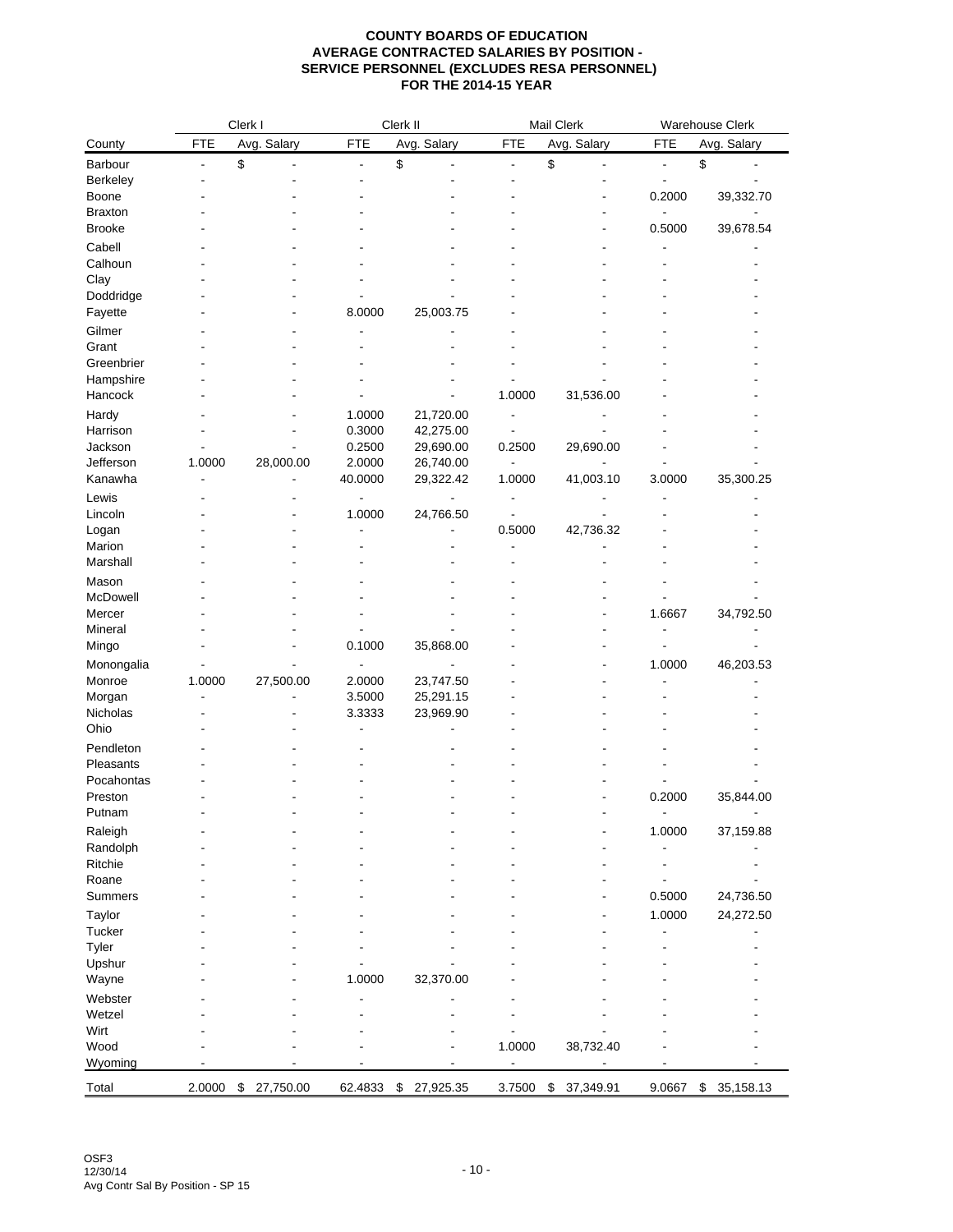| <b>FTE</b><br><b>FTE</b><br><b>FTE</b><br><b>FTE</b><br>Avg. Salary<br>Avg. Salary<br>Avg. Salary<br>Avg. Salary<br>County<br>\$<br>3.9780<br>\$<br>0.8000<br>Barbour<br>6.7200<br>\$<br>24,965.54<br>30,786.52<br>\$<br>44,392.98<br>30.5000<br>25,502.72<br>67.0000<br>31,803.13<br>8.0000<br>Berkeley<br>43,593.07<br>4.5000<br>26,427.50<br>11.5000<br>4.0000<br>Boone<br>32,863.51<br>43,182.45<br>5.0000<br>23,921.95<br>4.0000<br>6.0000<br>33,745.13<br><b>Braxton</b><br>29,123.88<br>7.2500<br>Brooke<br>8.0000<br>24,352.24<br>9.0000<br>29,885.72<br>35,798.85<br>Cabell<br>27.0000<br>27,148.72<br>23.0000<br>41,244.70<br>28.0000<br>32,487.58<br>Calhoun<br>4.0000<br>4.0000<br>28,263.38<br>38,282.01<br>$\overline{\phantom{a}}$<br>Clay<br>1.0000<br>23,392.00<br>6.0000<br>28,520.84<br>Doddridge<br>5.0000<br>23,196.80<br>5.5000<br>1.0000<br>40,633.78<br>28,515.58<br>٠<br>5.5000<br>2.0000<br>Fayette<br>26,185.45<br>25.5000<br>34,533.05<br>39,228.30<br>6.0000<br>27,729.67<br>1.0000<br>34,192.75<br>Gilmer<br>29,113.32<br>Grant<br>2.5000<br>5.5000<br>29,956.00<br>1.0000<br>25,608.00<br>Greenbrier<br>7.0000<br>24,833.12<br>25.0000<br>1.0000<br>34,619.20<br>29,154.56<br>6.0000<br>24,434.96<br>5.0000<br>6.0000<br>35,728.76<br>Hampshire<br>27,151.85<br>3.0000<br>26,281.00<br>4.0000<br>Hancock<br>18.5000<br>31,644.92<br>44,386.31<br>0.5000<br>22,539.00<br>29,241.14<br>2.5000<br>30,684.00<br>Hardy<br>3.5000<br>$\overline{a}$<br>10.2500<br>29,816.44<br>12.2500<br>38,756.74<br>9.8000<br>45,579.85 |          | Secretary I | Secretary II | Secretary III | <b>Executive Secretary</b> |
|-----------------------------------------------------------------------------------------------------------------------------------------------------------------------------------------------------------------------------------------------------------------------------------------------------------------------------------------------------------------------------------------------------------------------------------------------------------------------------------------------------------------------------------------------------------------------------------------------------------------------------------------------------------------------------------------------------------------------------------------------------------------------------------------------------------------------------------------------------------------------------------------------------------------------------------------------------------------------------------------------------------------------------------------------------------------------------------------------------------------------------------------------------------------------------------------------------------------------------------------------------------------------------------------------------------------------------------------------------------------------------------------------------------------------------------------------------------------------------------------------------------------------------------------------------|----------|-------------|--------------|---------------|----------------------------|
|                                                                                                                                                                                                                                                                                                                                                                                                                                                                                                                                                                                                                                                                                                                                                                                                                                                                                                                                                                                                                                                                                                                                                                                                                                                                                                                                                                                                                                                                                                                                                     |          |             |              |               |                            |
|                                                                                                                                                                                                                                                                                                                                                                                                                                                                                                                                                                                                                                                                                                                                                                                                                                                                                                                                                                                                                                                                                                                                                                                                                                                                                                                                                                                                                                                                                                                                                     |          |             |              |               |                            |
|                                                                                                                                                                                                                                                                                                                                                                                                                                                                                                                                                                                                                                                                                                                                                                                                                                                                                                                                                                                                                                                                                                                                                                                                                                                                                                                                                                                                                                                                                                                                                     |          |             |              |               |                            |
|                                                                                                                                                                                                                                                                                                                                                                                                                                                                                                                                                                                                                                                                                                                                                                                                                                                                                                                                                                                                                                                                                                                                                                                                                                                                                                                                                                                                                                                                                                                                                     |          |             |              |               |                            |
|                                                                                                                                                                                                                                                                                                                                                                                                                                                                                                                                                                                                                                                                                                                                                                                                                                                                                                                                                                                                                                                                                                                                                                                                                                                                                                                                                                                                                                                                                                                                                     |          |             |              |               |                            |
|                                                                                                                                                                                                                                                                                                                                                                                                                                                                                                                                                                                                                                                                                                                                                                                                                                                                                                                                                                                                                                                                                                                                                                                                                                                                                                                                                                                                                                                                                                                                                     |          |             |              |               |                            |
|                                                                                                                                                                                                                                                                                                                                                                                                                                                                                                                                                                                                                                                                                                                                                                                                                                                                                                                                                                                                                                                                                                                                                                                                                                                                                                                                                                                                                                                                                                                                                     |          |             |              |               |                            |
|                                                                                                                                                                                                                                                                                                                                                                                                                                                                                                                                                                                                                                                                                                                                                                                                                                                                                                                                                                                                                                                                                                                                                                                                                                                                                                                                                                                                                                                                                                                                                     |          |             |              |               |                            |
|                                                                                                                                                                                                                                                                                                                                                                                                                                                                                                                                                                                                                                                                                                                                                                                                                                                                                                                                                                                                                                                                                                                                                                                                                                                                                                                                                                                                                                                                                                                                                     |          |             |              |               |                            |
|                                                                                                                                                                                                                                                                                                                                                                                                                                                                                                                                                                                                                                                                                                                                                                                                                                                                                                                                                                                                                                                                                                                                                                                                                                                                                                                                                                                                                                                                                                                                                     |          |             |              |               |                            |
|                                                                                                                                                                                                                                                                                                                                                                                                                                                                                                                                                                                                                                                                                                                                                                                                                                                                                                                                                                                                                                                                                                                                                                                                                                                                                                                                                                                                                                                                                                                                                     |          |             |              |               |                            |
|                                                                                                                                                                                                                                                                                                                                                                                                                                                                                                                                                                                                                                                                                                                                                                                                                                                                                                                                                                                                                                                                                                                                                                                                                                                                                                                                                                                                                                                                                                                                                     |          |             |              |               |                            |
|                                                                                                                                                                                                                                                                                                                                                                                                                                                                                                                                                                                                                                                                                                                                                                                                                                                                                                                                                                                                                                                                                                                                                                                                                                                                                                                                                                                                                                                                                                                                                     |          |             |              |               |                            |
|                                                                                                                                                                                                                                                                                                                                                                                                                                                                                                                                                                                                                                                                                                                                                                                                                                                                                                                                                                                                                                                                                                                                                                                                                                                                                                                                                                                                                                                                                                                                                     |          |             |              |               |                            |
|                                                                                                                                                                                                                                                                                                                                                                                                                                                                                                                                                                                                                                                                                                                                                                                                                                                                                                                                                                                                                                                                                                                                                                                                                                                                                                                                                                                                                                                                                                                                                     |          |             |              |               |                            |
|                                                                                                                                                                                                                                                                                                                                                                                                                                                                                                                                                                                                                                                                                                                                                                                                                                                                                                                                                                                                                                                                                                                                                                                                                                                                                                                                                                                                                                                                                                                                                     |          |             |              |               |                            |
|                                                                                                                                                                                                                                                                                                                                                                                                                                                                                                                                                                                                                                                                                                                                                                                                                                                                                                                                                                                                                                                                                                                                                                                                                                                                                                                                                                                                                                                                                                                                                     |          |             |              |               |                            |
|                                                                                                                                                                                                                                                                                                                                                                                                                                                                                                                                                                                                                                                                                                                                                                                                                                                                                                                                                                                                                                                                                                                                                                                                                                                                                                                                                                                                                                                                                                                                                     | Harrison |             |              |               |                            |
| Jackson<br>6.0000<br>28,086.88<br>12.5000<br>13.5000<br>32,419.54<br>40,982.26<br>$\overline{\phantom{a}}$                                                                                                                                                                                                                                                                                                                                                                                                                                                                                                                                                                                                                                                                                                                                                                                                                                                                                                                                                                                                                                                                                                                                                                                                                                                                                                                                                                                                                                          |          |             |              |               |                            |
| Jefferson<br>13.0000<br>26,297.66<br>1.0000<br>31.0000<br>34,700.46<br>50,333.73<br>÷,                                                                                                                                                                                                                                                                                                                                                                                                                                                                                                                                                                                                                                                                                                                                                                                                                                                                                                                                                                                                                                                                                                                                                                                                                                                                                                                                                                                                                                                              |          |             |              |               |                            |
| 15.0000<br>Kanawha<br>46.0000<br>26,827.01<br>45.0000<br>34,713.30<br>42,143.67                                                                                                                                                                                                                                                                                                                                                                                                                                                                                                                                                                                                                                                                                                                                                                                                                                                                                                                                                                                                                                                                                                                                                                                                                                                                                                                                                                                                                                                                     |          |             |              |               |                            |
| Lewis<br>5.0000<br>23,572.15<br>6.0000<br>28,467.67<br>7.0000<br>37,884.07                                                                                                                                                                                                                                                                                                                                                                                                                                                                                                                                                                                                                                                                                                                                                                                                                                                                                                                                                                                                                                                                                                                                                                                                                                                                                                                                                                                                                                                                          |          |             |              |               |                            |
| Lincoln<br>9.5000<br>22,043.48<br>8.0000<br>26,703.65<br>6.0000<br>41,986.00                                                                                                                                                                                                                                                                                                                                                                                                                                                                                                                                                                                                                                                                                                                                                                                                                                                                                                                                                                                                                                                                                                                                                                                                                                                                                                                                                                                                                                                                        |          |             |              |               |                            |
| 18.0000<br>24,913.34<br>10.0000<br>14.0000<br>Logan<br>32,010.41<br>39,677.89<br>$\overline{\phantom{a}}$                                                                                                                                                                                                                                                                                                                                                                                                                                                                                                                                                                                                                                                                                                                                                                                                                                                                                                                                                                                                                                                                                                                                                                                                                                                                                                                                                                                                                                           |          |             |              |               |                            |
| Marion<br>11.0000<br>23,639.45<br>32.5000<br>34,938.08<br>5.0000<br>44,905.57                                                                                                                                                                                                                                                                                                                                                                                                                                                                                                                                                                                                                                                                                                                                                                                                                                                                                                                                                                                                                                                                                                                                                                                                                                                                                                                                                                                                                                                                       |          |             |              |               |                            |
| 6.5000<br>7.0000<br>Marshall<br>25,320.50<br>12.5000<br>31,355.45<br>39,162.43                                                                                                                                                                                                                                                                                                                                                                                                                                                                                                                                                                                                                                                                                                                                                                                                                                                                                                                                                                                                                                                                                                                                                                                                                                                                                                                                                                                                                                                                      |          |             |              |               |                            |
| 13.5000<br>26,479.58<br>4.5000<br>Mason<br>11.0000<br>32,287.26<br>39,852.53                                                                                                                                                                                                                                                                                                                                                                                                                                                                                                                                                                                                                                                                                                                                                                                                                                                                                                                                                                                                                                                                                                                                                                                                                                                                                                                                                                                                                                                                        |          |             |              |               |                            |
| McDowell<br>5.0000<br>24,621.21<br>1.0000<br>15.0000<br>30,880.84<br>37,980.00                                                                                                                                                                                                                                                                                                                                                                                                                                                                                                                                                                                                                                                                                                                                                                                                                                                                                                                                                                                                                                                                                                                                                                                                                                                                                                                                                                                                                                                                      |          |             |              |               |                            |
| 26.5000<br>29.0000<br>1.0000<br>34,704.00<br>Mercer<br>26,017.99<br>31,527.97                                                                                                                                                                                                                                                                                                                                                                                                                                                                                                                                                                                                                                                                                                                                                                                                                                                                                                                                                                                                                                                                                                                                                                                                                                                                                                                                                                                                                                                                       |          |             |              |               |                            |
| 0.5000<br>21,295.00<br>6.0000<br>3.7833<br>Mineral<br>24,115.57<br>4.5000<br>29,828.17<br>39,707.22<br>3.0000<br>3.6000<br>24,018.50<br>15.0000<br>32,079.30<br>36,184.67<br>Mingo                                                                                                                                                                                                                                                                                                                                                                                                                                                                                                                                                                                                                                                                                                                                                                                                                                                                                                                                                                                                                                                                                                                                                                                                                                                                                                                                                                  |          |             |              |               |                            |
| 17.5000<br>28,906.45<br>29.7500<br>36,398.11<br>Monongalia                                                                                                                                                                                                                                                                                                                                                                                                                                                                                                                                                                                                                                                                                                                                                                                                                                                                                                                                                                                                                                                                                                                                                                                                                                                                                                                                                                                                                                                                                          |          |             |              |               |                            |
| 2.0000<br>24,205.75<br>5.0000<br>27,710.40<br>3.5000<br>31,207.29<br>Monroe                                                                                                                                                                                                                                                                                                                                                                                                                                                                                                                                                                                                                                                                                                                                                                                                                                                                                                                                                                                                                                                                                                                                                                                                                                                                                                                                                                                                                                                                         |          |             |              |               |                            |
| 7.0000<br>24,395.40<br>5.0000<br>1.0000<br>37,923.30<br>Morgan<br>37,089.96                                                                                                                                                                                                                                                                                                                                                                                                                                                                                                                                                                                                                                                                                                                                                                                                                                                                                                                                                                                                                                                                                                                                                                                                                                                                                                                                                                                                                                                                         |          |             |              |               |                            |
| Nicholas<br>3.5000<br>1.0000<br>23,862.43<br>3.1666<br>33,468.36<br>44,461.35<br>$\overline{a}$                                                                                                                                                                                                                                                                                                                                                                                                                                                                                                                                                                                                                                                                                                                                                                                                                                                                                                                                                                                                                                                                                                                                                                                                                                                                                                                                                                                                                                                     |          |             |              |               |                            |
| 25,896.59<br>Ohio<br>8.5000<br>20.0000<br>34,691.33<br>2.0000<br>49,509.35                                                                                                                                                                                                                                                                                                                                                                                                                                                                                                                                                                                                                                                                                                                                                                                                                                                                                                                                                                                                                                                                                                                                                                                                                                                                                                                                                                                                                                                                          |          |             |              |               |                            |
| Pendleton<br>4.0000<br>29,366.13<br>2.0000<br>29,395.00                                                                                                                                                                                                                                                                                                                                                                                                                                                                                                                                                                                                                                                                                                                                                                                                                                                                                                                                                                                                                                                                                                                                                                                                                                                                                                                                                                                                                                                                                             |          |             |              |               |                            |
| Pleasants<br>4.0000<br>29,952.33<br>4.0000<br>34,595.72<br>2.0000<br>39,493.22                                                                                                                                                                                                                                                                                                                                                                                                                                                                                                                                                                                                                                                                                                                                                                                                                                                                                                                                                                                                                                                                                                                                                                                                                                                                                                                                                                                                                                                                      |          |             |              |               |                            |
| 0.7500<br>22,367.17<br>2.5000<br>Pocahontas<br>2.7500<br>27,655.54<br>33,130.54                                                                                                                                                                                                                                                                                                                                                                                                                                                                                                                                                                                                                                                                                                                                                                                                                                                                                                                                                                                                                                                                                                                                                                                                                                                                                                                                                                                                                                                                     |          |             |              |               |                            |
| 4.0000<br>22,365.95<br>9.5000<br>5.5000<br>Preston<br>29,092.26<br>32,478.55                                                                                                                                                                                                                                                                                                                                                                                                                                                                                                                                                                                                                                                                                                                                                                                                                                                                                                                                                                                                                                                                                                                                                                                                                                                                                                                                                                                                                                                                        |          |             |              |               |                            |
| 16.5000<br>26,206.71<br>46.5000<br>34,210.26<br>2.0000<br>50,979.83<br>Putnam                                                                                                                                                                                                                                                                                                                                                                                                                                                                                                                                                                                                                                                                                                                                                                                                                                                                                                                                                                                                                                                                                                                                                                                                                                                                                                                                                                                                                                                                       |          |             |              |               |                            |
| 25.5000<br>25,913.48<br>24.4100<br>34,446.35<br>1.0000<br>48,454.65<br>Raleigh                                                                                                                                                                                                                                                                                                                                                                                                                                                                                                                                                                                                                                                                                                                                                                                                                                                                                                                                                                                                                                                                                                                                                                                                                                                                                                                                                                                                                                                                      |          |             |              |               |                            |
| Randolph<br>8.5000<br>23,716.93<br>11.4000<br>31,173.74<br>2.5000<br>34,372.80                                                                                                                                                                                                                                                                                                                                                                                                                                                                                                                                                                                                                                                                                                                                                                                                                                                                                                                                                                                                                                                                                                                                                                                                                                                                                                                                                                                                                                                                      |          |             |              |               |                            |
| Ritchie<br>3.0000<br>27,487.75<br>6.2000<br>31,179.31<br>1.0000<br>44,944.20                                                                                                                                                                                                                                                                                                                                                                                                                                                                                                                                                                                                                                                                                                                                                                                                                                                                                                                                                                                                                                                                                                                                                                                                                                                                                                                                                                                                                                                                        |          |             |              |               |                            |
| 7.5000<br>Roane<br>23,115.43<br>0.5000<br>25,389.00<br>3.3300<br>35,546.78                                                                                                                                                                                                                                                                                                                                                                                                                                                                                                                                                                                                                                                                                                                                                                                                                                                                                                                                                                                                                                                                                                                                                                                                                                                                                                                                                                                                                                                                          |          |             |              |               |                            |
| Summers<br>3.5000<br>22,850.57<br>4.0000<br>26,313.88<br>$\overline{\phantom{a}}$                                                                                                                                                                                                                                                                                                                                                                                                                                                                                                                                                                                                                                                                                                                                                                                                                                                                                                                                                                                                                                                                                                                                                                                                                                                                                                                                                                                                                                                                   |          |             |              |               |                            |
| 3.0000<br>26,072.67<br>5.0000<br>27,630.00<br>5.0000<br>Taylor<br>30,732.00                                                                                                                                                                                                                                                                                                                                                                                                                                                                                                                                                                                                                                                                                                                                                                                                                                                                                                                                                                                                                                                                                                                                                                                                                                                                                                                                                                                                                                                                         |          |             |              |               |                            |
| Tucker<br>3.0000<br>21,726.67<br>3.0000<br>2.0000<br>28,902.00<br>29,982.00                                                                                                                                                                                                                                                                                                                                                                                                                                                                                                                                                                                                                                                                                                                                                                                                                                                                                                                                                                                                                                                                                                                                                                                                                                                                                                                                                                                                                                                                         |          |             |              |               |                            |
| Tyler<br>3.0000<br>23,001.42<br>2.5000<br>28,890.99<br>1.0000<br>34,582.50                                                                                                                                                                                                                                                                                                                                                                                                                                                                                                                                                                                                                                                                                                                                                                                                                                                                                                                                                                                                                                                                                                                                                                                                                                                                                                                                                                                                                                                                          |          |             |              |               |                            |
| 8.0000<br>Upshur<br>22,982.13<br>13.5000<br>27,070.48<br>3.0000<br>33,666.33                                                                                                                                                                                                                                                                                                                                                                                                                                                                                                                                                                                                                                                                                                                                                                                                                                                                                                                                                                                                                                                                                                                                                                                                                                                                                                                                                                                                                                                                        |          |             |              |               |                            |
| 3.0000<br>Wayne<br>14.5000<br>24,682.45<br>22.0000<br>30,947.94<br>41,860.05                                                                                                                                                                                                                                                                                                                                                                                                                                                                                                                                                                                                                                                                                                                                                                                                                                                                                                                                                                                                                                                                                                                                                                                                                                                                                                                                                                                                                                                                        |          |             |              |               |                            |
| 2.0000<br>24,131.63<br>1.0000<br>0.5000<br>Webster<br>27,431.25<br>41,179.50                                                                                                                                                                                                                                                                                                                                                                                                                                                                                                                                                                                                                                                                                                                                                                                                                                                                                                                                                                                                                                                                                                                                                                                                                                                                                                                                                                                                                                                                        |          |             |              |               |                            |
| 4.5000<br>26,508.00<br>8.5000<br>32,726.91<br>Wetzel                                                                                                                                                                                                                                                                                                                                                                                                                                                                                                                                                                                                                                                                                                                                                                                                                                                                                                                                                                                                                                                                                                                                                                                                                                                                                                                                                                                                                                                                                                |          |             |              |               |                            |
| 1.0000<br>Wirt<br>23,804.00<br>1.0000<br>27,192.00<br>2.0000<br>33,346.03                                                                                                                                                                                                                                                                                                                                                                                                                                                                                                                                                                                                                                                                                                                                                                                                                                                                                                                                                                                                                                                                                                                                                                                                                                                                                                                                                                                                                                                                           |          |             |              |               |                            |
| 18.5000<br>47.0000<br>Wood<br>28,936.52<br>34,251.65                                                                                                                                                                                                                                                                                                                                                                                                                                                                                                                                                                                                                                                                                                                                                                                                                                                                                                                                                                                                                                                                                                                                                                                                                                                                                                                                                                                                                                                                                                |          |             |              |               |                            |
| 13.0000<br>9.8300<br>1.0000<br>45,593.43<br>Wyoming<br>22,725.38<br>35,005.06                                                                                                                                                                                                                                                                                                                                                                                                                                                                                                                                                                                                                                                                                                                                                                                                                                                                                                                                                                                                                                                                                                                                                                                                                                                                                                                                                                                                                                                                       |          |             |              |               |                            |
| Total<br>0.5000<br>\$<br>21,295.00<br>473.7200<br>\$<br>25,706.09<br>761.7346<br>32,521.39<br>210.5633<br>-\$<br>39,352.93<br>\$                                                                                                                                                                                                                                                                                                                                                                                                                                                                                                                                                                                                                                                                                                                                                                                                                                                                                                                                                                                                                                                                                                                                                                                                                                                                                                                                                                                                                    |          |             |              |               |                            |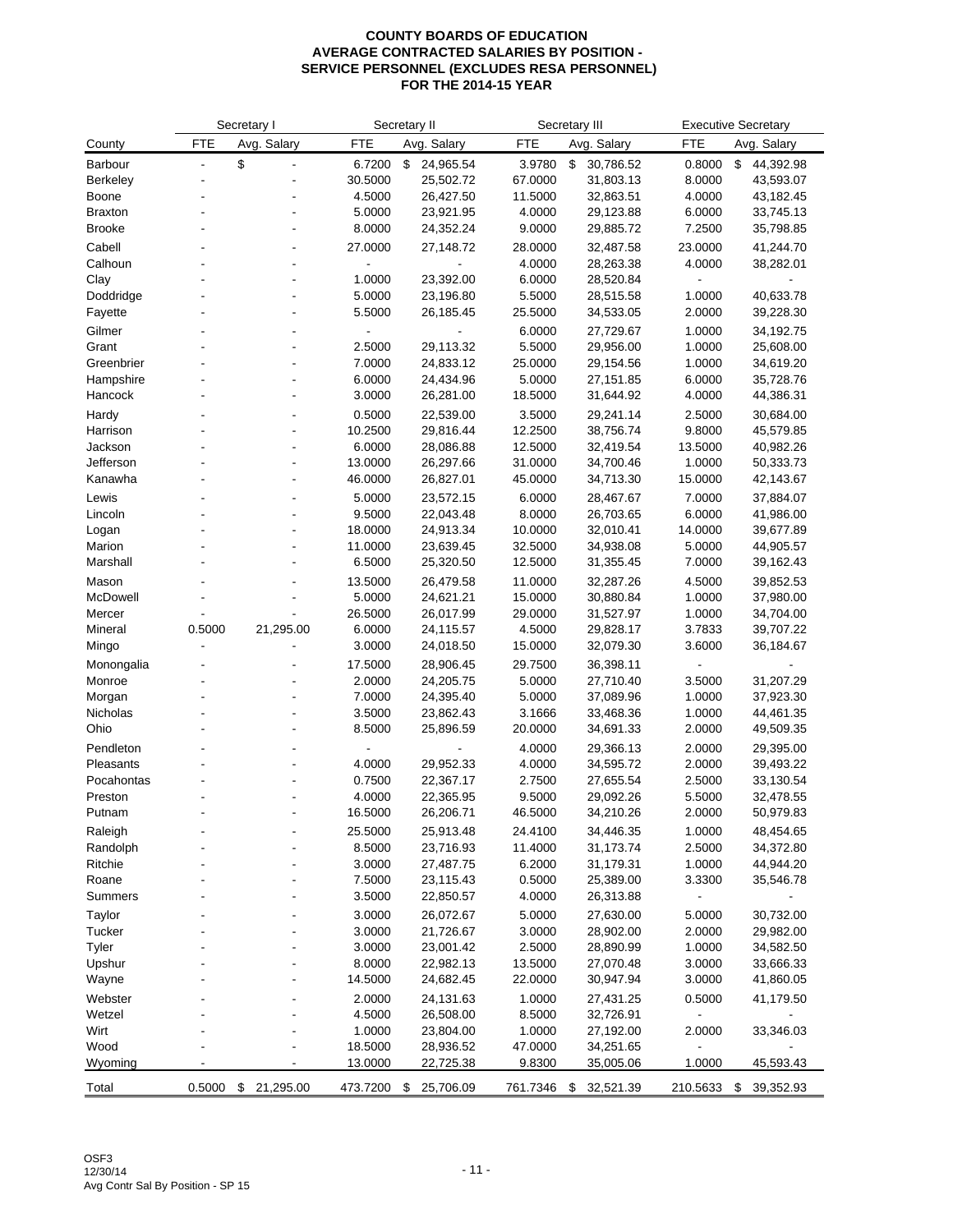|                 |               | Switchboard<br>Operator        |                          | <b>Computer Operator</b> |                | Programmer  |                | Draftsman       |
|-----------------|---------------|--------------------------------|--------------------------|--------------------------|----------------|-------------|----------------|-----------------|
| County          | <b>FTE</b>    | Avg. Salary                    | <b>FTE</b>               | Avg. Salary              | <b>FTE</b>     | Avg. Salary | <b>FTE</b>     | Avg. Salary     |
| Barbour         |               | \$<br>$\overline{\phantom{0}}$ | 0.3500                   | \$<br>32,098.37          | ÷,             | \$          | $\blacksquare$ | \$              |
| <b>Berkeley</b> | 1.0000        | 46,027.35                      | 2.4000                   | 28,494.83                |                |             |                |                 |
| Boone           | ÷             |                                | $\overline{\phantom{a}}$ | -                        |                |             |                |                 |
| <b>Braxton</b>  |               |                                |                          |                          |                |             |                |                 |
| <b>Brooke</b>   |               |                                | 0.5000                   | 40,285.36                | 3.5000         | 61,772.08   |                |                 |
| Cabell          |               |                                |                          |                          | 3.0000         | 36,399.06   |                |                 |
| Calhoun         |               |                                |                          |                          |                |             |                |                 |
| Clay            |               |                                |                          |                          |                |             |                |                 |
| Doddridge       |               |                                |                          |                          |                |             |                |                 |
| Fayette         |               |                                |                          |                          |                |             |                |                 |
| Gilmer          |               |                                |                          |                          |                |             |                |                 |
| Grant           |               |                                |                          |                          |                |             |                |                 |
| Greenbrier      |               |                                |                          |                          |                |             |                |                 |
| Hampshire       |               |                                |                          |                          |                |             |                |                 |
| Hancock         |               |                                | 1.0000                   | 38,772.00                |                |             |                |                 |
| Hardy           |               |                                |                          |                          |                |             |                |                 |
| Harrison        | 0.1000        | 42,275.00                      |                          |                          | 1.0000         | 48,100.00   |                |                 |
| Jackson         | 0.5000        | 29,690.00                      |                          |                          |                |             |                |                 |
| Jefferson       |               |                                | 18.0000                  | 28,019.68                |                |             |                |                 |
| Kanawha         |               |                                | 4.0000                   | 33,616.80                | 9.0000         | 47,844.49   | 2.0000         | 36,644.40       |
| Lewis           |               |                                |                          |                          |                |             |                |                 |
| Lincoln         |               |                                |                          |                          |                |             |                |                 |
| Logan           |               |                                |                          |                          |                |             |                |                 |
| Marion          |               |                                | 1.0000                   | 38,249.55                |                |             |                |                 |
| Marshall        |               |                                |                          |                          |                |             |                |                 |
| Mason           |               |                                |                          |                          | 0.2000         | 36,520.45   |                |                 |
| McDowell        | 0.5000        | 22,050.00                      |                          |                          | $\overline{a}$ |             |                |                 |
| Mercer          |               |                                | 1.0000                   | 43,092.00                |                |             |                |                 |
| Mineral         |               |                                |                          |                          | 1.0000         | 41,978.27   |                |                 |
| Mingo           | 1.3000        | 36,573.23                      |                          |                          |                |             |                |                 |
| Monongalia      |               |                                |                          |                          |                |             |                |                 |
| Monroe          |               |                                |                          |                          |                |             |                |                 |
| Morgan          |               |                                |                          |                          |                |             |                |                 |
| Nicholas        |               |                                | 0.3333                   | 42,908.43                |                |             |                |                 |
| Ohio            |               |                                |                          |                          |                |             |                |                 |
| Pendleton       |               |                                |                          |                          |                |             |                |                 |
| Pleasants       |               |                                |                          |                          |                |             |                |                 |
| Pocahontas      |               |                                |                          |                          |                |             |                |                 |
| Preston         |               |                                |                          |                          |                |             |                |                 |
| Putnam          | $\frac{1}{2}$ | $\overline{a}$                 | $\blacksquare$           | $\overline{\phantom{a}}$ | 6.0000         | 48,291.38   |                |                 |
| Raleigh         | 1.1700        | 30,749.45                      | 1.1700                   | 40,619.53                |                |             |                |                 |
| Randolph        |               |                                |                          |                          |                |             |                |                 |
| Ritchie         |               |                                |                          |                          |                |             |                |                 |
| Roane           |               |                                |                          |                          |                |             |                |                 |
| <b>Summers</b>  |               |                                |                          |                          |                |             |                |                 |
| Taylor          |               |                                |                          |                          |                |             |                |                 |
| Tucker          |               |                                |                          |                          |                |             |                |                 |
| Tyler           |               |                                |                          |                          |                |             |                |                 |
| Upshur          |               |                                |                          |                          |                |             |                |                 |
| Wayne           |               |                                |                          |                          |                |             |                |                 |
| Webster         |               |                                |                          |                          |                |             |                |                 |
| Wetzel          |               |                                |                          |                          |                |             |                |                 |
| Wirt            |               |                                |                          |                          |                |             |                |                 |
| Wood            |               |                                |                          |                          | 1.0000         | 62,796.60   |                |                 |
| Wyoming         |               |                                | 0.5000                   | 41,444.20                | 0.5000         | 41,444.20   |                |                 |
|                 |               |                                |                          |                          |                |             |                |                 |
| Total           | 4.5700        | \$<br>34,933.68                | 30.2533                  | \$<br>31,112.24          | 25.2000        | \$48,676.56 | 2.0000         | \$<br>36,644.40 |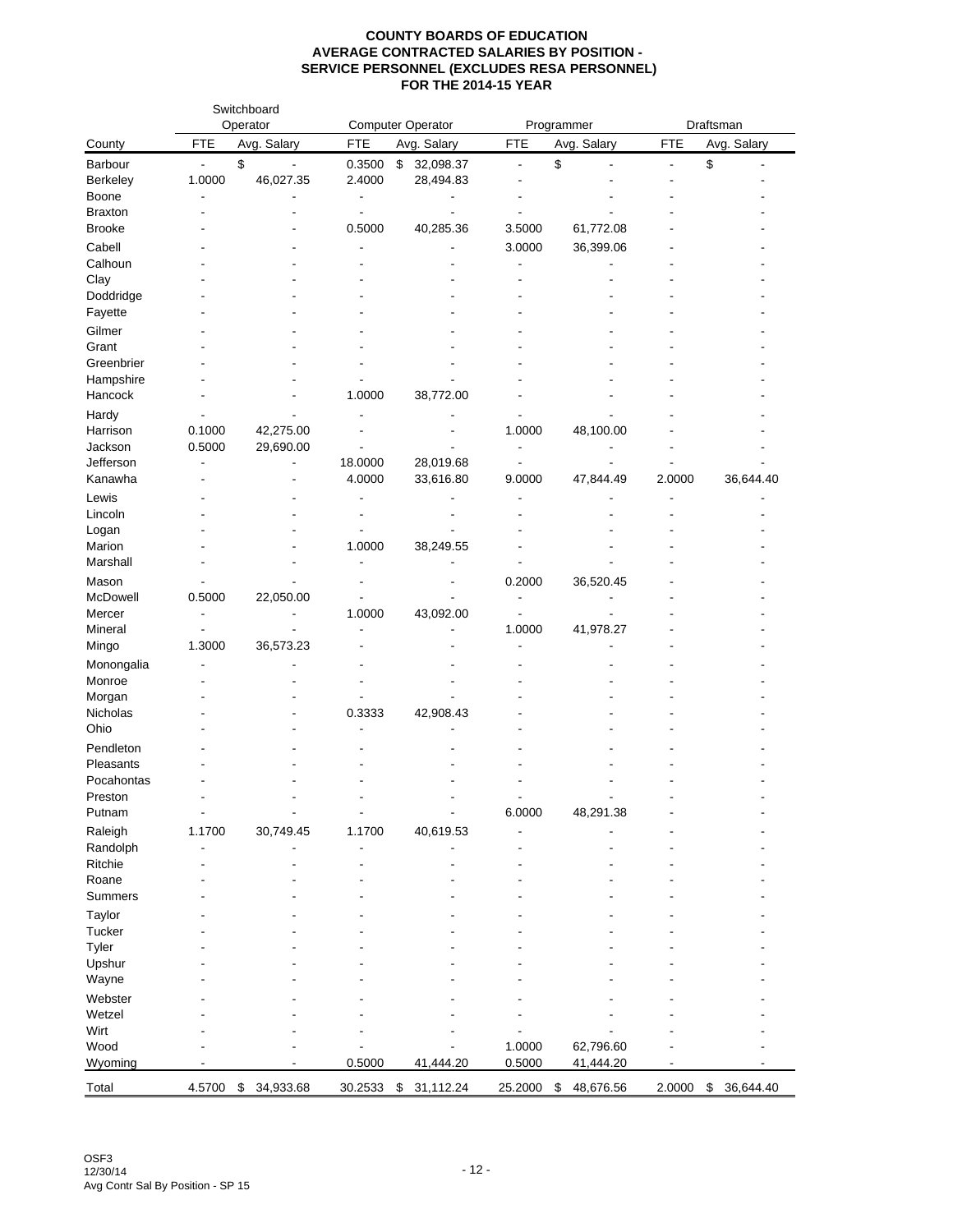|                        | <b>Graphic Artist</b> |                 | <b>Inventory Supervisor</b> |                                |                          | <b>Printing Operator</b> | <b>Printing Supervisor</b> |             |  |
|------------------------|-----------------------|-----------------|-----------------------------|--------------------------------|--------------------------|--------------------------|----------------------------|-------------|--|
| County                 | <b>FTE</b>            | Avg. Salary     | <b>FTE</b>                  | Avg. Salary                    | <b>FTE</b>               | Avg. Salary              | <b>FTE</b>                 | Avg. Salary |  |
| Barbour                | ٠                     | \$              | $\blacksquare$              | \$<br>$\overline{\phantom{a}}$ | $\overline{\phantom{a}}$ | \$                       | $\overline{\phantom{a}}$   | \$<br>٠     |  |
| Berkeley               |                       |                 |                             |                                |                          |                          |                            |             |  |
| Boone                  |                       |                 |                             |                                |                          |                          |                            |             |  |
| <b>Braxton</b>         |                       |                 |                             |                                |                          |                          |                            |             |  |
| <b>Brooke</b>          |                       |                 |                             |                                |                          |                          |                            |             |  |
| Cabell                 | 1.0000                | 39,126.51       | 1.0000                      | 37,300.80                      |                          |                          |                            |             |  |
| Calhoun                |                       |                 |                             |                                |                          |                          |                            |             |  |
| Clay                   |                       |                 |                             |                                |                          |                          |                            |             |  |
| Doddridge              |                       |                 |                             |                                |                          |                          |                            |             |  |
| Fayette                |                       |                 |                             |                                |                          |                          |                            |             |  |
| Gilmer                 |                       |                 |                             |                                |                          |                          |                            |             |  |
| Grant                  |                       |                 |                             |                                |                          |                          |                            |             |  |
| Greenbrier             |                       |                 | 1.0000                      | 28,596.00                      |                          |                          |                            |             |  |
| Hampshire              |                       |                 |                             |                                |                          |                          |                            |             |  |
| Hancock                |                       |                 |                             |                                |                          |                          |                            |             |  |
| Hardy                  |                       |                 |                             |                                |                          |                          |                            |             |  |
| Harrison               |                       |                 | 2.0000                      | 38,800.00                      |                          |                          |                            |             |  |
| Jackson                |                       |                 | 0.4000                      | 44,733.00                      |                          |                          |                            |             |  |
| Jefferson              |                       |                 |                             |                                |                          |                          |                            |             |  |
| Kanawha                |                       |                 | 1.0000                      | 41,994.90                      |                          |                          |                            |             |  |
| Lewis                  |                       |                 |                             |                                |                          |                          |                            |             |  |
| Lincoln                |                       |                 |                             |                                |                          |                          |                            |             |  |
| Logan                  |                       |                 |                             |                                |                          |                          |                            |             |  |
| Marion                 |                       |                 |                             |                                |                          |                          |                            |             |  |
| Marshall               |                       |                 |                             |                                |                          |                          |                            |             |  |
| Mason                  |                       |                 |                             |                                |                          |                          |                            |             |  |
| McDowell               |                       |                 |                             |                                |                          |                          |                            |             |  |
| Mercer                 |                       |                 | 1.0000                      | 29,508.00                      |                          |                          |                            |             |  |
| Mineral                |                       |                 | 1.0000                      | 30,732.75                      |                          |                          |                            |             |  |
| Mingo                  |                       |                 |                             |                                |                          |                          |                            |             |  |
| Monongalia             |                       |                 | 1.0000                      | 42,190.66                      |                          |                          |                            |             |  |
| Monroe                 |                       |                 |                             |                                |                          |                          |                            |             |  |
| Morgan                 |                       |                 |                             |                                |                          |                          |                            |             |  |
| Nicholas               |                       |                 |                             |                                |                          |                          |                            |             |  |
| Ohio                   |                       |                 | 1.0000                      | 36,357.30                      |                          |                          |                            |             |  |
| Pendleton              |                       |                 |                             |                                |                          |                          |                            |             |  |
| Pleasants              |                       |                 |                             |                                |                          |                          |                            |             |  |
| Pocahontas             |                       |                 |                             |                                |                          |                          |                            |             |  |
| Preston                |                       |                 |                             |                                |                          |                          |                            |             |  |
| Putnam                 |                       |                 |                             |                                |                          |                          |                            |             |  |
| Raleigh                |                       |                 | 0.5000                      | 57,080.72                      |                          |                          |                            |             |  |
| Randolph               |                       |                 |                             |                                |                          |                          |                            |             |  |
| Ritchie                |                       |                 |                             |                                |                          |                          |                            |             |  |
| Roane<br>Summers       |                       |                 |                             |                                |                          |                          |                            |             |  |
|                        |                       |                 |                             |                                |                          |                          |                            |             |  |
| Taylor                 |                       |                 |                             |                                |                          |                          |                            |             |  |
| Tucker                 |                       |                 |                             |                                |                          |                          |                            |             |  |
| <b>Tyler</b><br>Upshur |                       |                 |                             |                                |                          |                          |                            |             |  |
| Wayne                  |                       |                 | 1.0000                      | 38,758.50                      |                          |                          |                            |             |  |
|                        |                       |                 |                             |                                |                          |                          |                            |             |  |
| Webster                |                       |                 |                             |                                |                          |                          |                            |             |  |
| Wetzel                 |                       |                 |                             |                                |                          |                          |                            |             |  |
| Wirt<br>Wood           |                       |                 |                             |                                |                          |                          |                            |             |  |
| Wyoming                |                       |                 | 0.3300                      | 34,634.70                      | 0.3400                   | 34,634.71                |                            |             |  |
|                        |                       |                 |                             |                                |                          |                          |                            |             |  |
| Total                  | 1.0000                | 39,126.51<br>\$ | 11.2300                     | 37,480.14<br>\$                | 0.3400                   | 34,634.71<br>\$          |                            | \$          |  |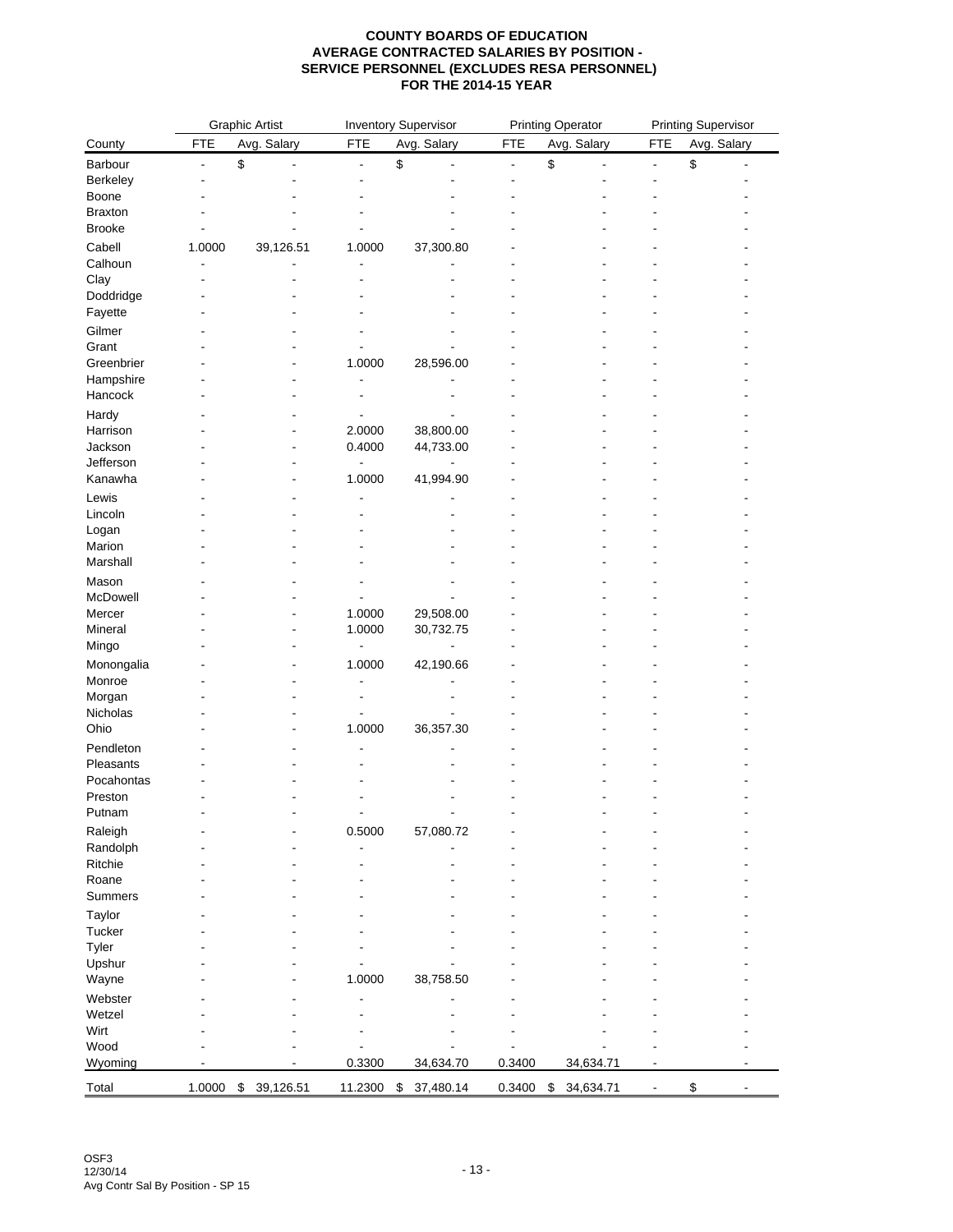|                      |                          | Accts Payable Supervisor |                  | Payroll Supervisor       |                          | Supervisor of<br>Maintenance | Audiovisual<br>Technician |                          |  |
|----------------------|--------------------------|--------------------------|------------------|--------------------------|--------------------------|------------------------------|---------------------------|--------------------------|--|
| County               | FTE                      | Avg. Salary              | FTE              | Avg. Salary              | FTE                      | Avg. Salary                  | FTE                       | Avg. Salary              |  |
| Barbour              | 0.8000                   | \$<br>29,691.99          | $\overline{a}$   | \$                       | 0.2000                   | \$<br>41,833.35              | $\overline{a}$            | \$                       |  |
| <b>Berkeley</b>      |                          |                          |                  |                          |                          |                              |                           |                          |  |
| Boone                | 2.0000                   | 42,184.13                |                  |                          |                          |                              |                           |                          |  |
| <b>Braxton</b>       |                          |                          |                  |                          |                          |                              |                           |                          |  |
| <b>Brooke</b>        | 0.5000                   | 37,910.26                | 1.0000           | 40,723.45                | 1.0000                   | 50,359.95                    |                           |                          |  |
| Cabell               |                          |                          |                  |                          | 2.0000                   | 52,073.42                    |                           |                          |  |
| Calhoun              |                          |                          | 1.0000           | 28,876.50                |                          |                              |                           |                          |  |
| Clay                 |                          |                          |                  |                          | 1.0000                   | 35,084.80                    |                           |                          |  |
| Doddridge            |                          |                          |                  |                          |                          |                              |                           |                          |  |
| Fayette              | 1.0000                   | 40,598.55                |                  |                          |                          |                              |                           |                          |  |
| Gilmer               |                          |                          | 1.0000           | 37,188.00                | 1.0000                   | 37,300.00                    |                           |                          |  |
| Grant                | 1.0000                   | 34,478.61                | 1.0000           | 33,630.27                | 1.0000                   | 41,995.09                    |                           |                          |  |
| Greenbrier           | 1.5000                   | 33,986.40                | 0.5000           | 38,378.40                |                          |                              |                           |                          |  |
| Hampshire            |                          |                          |                  |                          |                          |                              |                           |                          |  |
| Hancock              |                          |                          |                  |                          |                          |                              |                           |                          |  |
| Hardy                | 1.0000                   | 27,936.00                |                  |                          | 1.0000                   | 30,408.00                    |                           |                          |  |
| Harrison             |                          |                          |                  |                          |                          |                              |                           |                          |  |
| Jackson              | 1.0000                   | 47,333.00                | 1.0000           | 33,098.00                |                          | 52,784.64                    |                           |                          |  |
| Jefferson<br>Kanawha |                          |                          | 1.0000           | 45,364.41                | 1.0000                   |                              |                           |                          |  |
|                      |                          |                          |                  |                          | 5.0000                   | 49,109.76                    |                           |                          |  |
| Lewis                |                          |                          |                  |                          |                          |                              |                           |                          |  |
| Lincoln              |                          |                          |                  |                          |                          |                              |                           |                          |  |
| Logan<br>Marion      | 1.0000                   | 45,951.66                | 1.0000           |                          | 1.0000                   | 49,185.45                    |                           |                          |  |
| Marshall             | 1.5000                   | 45,270.33                | 1.0000           | 37,764.09<br>33,605.00   | 1.0000                   | 52,460.00                    |                           |                          |  |
|                      |                          |                          |                  |                          |                          |                              |                           |                          |  |
| Mason<br>McDowell    | 1.0000                   | 33,571.13                | 1.0000<br>1.0000 | 40,435.43                |                          |                              |                           |                          |  |
| Mercer               | 1.0000                   | 35,004.00                | 1.0000           | 38,928.00<br>43,620.00   | 1.0000                   | 58,057.18                    |                           |                          |  |
| Mineral              |                          |                          |                  |                          |                          |                              |                           |                          |  |
| Mingo                |                          |                          |                  |                          |                          |                              |                           |                          |  |
| Monongalia           | 1.0000                   | 41,551.20                | 1.0000           | 46,810.35                | 2.0000                   | 50,669.89                    |                           |                          |  |
| Monroe               | 0.5000                   | 28,548.00                |                  |                          | $\blacksquare$           |                              |                           |                          |  |
| Morgan               | 1.0000                   | 44,174.25                |                  |                          | 1.0000                   | 44,996.40                    |                           |                          |  |
| Nicholas             | 0.3334                   | 33,669.02                | 0.3333           | 38,836.81                |                          |                              |                           |                          |  |
| Ohio                 | 1.0000                   | 51,398.60                | 1.0000           | 51,726.55                | 1.0000                   | 36,511.20                    |                           |                          |  |
| Pendleton            |                          |                          | 1.0000           | 33,629.85                | 1.0000                   | 42,846.50                    |                           |                          |  |
| Pleasants            | 1.0000                   | 38,357.87                | 1.0000           | 33,620.72                |                          |                              |                           |                          |  |
| Pocahontas           | $\overline{a}$           |                          | ٠                |                          | 1.0000                   | 37,195.85                    |                           |                          |  |
| Preston              | 1.0000                   | 30,003.75                |                  |                          |                          |                              |                           |                          |  |
| Putnam               | 1.0000                   | 44,082.90                | 1.0000           | 41,342.40                | 1.0000                   | 58,424.85                    | $\overline{\phantom{a}}$  | $\overline{\phantom{a}}$ |  |
| Raleigh              | 1.0200                   | 37,575.30                | 1.0000           | 46,505.64                |                          |                              | 1.0000                    | 41,890.51                |  |
| Randolph             | $\overline{\phantom{a}}$ | $\frac{1}{2}$            | $\blacksquare$   | $\overline{\phantom{a}}$ | 1.0000                   | 42,906.00                    |                           |                          |  |
| Ritchie              | 0.9000                   | 36,569.01                | 0.5000           | 35,861.42                | $\overline{\phantom{a}}$ | $\overline{\phantom{a}}$     |                           |                          |  |
| Roane                | 1.0000                   | 37,740.60                | 1.0000           | 31,659.30                |                          |                              |                           |                          |  |
| Summers              |                          |                          | $\overline{a}$   |                          | 1.0000                   | 47,160.00                    |                           |                          |  |
| Taylor               |                          |                          | ٠                |                          | 1.0000                   | 43,720.00                    |                           |                          |  |
| Tucker               |                          |                          | 1.0000           | 49,372.64                | $\blacksquare$           |                              |                           |                          |  |
| Tyler                |                          |                          | ٠                |                          | $\overline{\phantom{a}}$ |                              |                           |                          |  |
| Upshur               |                          |                          |                  |                          |                          |                              |                           |                          |  |
| Wayne                |                          |                          |                  |                          | 1.0000                   | 44,761.50                    |                           |                          |  |
| Webster              |                          |                          |                  |                          | $\blacksquare$           | $\overline{a}$               |                           |                          |  |
| Wetzel               |                          |                          |                  |                          | 1.0000                   | 37,156.70                    |                           |                          |  |
| Wirt                 |                          |                          |                  |                          | 0.5000                   | 39,090.16                    |                           |                          |  |
| Wood                 | 1.0000                   | 35,613.45                | 2.0000           | 39,437.10                | 2.0000                   | 43,006.88                    |                           |                          |  |
| Wyoming              | 0.5000                   | 40,729.06                | 0.5000           | 44,644.06                | 0.3400                   | 32,689.00                    |                           |                          |  |
| Total                | 24.5534                  | 38,726.22<br>\$          | 22.8333          | \$<br>39,379.37          | 31.0400                  | 45,727.75<br>\$              | 1.0000                    | 41,890.51<br>\$          |  |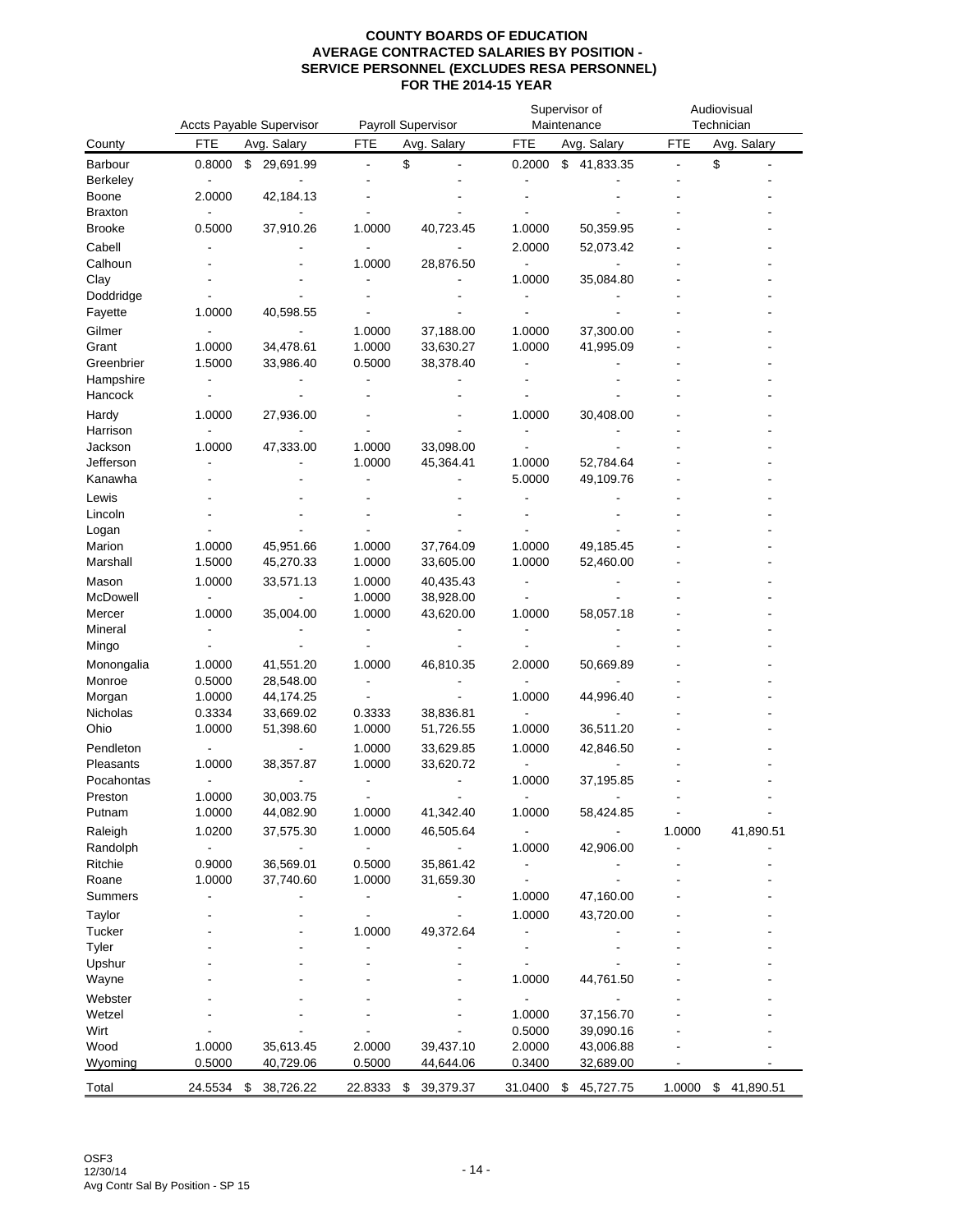|                 |                | <b>Cabinet Maker</b> |            | Carpenter I     |                | Carpenter II    |            | Chief Mechanic  |
|-----------------|----------------|----------------------|------------|-----------------|----------------|-----------------|------------|-----------------|
| County          | <b>FTE</b>     | Avg. Salary          | <b>FTE</b> | Avg. Salary     | <b>FTE</b>     | Avg. Salary     | <b>FTE</b> | Avg. Salary     |
| <b>Barbour</b>  | $\blacksquare$ | \$                   | 0.2400     | \$<br>25,980.00 | $\blacksquare$ | \$              | 0.9500     | \$27,145.31     |
| <b>Berkeley</b> | 1.0000         | 43,456.50            | 4.5000     | 35,927.08       | 1.0000         | 36,422.55       |            |                 |
| Boone           |                |                      |            |                 | 1.3000         | 39,522.19       |            |                 |
| <b>Braxton</b>  | 1.0000         | 32,096.48            |            |                 |                |                 | 2.0000     | 34,343.03       |
| <b>Brooke</b>   | 1.7500         | 40,152.99            |            |                 |                |                 | 1.0000     | 41,955.01       |
| Cabell          |                |                      |            |                 |                |                 | 2.0000     | 41,962.28       |
| Calhoun         |                |                      |            |                 |                |                 |            |                 |
| Clay            |                |                      |            |                 |                |                 | 1.0000     | 32,089.25       |
| Doddridge       |                |                      |            |                 | 2.0000         | 36,037.58       | 0.7500     | 39,343.67       |
| Fayette         | 1.0000         | 45,988.20            |            |                 | 4.0000         | 37,864.58       |            |                 |
| Gilmer          |                |                      |            |                 |                |                 | 1.0000     | 34,825.00       |
| Grant           |                |                      |            |                 |                |                 | 1.0000     | 41,590.59       |
| Greenbrier      |                |                      |            |                 | 2.0000         | 26,844.00       |            |                 |
| Hampshire       |                |                      |            |                 |                |                 | 1.0000     | 32,004.00       |
| Hancock         |                |                      |            |                 |                |                 |            |                 |
| Hardy           |                |                      |            |                 | 1.0000         | 36,648.00       |            |                 |
| Harrison        |                |                      | 0.4000     | 43,775.00       | 2.8200         | 41,413.74       | 1.0000     | 39,612.50       |
| Jackson         |                |                      |            |                 | 1.1500         | 35,393.91       | 1.0000     | 39,715.00       |
| Jefferson       |                |                      | 2.0000     | 34,686.90       | 2.0000         | 40,937.85       | 1.0000     | 42,660.45       |
| Kanawha         | 2.0000         | 34,347.60            |            |                 | 13.0000        | 40,397.78       |            |                 |
| Lewis           |                |                      |            |                 | 1.0000         | 39,837.50       | 1.0000     | 27,962.50       |
| Lincoln         |                |                      |            |                 | ÷,             |                 | 1.0000     | 39,192.00       |
| Logan           | 4.0000         | 35,487.91            | 1.0000     | 39,117.38       |                |                 |            |                 |
| Marion          | 1.0000         | 39,515.40            |            |                 | 2.0000         | 37,505.70       |            |                 |
| Marshall        | 1.0000         | 38,350.00            |            |                 |                |                 | 1.0000     | 37,102.00       |
| Mason           |                |                      | 0.7000     | 43,457.46       | 0.7000         | 37,805.87       | 1.0000     | 43,058.48       |
| McDowell        |                | ٠                    | 0.5000     | 37,824.00       | 1.5000         | 33,088.00       | 1.0000     | 46,740.00       |
| Mercer          | 1.0000         | 39,900.00            |            |                 | 3.3333         | 34,922.75       |            |                 |
| Mineral         |                |                      |            |                 | 0.5000         | 39,078.22       | 1.0000     | 44,735.40       |
| Mingo           |                |                      |            |                 | 1.5000         | 35,182.80       | 0.2500     | 34,321.52       |
| Monongalia      |                |                      |            |                 | 2.0000         | 37,995.08       | 2.0000     | 42,138.46       |
| Monroe          |                |                      |            |                 | 1.0000         | 34,656.00       | 1.0000     | 25,584.00       |
| Morgan          |                |                      |            |                 | 0.2000         | 33,434.10       | 1.0000     | 31,711.50       |
| Nicholas        |                |                      |            |                 | 2.0000         | 34,275.83       |            |                 |
| Ohio            |                |                      |            |                 |                |                 |            |                 |
| Pendleton       |                |                      |            |                 |                |                 | 0.5000     | 48,627.66       |
| Pleasants       |                |                      |            |                 |                |                 | 1.0000     | 41,022.66       |
| Pocahontas      |                |                      |            |                 |                |                 | 1.0000     | 34,660.80       |
| Preston         |                |                      |            |                 | 0.5250         | 35,999.43       | 2.0000     | 34,482.00       |
| Putnam          |                |                      |            |                 | 1.0000         | 44,213.40       |            |                 |
| Raleigh         |                |                      |            |                 | 2.8400         | 46,213.27       | 1.0000     | 47,462.85       |
| Randolph        |                |                      |            |                 | 2.0000         | 37,662.00       | 1.0000     | 34,644.00       |
| Ritchie         |                |                      |            |                 |                |                 |            |                 |
| Roane           |                |                      | 0.2500     | 35,117.56       |                |                 |            |                 |
| Summers         |                |                      |            |                 | 1.0000         | 26,388.00       | 1.0000     | 26,979.99       |
| Taylor          |                |                      |            |                 |                |                 |            |                 |
| Tucker          |                |                      |            |                 |                |                 | 1.0000     | 28,968.00       |
| Tyler           |                |                      |            |                 |                |                 | 1.0000     | 36,693.64       |
| Upshur          |                |                      |            |                 |                |                 | 1.0000     | 36,768.00       |
| Wayne           |                |                      |            |                 |                |                 |            |                 |
| Webster         |                |                      |            |                 |                |                 | 1.0000     | 37,258.55       |
| Wetzel          |                |                      |            |                 |                |                 |            |                 |
| Wirt            |                |                      |            |                 |                |                 | 0.5000     | 32,901.26       |
| Wood            | 4.0000         | 36,425.81            |            |                 |                |                 |            |                 |
| Wyoming         |                |                      |            |                 | 2.5000         | 30,599.64       |            |                 |
| Total           | 17.7500        | 37,516.87<br>\$      | 9.5900     | \$<br>36,706.97 | 55.8683        | \$<br>37,665.87 | 35.9500    | \$<br>37,148.49 |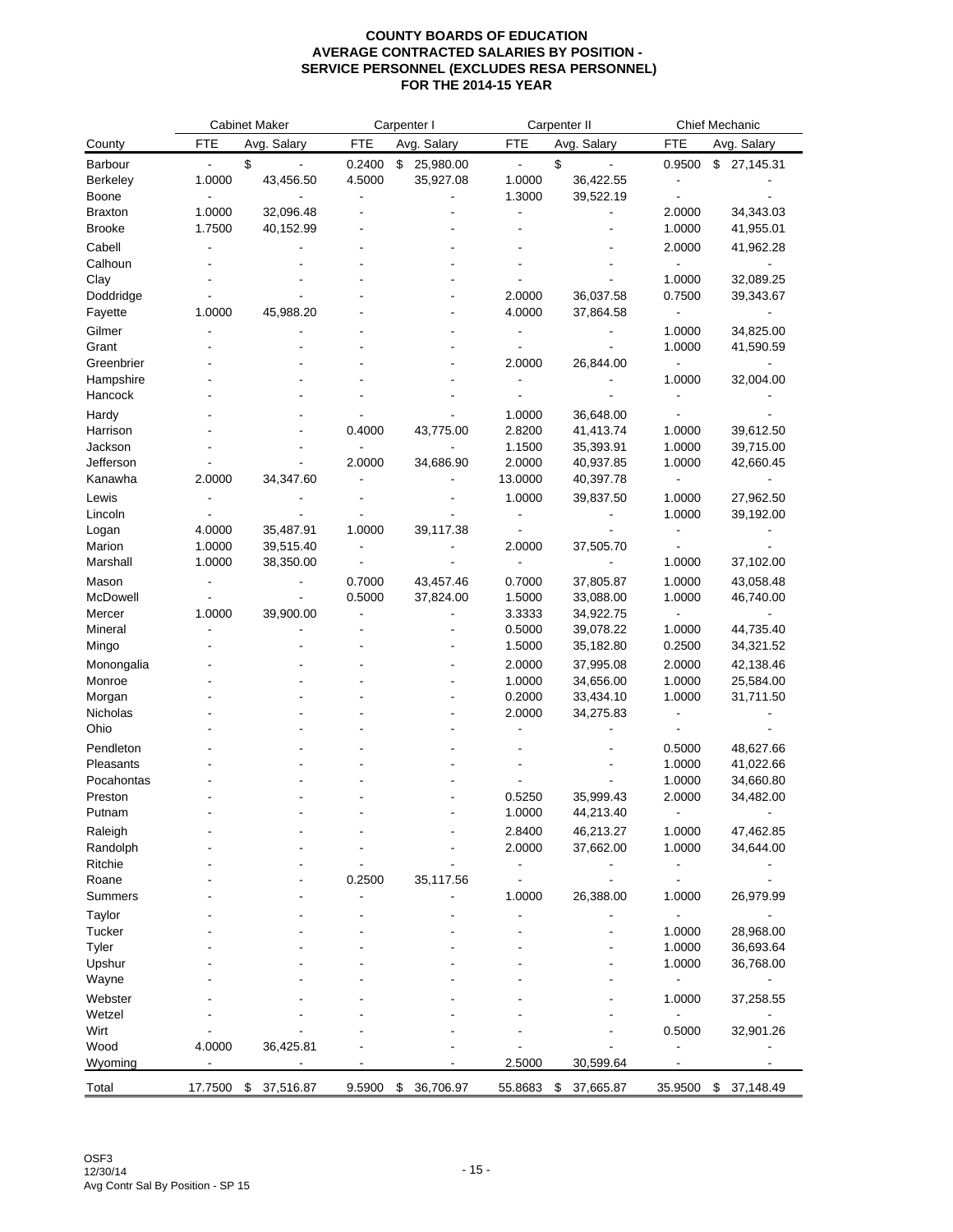|                                     |         | Crew Leader     | Electrician I                      |                                   | Electrician II             |                                           | Electronic<br>Technician I                           |                    |
|-------------------------------------|---------|-----------------|------------------------------------|-----------------------------------|----------------------------|-------------------------------------------|------------------------------------------------------|--------------------|
| County                              | FTE     | Avg. Salary     | <b>FTE</b>                         | Avg. Salary                       | <b>FTE</b>                 | Avg. Salary                               | FTE                                                  | Avg. Salary        |
| Barbour<br><b>Berkeley</b><br>Boone | 3.0000  | \$<br>40,302.83 | 0.4400<br>2.0000<br>$\blacksquare$ | \$<br>27,594.55<br>35,404.65<br>٠ | 0.6000<br>2.0000<br>0.9500 | \$<br>38,912.45<br>39,514.95<br>34,805.06 | $\blacksquare$<br>1.0000<br>$\overline{\phantom{a}}$ | \$<br>35,848.35    |
| <b>Braxton</b>                      |         |                 |                                    |                                   |                            |                                           |                                                      |                    |
| <b>Brooke</b>                       |         |                 |                                    |                                   | 1.0000                     | 39,939.53                                 |                                                      |                    |
| Cabell                              |         |                 |                                    |                                   | 3.0000                     | 35,567.32                                 |                                                      |                    |
| Calhoun                             |         |                 |                                    |                                   | 1.0000                     | 33,327.00                                 |                                                      |                    |
| Clay                                |         |                 |                                    |                                   | -                          |                                           |                                                      |                    |
| Doddridge                           |         |                 |                                    |                                   |                            |                                           |                                                      |                    |
| Fayette                             |         |                 |                                    |                                   | 3.0000                     | 38,655.76                                 |                                                      |                    |
| Gilmer                              |         |                 |                                    |                                   | $\overline{\phantom{a}}$   |                                           |                                                      |                    |
| Grant                               |         |                 |                                    |                                   | 1.0000                     | 32,256.00                                 |                                                      |                    |
| Greenbrier                          |         |                 |                                    |                                   | 2.0000                     | 30,948.00                                 | 4.0000                                               | 25,935.50          |
| Hampshire                           |         |                 |                                    |                                   | 1.0000                     | 32,220.00                                 |                                                      |                    |
| Hancock                             |         |                 |                                    |                                   | 1.0000                     | 36,135.45                                 |                                                      |                    |
| Hardy                               |         |                 |                                    |                                   | 0.5000                     | 31,376.00                                 |                                                      |                    |
| Harrison                            |         |                 |                                    |                                   | 3.5600                     | 42,321.31                                 |                                                      |                    |
| Jackson                             | 0.5000  | 44,733.00       | 0.5000                             | 44,304.00                         | 1.4000                     | 40,145.86                                 |                                                      |                    |
| Jefferson                           |         |                 | 1.0000                             | 31,933.35                         | 2.0000                     | 35,130.60                                 |                                                      |                    |
| Kanawha                             | 12.0000 | 39,384.90       | $\blacksquare$                     | $\blacksquare$                    | 9.0000                     | 34,233.05                                 |                                                      |                    |
| Lewis                               |         |                 | 0.5000                             | 29,047.00                         | 0.5000                     | 39,075.00                                 |                                                      |                    |
| Lincoln                             |         |                 | 1.0000                             | 28,488.00                         | $\overline{\phantom{a}}$   | $\overline{\phantom{a}}$                  |                                                      |                    |
| Logan                               |         |                 | $\blacksquare$                     | ä,                                | 7.0000                     | 35,556.18                                 |                                                      |                    |
| Marion                              |         |                 |                                    |                                   | 5.0000                     | 33,614.19                                 |                                                      |                    |
| Marshall                            |         |                 |                                    |                                   | 2.0000                     | 34,827.00                                 |                                                      |                    |
| Mason                               |         |                 | 0.2500                             | 32,435.80                         | 1.9000                     | 38,768.82                                 |                                                      |                    |
| McDowell                            |         |                 | ÷.                                 |                                   | 3.5000                     | 35,410.86                                 |                                                      |                    |
| Mercer                              |         |                 |                                    |                                   | 6.0000                     | 28,781.88                                 |                                                      |                    |
| Mineral                             |         |                 |                                    |                                   | 1.4167                     | 37,646.11                                 |                                                      |                    |
| Mingo                               | 0.5000  | 34,895.70       |                                    |                                   | 1.5000                     | 33,757.60                                 |                                                      |                    |
| Monongalia                          |         |                 |                                    |                                   | 5.0000                     | 35,532.99                                 | 1.0000                                               | 41,728.55          |
| Monroe                              |         |                 |                                    |                                   | -                          |                                           |                                                      |                    |
| Morgan                              |         |                 |                                    |                                   |                            |                                           |                                                      |                    |
| Nicholas                            |         |                 |                                    |                                   | 2.0000                     | 28,052.38                                 |                                                      |                    |
| Ohio                                |         |                 |                                    |                                   | 3.0000                     | 32,725.05                                 |                                                      |                    |
| Pendleton                           |         |                 |                                    |                                   |                            |                                           |                                                      |                    |
| Pleasants                           | 0.6000  | 32,902.97       |                                    |                                   |                            |                                           |                                                      |                    |
| Pocahontas                          |         |                 |                                    |                                   |                            |                                           |                                                      |                    |
| Preston<br>Putnam                   | 0.2000  | 35,808.00       |                                    |                                   | 0.8250<br>4.0000           | 34,008.36<br>38,882.48                    |                                                      |                    |
|                                     |         |                 |                                    |                                   |                            |                                           |                                                      |                    |
| Raleigh                             |         |                 |                                    |                                   | 3.8300                     | 43,039.21                                 |                                                      |                    |
| Randolph<br>Ritchie                 |         |                 |                                    |                                   | 2.5000<br>٠                | 31,387.20                                 |                                                      |                    |
| Roane                               |         |                 |                                    |                                   | 0.7500                     | 44,633.36                                 |                                                      |                    |
| Summers                             |         |                 |                                    |                                   |                            |                                           |                                                      |                    |
| Taylor                              |         |                 |                                    |                                   |                            |                                           |                                                      |                    |
| Tucker                              |         |                 | 2.0000                             | 36,864.00                         |                            |                                           |                                                      |                    |
| Tyler                               |         |                 | 1.0000                             | 45,342.71                         | 1.0000                     | 36,411.60                                 |                                                      |                    |
| Upshur                              |         |                 |                                    |                                   | 3.0000                     | 27,720.00                                 |                                                      |                    |
| Wayne                               |         |                 |                                    |                                   | 3.0000                     | 34,025.70                                 |                                                      |                    |
| Webster                             |         |                 |                                    |                                   | 1.0000                     | 37,060.15                                 |                                                      |                    |
| Wetzel                              |         |                 |                                    |                                   | 3.0000                     | 33,241.70                                 |                                                      |                    |
| Wirt                                |         |                 |                                    |                                   | 0.5000                     | 39,090.16                                 |                                                      |                    |
| Wood                                |         |                 | 1.0000                             | 32,690.25                         | 2.0000                     | 31,313.48                                 |                                                      |                    |
| Wyoming                             | 0.3300  | 33,679.55       | $\overline{\phantom{a}}$           | $\qquad \qquad \blacksquare$      | 3.0000                     | 34,695.60                                 |                                                      |                    |
| Total                               | 17.1300 | 39,192.02<br>\$ | $9.690$ \$                         | 35,079.22                         | 100.232 \$                 | 35,041.04                                 |                                                      | 6.000 \$ 30,219.82 |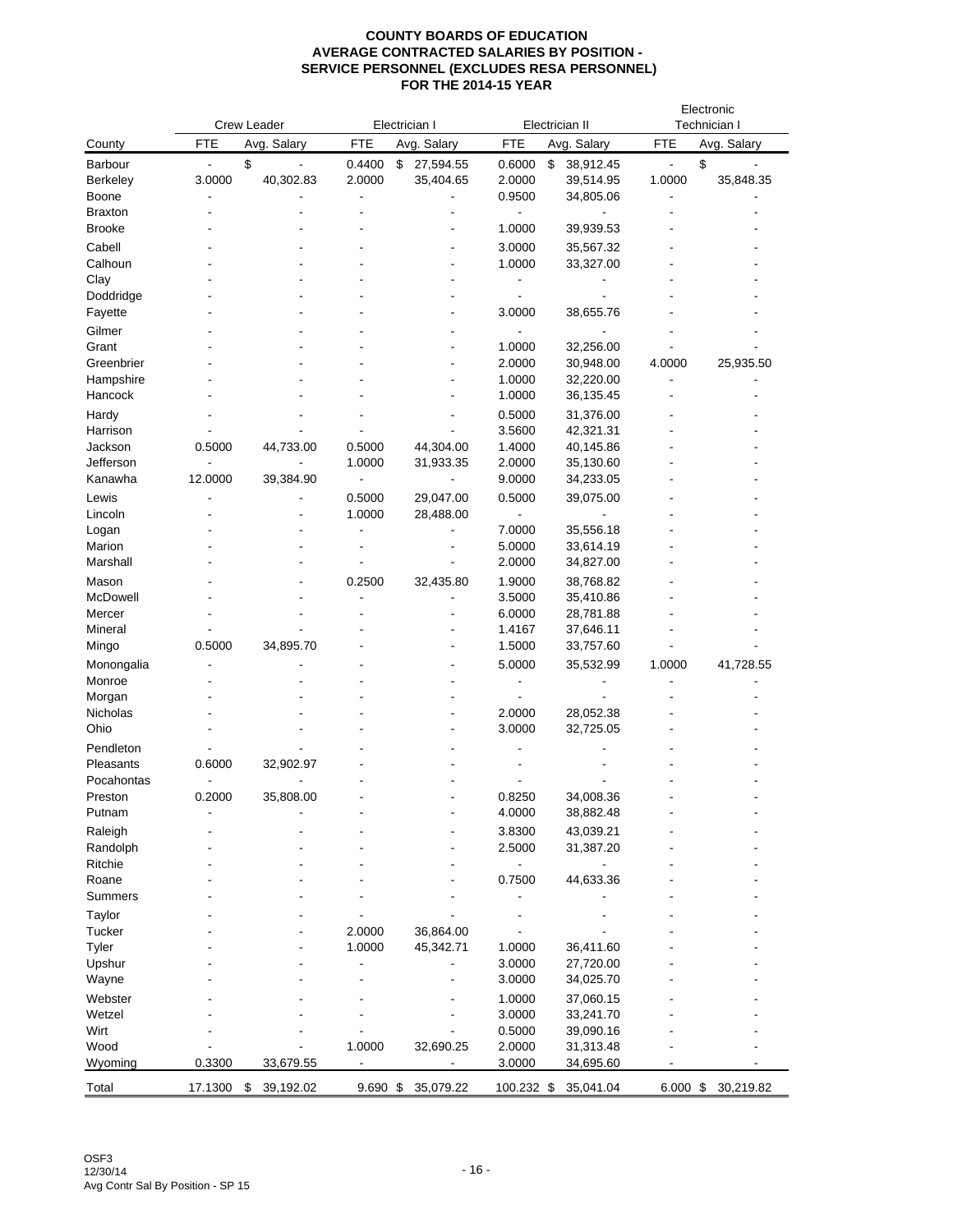|                 |                              | Electronic<br>Technician II |                          | Foreman         |                              | <b>General Maintenance</b> |                          | Glazier         |
|-----------------|------------------------------|-----------------------------|--------------------------|-----------------|------------------------------|----------------------------|--------------------------|-----------------|
| County          | <b>FTE</b>                   | Avg. Salary                 | FTE                      | Avg. Salary     | FTE                          | Avg. Salary                | FTE                      | Avg. Salary     |
| <b>Barbour</b>  | ÷,                           | \$                          | $\blacksquare$           | \$              | 1.1400                       | \$<br>27,008.08            | $\overline{\phantom{0}}$ | \$              |
| <b>Berkeley</b> | $\qquad \qquad \blacksquare$ |                             | 9.0000                   | 39,855.88       | 1.0000                       | 30,569.10                  |                          |                 |
| Boone           | 0.5000                       | 43,169.62                   | 0.5000                   | 46,154.62       | 6.8000                       | 36,255.49                  |                          |                 |
| <b>Braxton</b>  |                              | $\overline{\phantom{a}}$    | $\overline{\phantom{a}}$ |                 | 1.0000                       | 25,199.55                  |                          |                 |
| <b>Brooke</b>   | 1.5000                       | 45,243.14                   | $\overline{\phantom{a}}$ |                 | 0.5000                       | 35,822.26                  |                          |                 |
| Cabell          |                              |                             | 7.0000                   | 46,842.04       | 2.0000                       | 33,099.60                  |                          |                 |
| Calhoun         |                              |                             |                          |                 |                              |                            |                          |                 |
| Clay            |                              |                             | 0.9500                   | 23,963.16       |                              |                            |                          |                 |
| Doddridge       |                              |                             | $\blacksquare$           |                 | 1.0000                       | 24,781.00                  |                          |                 |
| Fayette         |                              |                             | 3.0000                   | 42,564.75       |                              |                            |                          |                 |
| Gilmer          |                              |                             |                          |                 |                              |                            |                          |                 |
| Grant           |                              |                             |                          |                 | 0.5000                       | 27,048.24                  |                          |                 |
| Greenbrier      |                              |                             |                          |                 |                              |                            |                          |                 |
| Hampshire       |                              |                             |                          |                 |                              |                            |                          |                 |
| Hancock         |                              |                             |                          |                 |                              |                            |                          |                 |
| Hardy           |                              |                             |                          |                 | 0.5000                       | 31,376.00                  |                          |                 |
| Harrison        |                              |                             | 1.0100                   | 44,437.38       | 6.5600                       | 41,058.27                  |                          |                 |
| Jackson         | 3.4000                       | 37,547.24                   |                          |                 | 3.4500                       | 39,629.46                  | 0.5000                   | 42,906.50       |
| Jefferson       | 1.0000                       | 32,080.80                   | 1.0000                   | 37,153.35       | 1.0000                       | 38,131.65                  | $\blacksquare$           |                 |
| Kanawha         | 12.0000                      | 36,171.34                   |                          |                 | $\qquad \qquad \blacksquare$ | $\overline{\phantom{a}}$   | 1.0000                   | 37,845.00       |
| Lewis           |                              |                             |                          |                 | 3.5000                       | 35,988.86                  |                          |                 |
| Lincoln         |                              |                             |                          |                 |                              |                            |                          |                 |
| Logan           | 2.0000                       | 36,905.41                   | 3.0000                   | 42,337.10       |                              |                            |                          |                 |
| Marion          | 1.0000                       | 30,792.00                   | 1.0000                   | 42,699.60       |                              |                            |                          |                 |
| Marshall        |                              |                             | 1.0000                   | 52,975.00       |                              |                            |                          |                 |
| Mason           | 4.7000                       | 33,008.04                   | $\overline{\phantom{a}}$ |                 | 3.9000                       | 33,990.92                  |                          |                 |
| McDowell        |                              |                             | 1.0000                   | 31,520.00       |                              |                            |                          |                 |
| Mercer          | 1.0000                       | 35,124.00                   | 2.0000                   | 30,288.00       | 2.8333                       | 28,930.10                  | 0.3333                   | 34,011.40       |
| Mineral         | 0.3333                       | 43,886.71                   | $\overline{\phantom{a}}$ |                 | 2.0333                       | 31,520.40                  |                          |                 |
| Mingo           | $\overline{\phantom{0}}$     | $\blacksquare$              | 1.0000                   | 45,369.63       | 2.5000                       | 35,477.73                  |                          |                 |
| Monongalia      | 1.0000                       | 48,256.03                   | 1.0000                   | 44,409.15       |                              |                            |                          |                 |
| Monroe          |                              |                             |                          |                 |                              |                            |                          |                 |
| Morgan          |                              |                             |                          |                 | 0.7400                       | 32,834.50                  |                          |                 |
| Nicholas        |                              |                             | 1.0000                   | 31,228.65       | 1.0000                       | 27,496.35                  |                          |                 |
| Ohio            |                              |                             |                          |                 |                              |                            | 1.0000                   | 42,294.92       |
| Pendleton       |                              |                             |                          |                 |                              |                            |                          |                 |
| Pleasants       |                              |                             | 1.0000                   | 48,661.77       | 2.4000                       | 34,860.47                  |                          |                 |
| Pocahontas      |                              |                             |                          |                 |                              |                            |                          |                 |
| Preston         |                              |                             | 1.0000                   | 41,001.39       | 4.2250                       | 29,185.51                  |                          |                 |
| Putnam          |                              |                             |                          |                 |                              |                            |                          |                 |
| Raleigh         |                              |                             |                          |                 | 0.5000                       | 43,025.86                  |                          |                 |
| Randolph        |                              |                             |                          |                 |                              |                            |                          |                 |
| Ritchie         |                              |                             |                          |                 | 1.5000                       | 34,169.25                  |                          |                 |
| Roane           |                              |                             |                          |                 | 1.0000                       | 39,409.50                  |                          |                 |
| Summers         |                              |                             |                          |                 |                              |                            |                          |                 |
| Taylor          | 3.0000                       | 28,000.00                   |                          |                 |                              |                            |                          |                 |
| Tucker          |                              |                             | 1.0000                   | 31,740.00       |                              |                            |                          |                 |
| Tyler           |                              |                             |                          |                 |                              |                            |                          |                 |
| Upshur          |                              |                             |                          |                 |                              |                            |                          |                 |
| Wayne           |                              |                             | 1.0000                   | 41,590.35       |                              |                            |                          |                 |
| Webster         |                              |                             |                          |                 |                              |                            |                          |                 |
| Wetzel          |                              |                             |                          |                 |                              |                            |                          |                 |
| Wirt            |                              |                             |                          |                 | 1.0000                       | 25,270.88                  |                          |                 |
| Wood            |                              |                             |                          |                 |                              |                            |                          |                 |
| Wyoming         | 2.0000                       | 23,452.77                   | 0.8300                   | 38,177.81       | 0.5000                       | 40,937.86                  |                          |                 |
| Total           | 33.433 \$                    | 35,051.90                   | 38.2900                  | \$<br>41,071.80 | 53.082 \$                    | 34,387.74                  | 2.8333                   | 39,857.82<br>\$ |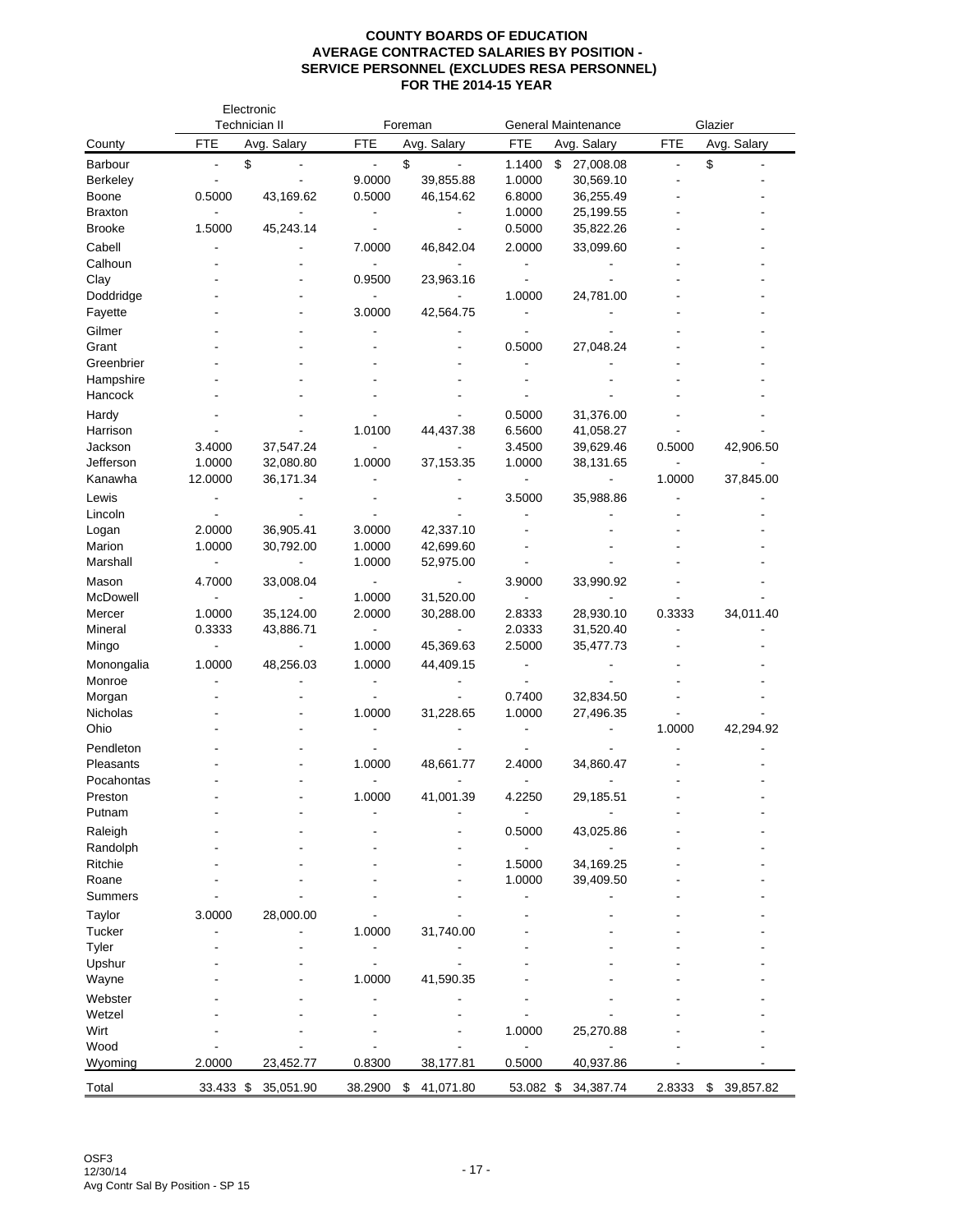|                      |              | Handyman    |                | Heating/Air Cond.<br>Mechanic I |                              | Heating/Air Cond.<br>Mechanic II |                  | Locksmith              |
|----------------------|--------------|-------------|----------------|---------------------------------|------------------------------|----------------------------------|------------------|------------------------|
| County               | FTE          | Avg. Salary | <b>FTE</b>     | Avg. Salary                     | <b>FTE</b>                   | Avg. Salary                      | FTE              | Avg. Salary            |
| Barbour              | \$<br>٠      |             | 0.6500         | \$<br>33,657.82                 | 0.6000                       | \$<br>41,833.33                  | $\frac{1}{2}$    | \$                     |
| <b>Berkeley</b>      |              |             |                |                                 | $\overline{\phantom{a}}$     |                                  | 1.0000           | 45,936.00              |
| Boone                | 0.5000       | 43,169.62   |                |                                 | 0.9400                       | 34,814.93                        | 0.2025           | 39,335.60              |
| <b>Braxton</b>       |              |             |                |                                 |                              |                                  |                  |                        |
| <b>Brooke</b>        |              |             |                |                                 | 0.5000                       | 44,852.86                        |                  |                        |
| Cabell               |              |             |                |                                 | 7.0000                       | 34,237.98                        | 1.0000           | 41,966.19              |
| Calhoun              |              |             |                |                                 | 1.0000                       | 36,650.50                        |                  |                        |
| Clay                 |              |             |                |                                 | $\qquad \qquad \blacksquare$ |                                  |                  |                        |
| Doddridge            |              |             |                |                                 |                              |                                  |                  |                        |
| Fayette              |              |             |                |                                 | 1.0000                       | 34,713.00                        |                  |                        |
| Gilmer               |              |             |                |                                 | 1.0000                       | 27,475.00                        |                  |                        |
| Grant                |              |             |                |                                 | 1.0000                       | 26,760.00                        |                  |                        |
| Greenbrier           | 0.5000       | 27,804.00   |                |                                 | 1.0000                       | 31,152.00                        |                  |                        |
| Hampshire<br>Hancock |              |             |                |                                 | 1.0000                       | 36,122.40                        | 1.0000<br>1.0000 | 36,192.00<br>32,403.15 |
|                      |              |             |                |                                 |                              |                                  |                  |                        |
| Hardy                |              |             |                |                                 |                              |                                  |                  |                        |
| Harrison<br>Jackson  | 2.6000       | 39,015.87   |                |                                 | 3.4000<br>0.9000             | 44,197.00                        | 0.5000           | 45,025.00              |
| Jefferson            |              |             |                |                                 | $\overline{a}$               | 39,533.00                        | 1.0000           | 39,763.35              |
| Kanawha              |              |             |                |                                 | 10.0000                      | 34,189.70                        | 2.0000           | 42,914.93              |
|                      |              |             |                |                                 | 0.5000                       |                                  |                  |                        |
| Lewis<br>Lincoln     |              |             |                |                                 | 1.0000                       | 39,962.50                        |                  |                        |
| Logan                |              |             |                |                                 | ÷,                           | 33,456.00                        |                  |                        |
| Marion               |              |             |                |                                 |                              |                                  |                  |                        |
| Marshall             |              |             |                |                                 |                              |                                  | 1.0000           | 38,948.00              |
| Mason                |              |             |                |                                 | 1.4500                       | 34,592.19                        |                  |                        |
| McDowell             |              |             |                |                                 | 0.5000                       | 35,860.00                        |                  |                        |
| Mercer               |              |             | 0.3333         | 38,913.89                       | 2.0000                       | 29,886.00                        |                  |                        |
| Mineral              |              |             | 0.8334         | 39,513.82                       |                              | -                                | 0.2500           | 37,792.80              |
| Mingo                |              |             | $\overline{a}$ | ÷,                              | 1.0000                       | 31,359.85                        |                  |                        |
| Monongalia           |              |             | 1.0000         | 31,196.03                       | 4.0000                       | 37,523.65                        | 2.0000           | 34,892.44              |
| Monroe               |              |             |                |                                 |                              |                                  |                  |                        |
| Morgan               |              |             |                |                                 |                              |                                  |                  |                        |
| Nicholas             |              |             |                |                                 |                              |                                  |                  |                        |
| Ohio                 |              |             |                |                                 |                              |                                  | 1.0000           | 43,923.82              |
| Pendleton            |              |             |                |                                 |                              |                                  |                  |                        |
| Pleasants            |              |             |                |                                 |                              |                                  |                  |                        |
| Pocahontas           |              |             |                |                                 |                              |                                  |                  |                        |
| Preston              | 0.3300       | 25,152.00   | 1.0000         | 32,668.49                       |                              |                                  | 0.1250           | 35,844.00              |
| Putnam               | -            |             |                |                                 | 8.0000                       | 42,379.88                        | 1.0000           | 50,699.25              |
| Raleigh              | 0.5000       | 40,207.06   |                |                                 | 2.0000                       | 42,693.08                        |                  |                        |
| Randolph             |              |             |                |                                 | 0.5000                       | 30,960.00                        |                  |                        |
| Ritchie              |              |             |                |                                 | 1.5000                       | 34,169.25                        |                  |                        |
| Roane                |              |             |                |                                 | 0.5000                       | 40,807.36                        |                  |                        |
| Summers              |              |             |                |                                 |                              |                                  |                  |                        |
| Taylor               |              |             |                |                                 | 1.0000                       | 26,796.00                        |                  |                        |
| Tucker               |              |             |                |                                 | ٠                            |                                  |                  |                        |
| Tyler                |              |             |                |                                 | ٠                            |                                  |                  |                        |
| Upshur               |              |             |                |                                 |                              |                                  |                  |                        |
| Wayne                | 1.0000       | 25,512.75   |                |                                 | 4.0000                       | 35,022.94                        | 1.0000           | 42,895.35              |
| Webster              |              |             |                |                                 | 1.0000                       | 28,332.00                        |                  |                        |
| Wetzel               |              |             |                |                                 |                              |                                  |                  |                        |
| Wirt                 |              |             |                |                                 |                              |                                  |                  |                        |
| Wood                 |              |             |                |                                 | 4.0000                       | 33,179.63                        | 1.0000           | 33,525.45              |
| Wyoming              |              |             |                |                                 | $\frac{1}{2}$                |                                  |                  |                        |
| Total                | 5.4300<br>\$ | 35,146.32   | 3.8167         | \$<br>34,491.29                 | 62.2900                      | \$<br>36,005.64                  | 15.0775          | 40,210.51<br>\$        |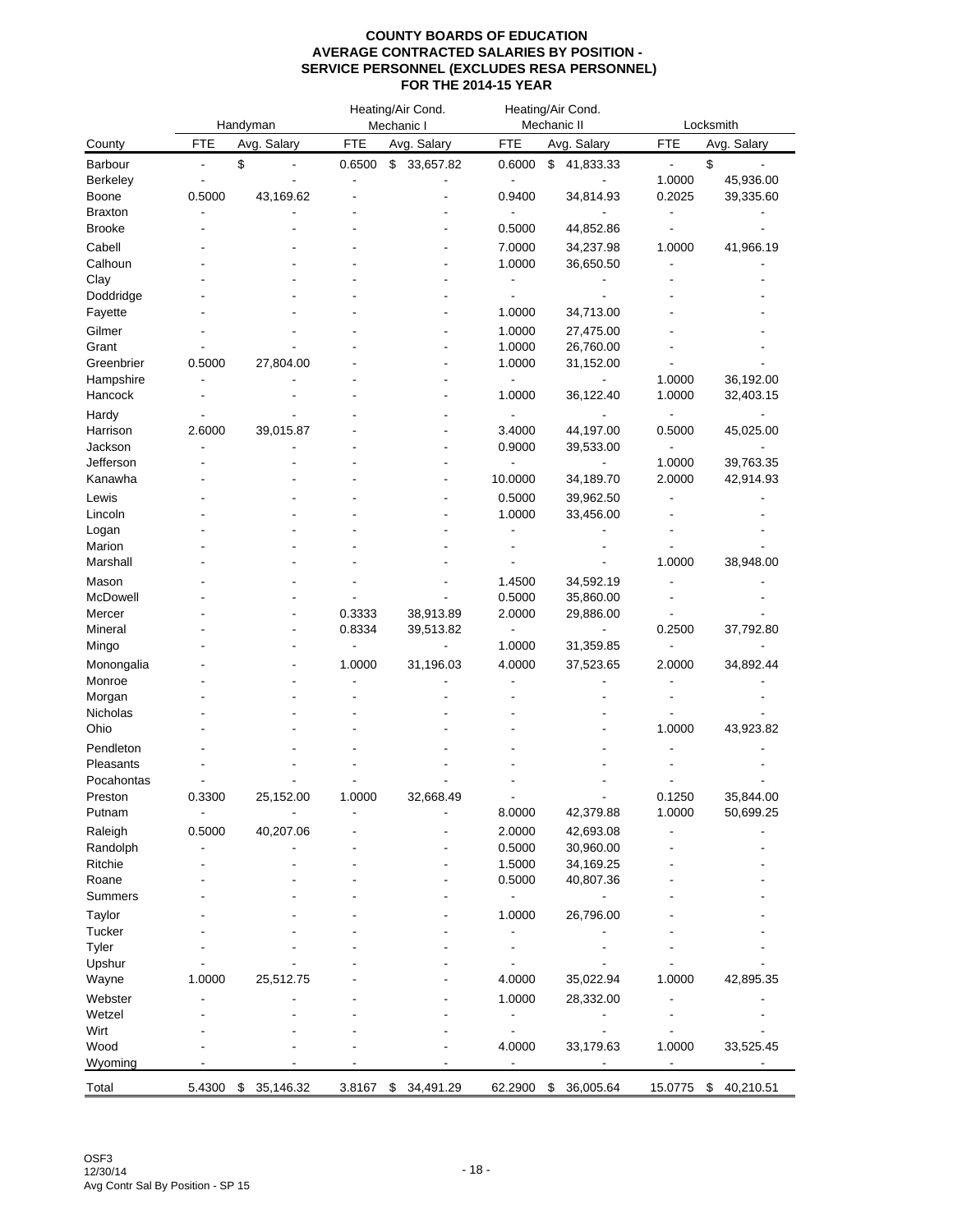|                    |            | Lubrication Man |                | Machinist            |                          | Mason           |            | Mechanic Assistant |
|--------------------|------------|-----------------|----------------|----------------------|--------------------------|-----------------|------------|--------------------|
| County             | <b>FTE</b> | Avg. Salary     | <b>FTE</b>     | Avg. Salary          | <b>FTE</b>               | Avg. Salary     | <b>FTE</b> | Avg. Salary        |
| Barbour            |            | \$              | $\overline{a}$ | \$<br>$\overline{a}$ | 0.1400                   | \$<br>25,980.00 | 0.2000     | \$ 20,380.00       |
| Berkeley           |            |                 |                |                      | $\overline{\phantom{a}}$ |                 | ÷,         |                    |
| Boone              |            |                 |                |                      | 1.0000                   | 40,618.09       |            |                    |
| <b>Braxton</b>     |            |                 |                |                      | 0.5000                   | 32,096.48       |            |                    |
| <b>Brooke</b>      |            |                 |                |                      | $\overline{\phantom{a}}$ |                 |            |                    |
| Cabell             |            |                 |                |                      | 2.0000                   | 39,884.72       |            |                    |
| Calhoun            |            |                 |                |                      | 1.0000                   | 37,041.50       |            |                    |
| Clay               |            |                 |                |                      |                          |                 |            |                    |
| Doddridge          |            |                 |                |                      |                          |                 |            |                    |
| Fayette            |            |                 |                |                      |                          |                 |            |                    |
| Gilmer             |            |                 |                |                      |                          |                 |            |                    |
| Grant              |            |                 |                |                      |                          |                 |            |                    |
| Greenbrier         |            |                 |                |                      | 2.0000                   | 42,595.20       |            |                    |
| Hampshire          |            |                 |                |                      | $\blacksquare$           |                 |            |                    |
| Hancock            |            |                 |                |                      | 1.0000                   | 36,435.60       |            |                    |
| Hardy              |            |                 |                |                      |                          |                 |            |                    |
| Harrison           |            |                 |                |                      | 1.4500                   | 39,845.69       |            |                    |
| Jackson            |            |                 |                |                      | 0.7000                   | 35,750.00       | 1.0000     | 35,594.00          |
| Jefferson          |            |                 |                |                      | $\overline{a}$           |                 |            |                    |
| Kanawha            |            |                 |                |                      | 3.0000                   | 35,043.60       |            |                    |
|                    |            |                 |                |                      |                          |                 |            |                    |
| Lewis              |            |                 |                |                      |                          |                 |            |                    |
| Lincoln            |            |                 |                |                      | 1.0000                   | 30,060.00       | 0.5000     | 21,150.00          |
| Logan              |            |                 |                |                      | 1.0000                   | 31,992.08       |            |                    |
| Marion<br>Marshall |            |                 |                |                      | 2.0000                   | 37,629.68       |            |                    |
|                    |            |                 |                |                      | $\overline{\phantom{0}}$ |                 |            |                    |
| Mason              |            |                 |                |                      | 0.9500                   | 33,851.37       |            |                    |
| McDowell           |            |                 |                |                      | 0.5000                   | 37,824.00       |            |                    |
| Mercer             |            |                 |                |                      | 1.0000                   | 38,184.00       | 0.3333     | 38,913.89          |
| Mineral            |            |                 |                |                      | $\overline{\phantom{a}}$ |                 |            |                    |
| Mingo              |            |                 |                |                      | 0.5000                   | 34,321.50       |            |                    |
| Monongalia         |            |                 |                |                      |                          |                 |            |                    |
| Monroe             |            |                 |                |                      |                          |                 |            |                    |
| Morgan             |            |                 |                |                      |                          |                 |            |                    |
| Nicholas           |            |                 |                |                      |                          |                 |            |                    |
| Ohio               |            |                 |                |                      | 1.0000                   | 31,163.40       |            |                    |
| Pendleton          |            |                 |                |                      |                          |                 |            |                    |
| Pleasants          |            |                 |                |                      |                          |                 |            |                    |
| Pocahontas         |            |                 |                |                      |                          |                 |            |                    |
| Preston            |            |                 |                |                      | 0.3250                   | 35,844.00       |            |                    |
| Putnam             |            |                 |                |                      | 3.0000                   | 42,408.15       |            |                    |
| Raleigh            |            |                 |                |                      | 0.5000                   | 42,856.20       |            |                    |
| Randolph           |            |                 |                |                      |                          |                 |            |                    |
| Ritchie            |            |                 |                |                      |                          |                 |            |                    |
| Roane              |            |                 |                |                      |                          |                 |            |                    |
| Summers            |            |                 |                |                      |                          |                 |            |                    |
| Taylor             |            |                 |                |                      |                          |                 |            |                    |
| Tucker             |            |                 |                |                      |                          |                 |            |                    |
| Tyler              |            |                 |                |                      |                          |                 |            |                    |
| Upshur             |            |                 |                |                      |                          |                 |            |                    |
| Wayne              |            |                 |                |                      |                          |                 |            |                    |
| Webster            |            |                 |                |                      |                          |                 |            |                    |
| Wetzel             |            |                 |                |                      |                          |                 | 2.0000     | 27,616.33          |
| Wirt               |            |                 |                |                      |                          |                 | 0.5000     | 33,250.00          |
| Wood               |            |                 |                |                      | 2.0000                   | 32,253.08       |            |                    |
| Wyoming            | 1.5000     | 28,979.71       |                |                      | 1.5000                   | 31,955.11       | 0.5000     | 27,013.50          |
|                    |            |                 |                |                      |                          |                 |            |                    |
| Total              | 1.5000     | 28,979.71<br>\$ |                | \$                   | 28.0650                  | 36,853.86<br>\$ | 5.0333     | 29,519.28<br>\$    |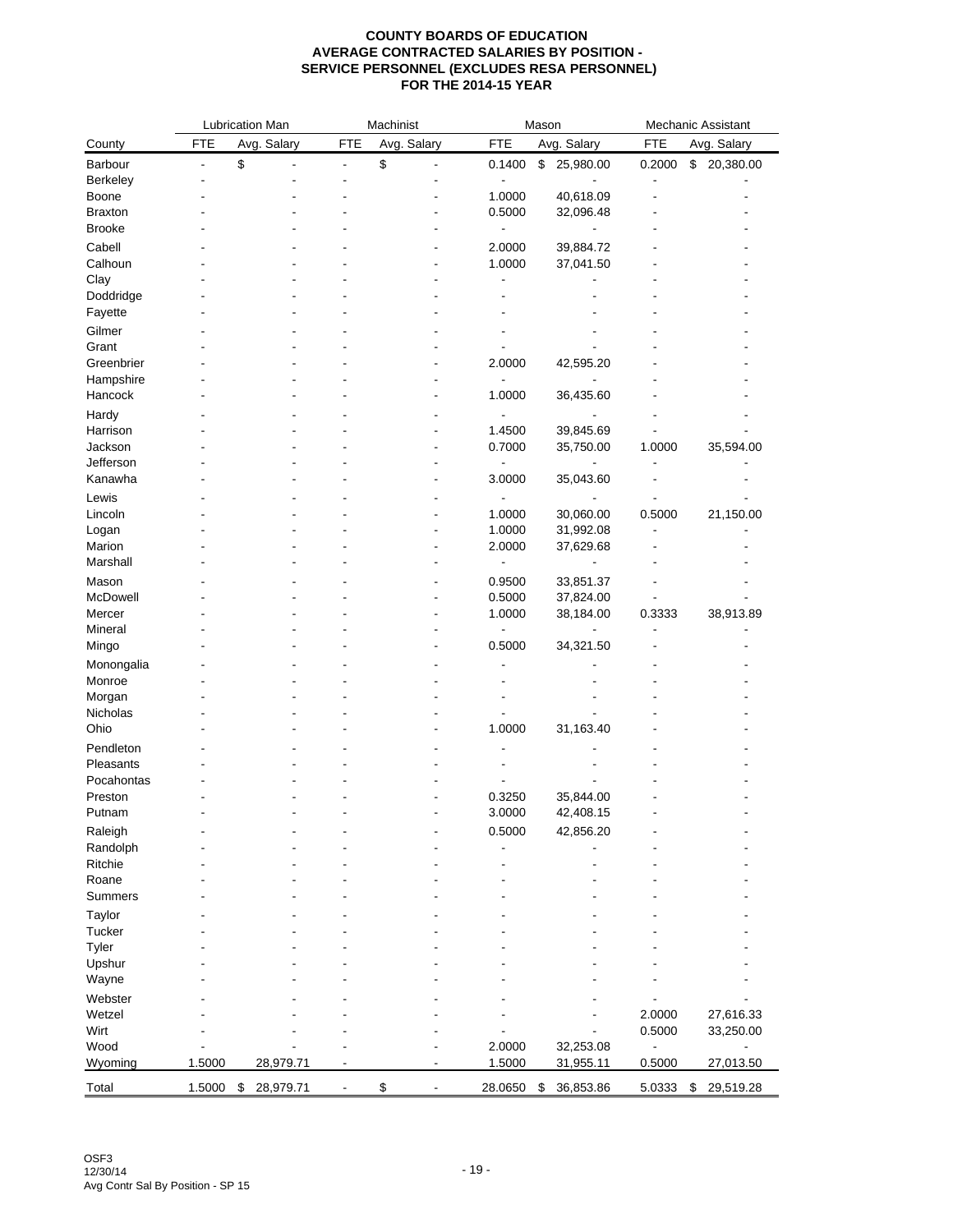|                |            | Mechanic        |                          | Office Equip.<br>Repairman I |                          | Office Equip.<br>Repairman II | Painter                   |                 |  |
|----------------|------------|-----------------|--------------------------|------------------------------|--------------------------|-------------------------------|---------------------------|-----------------|--|
| County         | <b>FTE</b> | Avg. Salary     | <b>FTE</b>               | Avg. Salary                  | <b>FTE</b>               | Avg. Salary                   | <b>FTE</b><br>Avg. Salary |                 |  |
| Barbour        | 0.9500     | \$<br>29,170.71 | $\overline{\phantom{a}}$ | \$                           | $\overline{\phantom{a}}$ | \$                            |                           | \$              |  |
| Berkeley       | 8.0000     | 33,740.47       |                          |                              |                          |                               | 1.0000                    | 33,040.40       |  |
| Boone          | 5.0000     | 36,049.32       |                          |                              |                          |                               |                           |                 |  |
| <b>Braxton</b> |            |                 |                          |                              |                          |                               |                           |                 |  |
| Brooke         | 2.0000     | 35,939.70       |                          |                              |                          |                               |                           |                 |  |
| Cabell         | 9.0000     | 33,669.58       |                          |                              |                          |                               |                           |                 |  |
| Calhoun        | 1.0000     | 27,898.50       |                          |                              |                          |                               |                           |                 |  |
| Clay           | 1.0000     | 30,068.25       |                          |                              |                          |                               | 0.1500                    | 29,570.00       |  |
| Doddridge      | 1.2000     | 27,541.50       |                          |                              |                          |                               |                           |                 |  |
| Fayette        | 7.0000     | 40,555.67       |                          |                              |                          |                               | 1.0000                    | 35,208.90       |  |
| Gilmer         |            |                 |                          |                              |                          |                               |                           |                 |  |
| Grant          | 0.5000     | 27,048.24       |                          |                              |                          |                               |                           |                 |  |
| Greenbrier     | 6.0000     | 29,785.47       |                          |                              |                          |                               |                           |                 |  |
| Hampshire      | 2.0000     | 28,878.00       |                          |                              |                          |                               | 1.0000                    | 30,468.00       |  |
| Hancock        | 2.0000     | 41,681.70       |                          |                              |                          |                               | 1.0000                    | 37,388.25       |  |
| Hardy          |            |                 |                          |                              |                          |                               |                           |                 |  |
| Harrison       | 4.3000     | 41,193.14       |                          |                              |                          |                               | 1.0800                    | 44,246.89       |  |
| Jackson        | 5.0000     | 35,027.20       |                          |                              | 0.1000                   | 41,249.00                     |                           |                 |  |
| Jefferson      | 7.0000     | 31,608.99       |                          |                              | 2.0000                   | 30,073.60                     |                           |                 |  |
| Kanawha        | 20.0000    | 34,904.45       |                          |                              |                          |                               | 8.0000                    | 42,489.17       |  |
| Lewis          | 2.0000     | 27,575.00       |                          |                              |                          |                               |                           |                 |  |
| Lincoln        | 2.0000     | 30,258.00       |                          |                              |                          |                               |                           |                 |  |
| Logan          | 8.0000     | 34,910.14       |                          |                              |                          |                               |                           |                 |  |
| Marion         | 6.0000     | 33,323.18       |                          |                              |                          |                               | 4.0000                    | 38,543.18       |  |
| Marshall       | 6.0000     | 31,275.83       |                          |                              |                          |                               |                           |                 |  |
| Mason          | 4.0000     | 30,337.99       |                          |                              |                          |                               | 0.4500                    | 33,611.73       |  |
| McDowell       | 4.0000     | 33,036.00       |                          |                              |                          |                               |                           |                 |  |
| Mercer         | 6.0000     | 28,299.67       |                          |                              |                          |                               | 1.0000                    | 41,487.99       |  |
| Mineral        | 3.5000     | 33,206.65       |                          |                              |                          |                               |                           |                 |  |
| Mingo          | 5.7500     | 31,997.47       |                          |                              |                          |                               |                           |                 |  |
| Monongalia     | 6.0000     | 41,565.34       |                          |                              |                          |                               |                           |                 |  |
| Monroe         | 1.0000     | 25,212.00       |                          |                              |                          |                               |                           |                 |  |
| Morgan         | 1.0000     | 33,447.15       |                          |                              |                          |                               |                           |                 |  |
| Nicholas       | 4.0000     | 26,517.00       |                          |                              |                          |                               |                           |                 |  |
| Ohio           | 4.0000     | 39,306.18       |                          |                              |                          |                               |                           |                 |  |
| Pendleton      |            |                 |                          |                              |                          |                               |                           |                 |  |
| Pleasants      | 1.0000     | 35,155.02       |                          |                              |                          |                               |                           |                 |  |
| Pocahontas     | 1.0000     | 31,541.85       |                          |                              |                          |                               |                           |                 |  |
| Preston        | 3.0000     | 25,960.00       |                          |                              | 0.2000                   | 35,808.00                     | 0.3250                    | 35,844.00       |  |
| Putnam         | 5.0000     | 41,339.79       |                          |                              | $\overline{\phantom{a}}$ |                               |                           |                 |  |
| Raleigh        | 9.5000     | 36,066.77       |                          |                              | 1.5000                   | 43,091.11                     | 0.8300                    | 45,225.81       |  |
| Randolph       | 3.0000     | 30,484.00       |                          |                              |                          |                               |                           |                 |  |
| Ritchie        | 1.0000     | 39,202.20       |                          |                              |                          |                               |                           |                 |  |
| Roane          | 1.1500     | 34,932.88       |                          |                              |                          |                               |                           |                 |  |
| Summers        | 1.0000     | 36,912.00       |                          |                              |                          |                               |                           |                 |  |
| Taylor         | 1.0000     | 20,611.20       |                          |                              |                          |                               |                           |                 |  |
| Tucker         |            |                 |                          |                              |                          |                               |                           |                 |  |
| Tyler          | 2.0000     | 36,657.45       |                          |                              |                          |                               |                           |                 |  |
| Upshur         | 3.0000     | 30,316.00       |                          |                              |                          |                               |                           |                 |  |
| Wayne          | 6.0000     | 32,263.95       |                          |                              |                          |                               | 2.0000                    | 36,474.75       |  |
| Webster        | 1.0000     | 26,155.50       |                          |                              |                          |                               |                           |                 |  |
| Wetzel         |            |                 |                          |                              |                          |                               | 9.0000                    | 36,211.30       |  |
| Wirt           |            |                 |                          |                              |                          |                               |                           |                 |  |
| Wood           | 14.0000    | 36,592.20       | 1.0000                   | 57,968.10                    |                          |                               |                           |                 |  |
| Wyoming        | 2.0000     | 32,021.45       |                          |                              | 1.0000                   | 25,905.53                     | 0.5000                    | 27,013.50       |  |
| Total          | 199.8500   | \$<br>33,988.76 | 1.0000                   | \$<br>57,968.10              | 4.8000                   | \$<br>33,744.98               | 31.3350                   | \$<br>38,314.08 |  |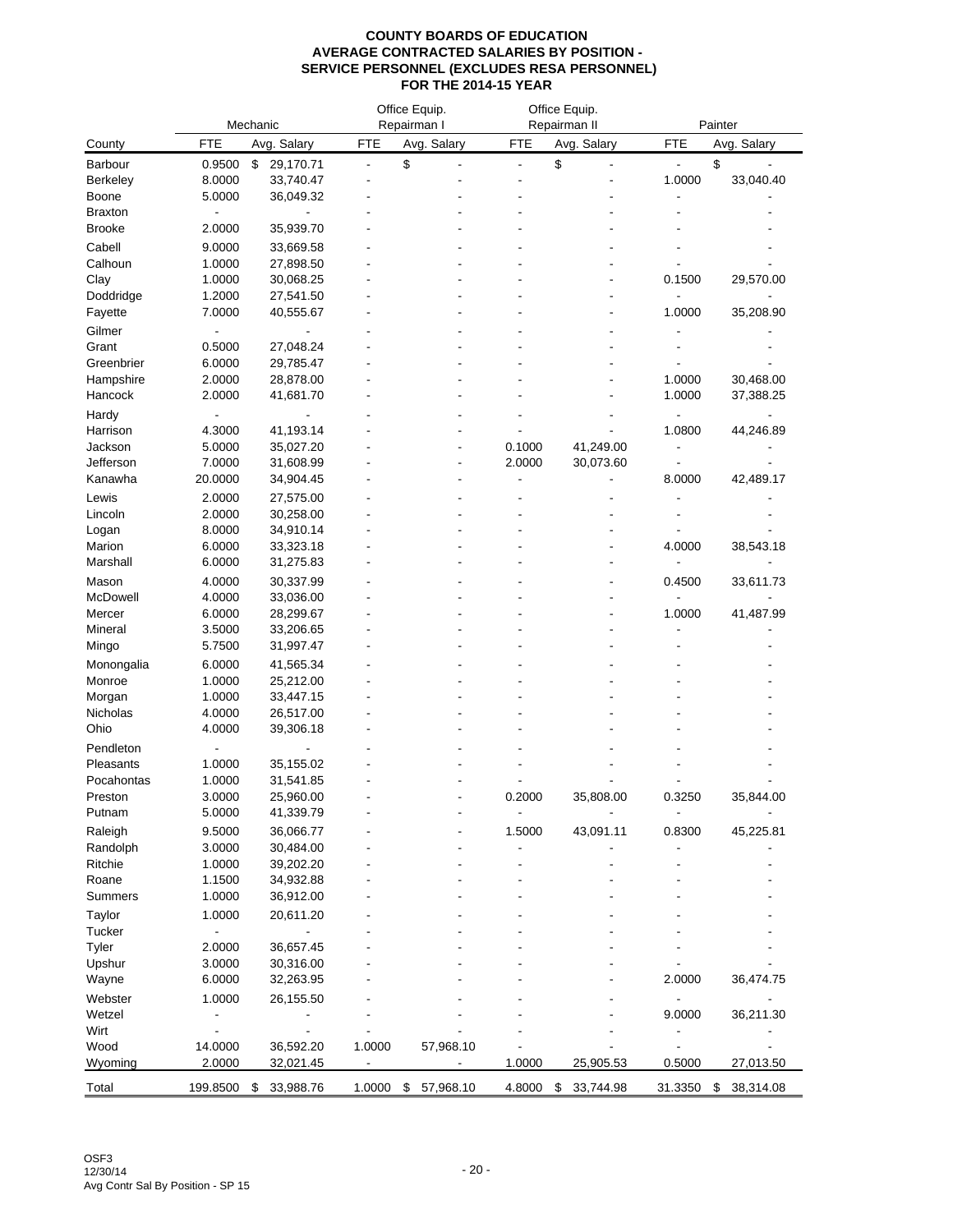|                     | Plumber I        |                              |                          | Plumber II      |            | Roofing/Sheet<br>Metal Mechanic |                           | Welder          |  |  |
|---------------------|------------------|------------------------------|--------------------------|-----------------|------------|---------------------------------|---------------------------|-----------------|--|--|
| County              | <b>FTE</b>       | Avg. Salary                  | <b>FTE</b>               | Avg. Salary     | <b>FTE</b> | Avg. Salary                     | <b>FTE</b><br>Avg. Salary |                 |  |  |
|                     |                  |                              |                          |                 |            |                                 |                           |                 |  |  |
| Barbour<br>Berkeley | 0.4400<br>1.0000 | \$<br>28,401.82<br>31,450.50 | 2.0000                   | \$<br>34,950.90 |            | \$                              |                           | \$              |  |  |
| Boone               | 0.0025           | 33,448.00                    |                          |                 | 0.3000     | 34,830.47                       | 0.4000                    | 39,867.80       |  |  |
| <b>Braxton</b>      |                  |                              | 0.5000                   | 32,096.48       |            |                                 |                           |                 |  |  |
| <b>Brooke</b>       |                  |                              |                          |                 |            |                                 |                           |                 |  |  |
| Cabell              |                  |                              | 3.0000                   | 45,143.43       |            |                                 |                           |                 |  |  |
| Calhoun             |                  |                              |                          |                 |            |                                 |                           |                 |  |  |
| Clay                |                  |                              |                          |                 |            |                                 |                           |                 |  |  |
| Doddridge           |                  |                              |                          |                 |            |                                 |                           |                 |  |  |
| Fayette             |                  |                              | 1.0000                   | 38,967.30       |            |                                 |                           |                 |  |  |
| Gilmer              |                  |                              |                          |                 |            |                                 |                           |                 |  |  |
| Grant               |                  |                              | 0.5000                   | 53,520.00       |            |                                 |                           |                 |  |  |
| Greenbrier          |                  |                              | 2.0000                   | 30,558.00       |            |                                 |                           |                 |  |  |
| Hampshire           |                  |                              | 1.0000                   | 31,080.00       |            |                                 |                           |                 |  |  |
| Hancock             |                  |                              | 3.0000                   | 33,268.80       |            |                                 |                           |                 |  |  |
|                     |                  |                              |                          |                 |            |                                 |                           |                 |  |  |
| Hardy<br>Harrison   |                  |                              | 1.4100                   | 37,384.67       | 1.1000     | 35,320.45                       | 0.6000                    | 36,093.75       |  |  |
| Jackson             |                  |                              | 1.0000                   | 34,911.50       | 0.2500     | 40,846.00                       | 0.2500                    | 44,967.00       |  |  |
| Jefferson           |                  |                              | 4.0000                   | 34,239.94       | ٠          |                                 |                           |                 |  |  |
| Kanawha             |                  |                              | 12.0000                  | 36,567.19       | 3.0000     | 31,500.85                       |                           |                 |  |  |
| Lewis               |                  |                              |                          |                 |            |                                 |                           |                 |  |  |
|                     |                  |                              | $\blacksquare$<br>2.0000 | 33,882.00       |            |                                 |                           |                 |  |  |
| Lincoln             | 1.0000           | 26,160.00                    | 3.0000                   | 40,463.78       |            |                                 |                           |                 |  |  |
| Logan<br>Marion     | 1.0000           | 35,378.55                    | 1.0000                   | 33,486.30       | 2.0000     | 33,786.45                       | 1.0000                    | 34,791.30       |  |  |
| Marshall            | 1.0000           | 29,276.00                    | 1.0000                   | 45,838.00       |            |                                 |                           |                 |  |  |
|                     |                  |                              |                          |                 |            |                                 |                           |                 |  |  |
| Mason               | 0.7000           | 39,505.17                    | 0.9000                   | 36,882.21       | 0.4500     | 36,015.84                       | 0.2500                    | 43,058.48       |  |  |
| McDowell            | 0.5000           | 27,576.00                    | 1.0000                   | 40,032.00       |            |                                 |                           |                 |  |  |
| Mercer              |                  |                              | 5.0000                   | 34,742.40       | 2.0000     | 33,708.00                       |                           |                 |  |  |
| Mineral             |                  |                              | 0.5833<br>0.5000         | 34,979.82       |            |                                 |                           |                 |  |  |
| Mingo               |                  |                              |                          | 43,808.84       |            |                                 |                           |                 |  |  |
| Monongalia          |                  |                              | 3.0000                   | 34,682.55       |            | $\overline{\phantom{a}}$        | 1.0000                    | 37,199.03       |  |  |
| Monroe              |                  |                              | 1.0000                   | 30,336.00       |            |                                 |                           |                 |  |  |
| Morgan              |                  |                              | 0.3300                   | 32,129.09       |            |                                 | 0.2000                    | 33,434.10       |  |  |
| Nicholas            |                  |                              | 2.0000                   | 32,109.53       |            |                                 |                           |                 |  |  |
| Ohio                |                  |                              | 1.0000                   | 44,491.50       |            |                                 | 1.0000                    | 28,618.68       |  |  |
| Pendleton           |                  |                              |                          |                 |            |                                 |                           |                 |  |  |
| Pleasants           |                  |                              |                          |                 |            |                                 |                           |                 |  |  |
| Pocahontas          |                  |                              | 0.5000                   | 28,997.10       |            |                                 |                           |                 |  |  |
| Preston             | 0.2000           | 35,808.00                    | 0.2000                   | 36,252.00       |            |                                 |                           |                 |  |  |
| Putnam              |                  |                              | 4.0000                   | 41,329.35       | 2.0000     | 42,282.00                       |                           |                 |  |  |
| Raleigh             |                  |                              | 4.5000                   | 40,125.85       |            |                                 | 1.5000                    | 42,908.40       |  |  |
| Randolph            |                  |                              | 2.0000                   | 28,920.00       |            |                                 |                           |                 |  |  |
| Ritchie             |                  |                              |                          |                 |            |                                 |                           |                 |  |  |
| Roane               |                  |                              |                          |                 |            |                                 |                           |                 |  |  |
| Summers             |                  |                              |                          |                 |            |                                 |                           |                 |  |  |
| Taylor              |                  |                              | 1.0000                   | 26,400.00       |            |                                 |                           |                 |  |  |
| Tucker              |                  |                              |                          |                 |            |                                 |                           |                 |  |  |
| Tyler               |                  |                              |                          |                 |            |                                 |                           |                 |  |  |
| Upshur              |                  |                              |                          |                 |            |                                 |                           |                 |  |  |
| Wayne               |                  |                              | 4.0000                   | 42,268.95       |            |                                 | 2.0000                    | 30,184.65       |  |  |
| Webster             |                  |                              | 1.0000                   | 27,170.75       |            |                                 |                           |                 |  |  |
| Wetzel              |                  |                              | 1.0000                   | 44,034.05       |            |                                 |                           |                 |  |  |
| Wirt                |                  |                              |                          |                 |            |                                 |                           |                 |  |  |
| Wood                |                  |                              | 6.0000                   | 34,545.53       | 2.0000     | 29,499.53                       |                           |                 |  |  |
| Wyoming             |                  |                              | 2.0000                   | 29,036.25       | 1.5000     | 29,145.00                       |                           |                 |  |  |
| Total               | 5.8425           | \$<br>31,399.01              | 79.9233                  | 36,427.69<br>\$ | 14.6000    | 33,732.35<br>\$                 | 8.2000                    | \$<br>35,565.55 |  |  |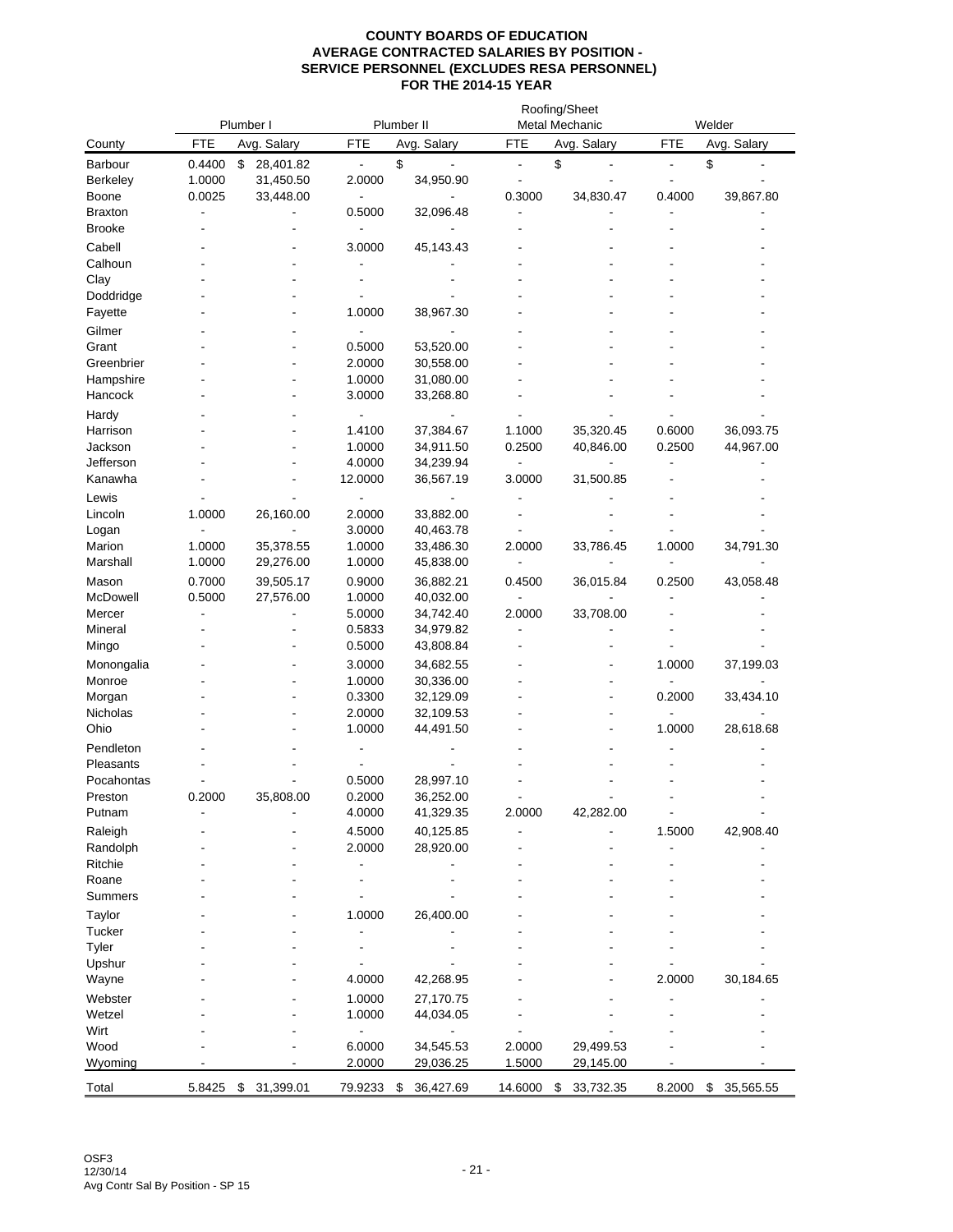|                      |                          | Supervisor of<br>Transportation |                          | School Bus<br>Supervisor |                    | <b>Bus Operator</b>    |            | Heavy Equipment<br>Operator |
|----------------------|--------------------------|---------------------------------|--------------------------|--------------------------|--------------------|------------------------|------------|-----------------------------|
| County               | FTE                      | Avg. Salary                     | <b>FTE</b>               | Avg. Salary              | FTE                | Avg. Salary            | <b>FTE</b> | Avg. Salary                 |
| <b>Barbour</b>       | 1.0000                   | \$45,792.22                     |                          | \$                       | 30.9000            | \$<br>22,672.49        |            | \$                          |
| <b>Berkeley</b>      |                          |                                 |                          |                          | 203.0000           | 25,008.50              | 4.0000     | 34,945.36                   |
| Boone                |                          |                                 |                          |                          | 47.3000            | 26,985.31              | 0.2000     | 39,332.70                   |
| <b>Braxton</b>       |                          |                                 |                          |                          | 22.0000            | 23,919.27              |            |                             |
| <b>Brooke</b>        |                          |                                 |                          |                          | 33.0000            | 25,189.05              |            |                             |
| Cabell               | 1.0000                   | 49,271.58                       |                          |                          | 106.0000           | 25,507.92              | 1.0000     | 44,544.87                   |
| Calhoun              |                          |                                 |                          |                          | 16.4000            | 25,387.80              |            |                             |
| Clay                 | 1.0000                   | 34,415.75                       |                          |                          | 28.7500            | 23,321.04              |            |                             |
| Doddridge            |                          |                                 |                          |                          | 21.0500            | 22,641.38              |            |                             |
| Fayette              |                          |                                 |                          |                          | 73.0000            | 24,886.38              |            |                             |
| Gilmer               |                          |                                 |                          |                          | 14.0000            | 24,524.29              |            |                             |
| Grant                | 1.0000                   | 46,359.17                       |                          |                          | 19.0000            | 23,895.83              |            |                             |
| Greenbrier           | 1.0000                   | 43,879.20                       |                          |                          | 71.0000            | 23,688.87              |            |                             |
| Hampshire            |                          |                                 |                          |                          | 55.0000            | 23,283.27              |            |                             |
| Hancock              | 1.0000                   | 50,490.45                       |                          |                          | 44.0000            | 25,356.59              |            |                             |
| Hardy                | 0.5000                   | 32,760.00                       | 0.2500                   | 32,760.00                | 29.2500            | 22,779.91              |            |                             |
| Harrison             |                          |                                 | 2.0000                   | 54,625.00                | 98.0000            | 24,874.75              |            |                             |
| Jackson<br>Jefferson |                          |                                 | 1.0000                   | 26,980.00                | 57.0000<br>88.0050 | 25,480.70              |            |                             |
| Kanawha              | 7.0000                   | 44,831.91                       | 1.0000                   | 38,719.35                | 157.5000           | 24,732.29<br>25,283.63 | 2.0000     | 36,487.80                   |
|                      |                          |                                 |                          |                          |                    |                        |            |                             |
| Lewis                | 1.0000                   | 52,692.90                       | 2.0000                   | 26,430.00                | 36.0000            | 24,035.56              |            |                             |
| Lincoln<br>Logan     | 2.0000                   | 53,806.65                       |                          |                          | 43.5000<br>65.0000 | 23,512.56<br>24,489.45 |            |                             |
| Marion               | 1.0000                   | 44,422.20                       |                          |                          | 77.0000            | 24,425.76              |            |                             |
| Marshall             | 1.0000                   | 65,637.00                       |                          |                          | 65.0000            | 24,650.05              | 2.0000     | 39,162.50                   |
| Mason                |                          |                                 |                          |                          | 52.0000            | 25,373.46              |            |                             |
| McDowell             |                          |                                 | 2.0000                   | 34,815.00                | 49.0000            | 25,574.41              |            |                             |
| Mercer               | 1.0000                   | 63,625.19                       | $\blacksquare$           |                          | 79.5000            | 26,058.43              |            |                             |
| Mineral              |                          |                                 | 1.5000                   | 38,673.33                | 55.5000            | 25,456.73              |            |                             |
| Mingo                | 1.0000                   | 71,918.55                       |                          |                          | 54.0000            | 24,905.37              |            |                             |
| Monongalia           |                          |                                 | 2.0000                   | 48,872.26                | 102.0000           | 26,596.24              |            |                             |
| Monroe               | 1.0000                   | 45,816.00                       | $\overline{\phantom{a}}$ | $\overline{a}$           | 27.0000            | 24,013.93              |            |                             |
| Morgan               |                          |                                 | 1.0000                   | 24,990.00                | 31.0000            | 25,932.90              |            |                             |
| Nicholas             |                          |                                 |                          |                          | 50.5000            | 23,295.37              |            |                             |
| Ohio                 | 1.0000                   | 59,749.01                       |                          |                          | 40.5000            | 23,998.17              |            |                             |
| Pendleton            | 0.5000                   | 48,627.66                       |                          |                          | 20.0000            | 23,833.50              |            |                             |
| Pleasants            |                          |                                 |                          |                          | 17.0000            | 26,363.00              |            |                             |
| Pocahontas           |                          |                                 |                          |                          | 20.0000            | 24,679.50              |            |                             |
| Preston              | 1.0000                   | 30,396.00                       |                          |                          | 66.0000            | 23,810.96              | 0.1250     | 35,844.00                   |
| Putnam               | 1.0000                   | 49,981.50                       |                          |                          | 82.5000            | 27,630.30              |            |                             |
| Raleigh              | 1.0000                   | 59,353.36                       |                          |                          | 127.0000           | 26,371.01              | 2.0000     | 37,016.33                   |
| Randolph             | $\overline{\phantom{a}}$ |                                 |                          |                          | 48.0000            | 22,473.79              |            |                             |
| Ritchie              | 1.0000                   | 32,796.00                       |                          |                          | 19.0000            | 23,696.32              |            |                             |
| Roane                |                          |                                 |                          |                          | 39.3500            | 23,920.47              |            |                             |
| Summers              | 1.0000                   | 46,356.00                       |                          |                          | 26.0000            | 23,707.76              |            |                             |
| Taylor               |                          |                                 |                          |                          | 29.5000            | 24,425.89              |            |                             |
| Tucker               | 1.0000                   | 32,216.50                       |                          |                          | 13.0000            | 22,126.15              |            |                             |
| Tyler                |                          |                                 |                          |                          | 25.0000            | 24,422.80              |            |                             |
| Upshur               | 1.0000                   | 52,272.00                       |                          |                          | 47.0000            | 23,983.62              |            |                             |
| Wayne                |                          |                                 |                          |                          | 84.5000            | 23,770.26              |            |                             |
| Webster              |                          |                                 |                          |                          | 20.0000            | 23,613.00              |            |                             |
| Wetzel               | 1.0000                   | 30,788.30                       |                          |                          | 29.0000            | 25,081.59              |            |                             |
| Wirt                 | 0.5000                   | 32,901.26                       |                          |                          | 12.0000            | 23,713.49              |            |                             |
| Wood                 | 1.0000                   | 43,900.20                       |                          |                          | 92.0000            | 25,747.72              | 1.0000     | 36,996.75                   |
| Wyoming              |                          |                                 |                          |                          | 43.0000            | 24,104.88              | 1.0000     | 31,483.13                   |
| Total                | 32.5000                  | \$<br>47,098.78                 | 12.7500                  | 38,146.97<br>\$          | 2,901.5050         | 24,853.83<br>\$        | 13.3250    | 36,809.49<br>\$             |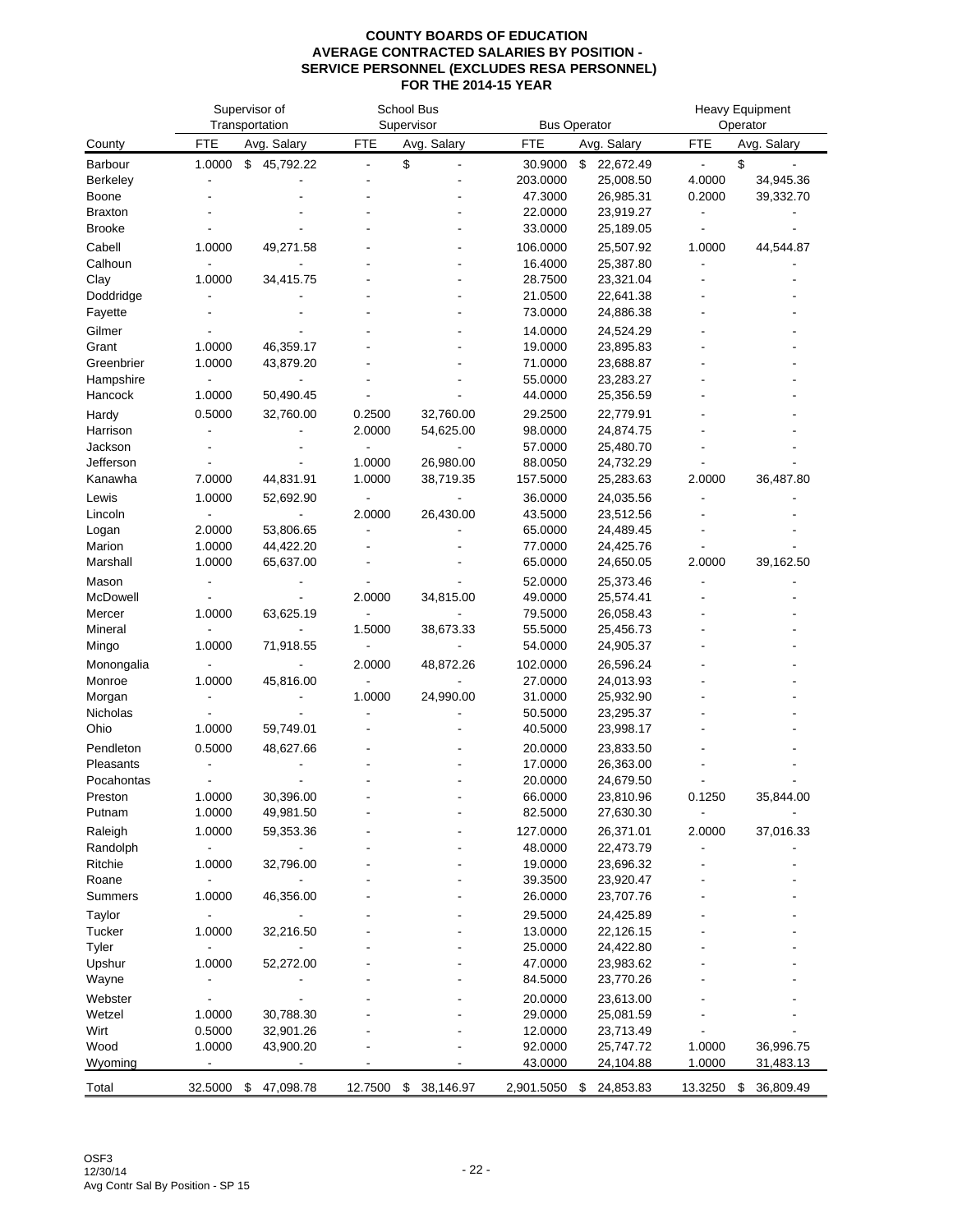|                      |                  | <b>Truck Driver</b>    | <b>Food Services</b><br>Supervisor |                 |                   | Cafeteria Manager      | Cook I     |                 |  |
|----------------------|------------------|------------------------|------------------------------------|-----------------|-------------------|------------------------|------------|-----------------|--|
| County               | <b>FTE</b>       | Avg. Salary            | <b>FTE</b>                         | Avg. Salary     | <b>FTE</b>        | Avg. Salary            | <b>FTE</b> | Avg. Salary     |  |
| Barbour              |                  | \$                     | 0.7000                             | 48,752.99<br>\$ | 8.0000            | \$<br>22,612.84        | 4.5000     | \$<br>19,489.50 |  |
| <b>Berkeley</b>      |                  |                        |                                    |                 | 31.0000           | 26,720.00              | 10.5000    | 22,098.39       |  |
| Boone                | 0.7000           | 40,339.41              |                                    |                 | 15.0000           | 26,068.00              | 5.0000     | 22,574.53       |  |
| <b>Braxton</b>       |                  |                        |                                    |                 | 8.0000            | 24,773.75              |            |                 |  |
| <b>Brooke</b>        | 2.2500           | 27,845.82              |                                    |                 |                   |                        |            |                 |  |
| Cabell               | 4.0000           | 39,851.56              |                                    |                 | 26.0000           | 27,382.77              | 28.5000    | 21,363.33       |  |
| Calhoun              |                  |                        |                                    |                 | 3.0000            | 24,863.33              |            |                 |  |
| Clay                 |                  |                        |                                    |                 | 4.0000            | 26,512.50              |            |                 |  |
| Doddridge            | 0.5000           | 19,840.00              |                                    |                 | 1.0000            | 21,640.00              |            |                 |  |
| Fayette              |                  |                        |                                    |                 | 15.0000           | 25,741.33              | 14.0000    | 20,664.25       |  |
| Gilmer               |                  |                        |                                    |                 | 1.0000            | 21,800.00              |            |                 |  |
| Grant                |                  |                        |                                    |                 | 4.0000            | 25,655.00              |            |                 |  |
| Greenbrier           | 0.5000           | 27,804.00              |                                    |                 | 2.0000            | 25,045.00              | 9.0000     | 22,263.45       |  |
| Hampshire            |                  |                        |                                    |                 | 9.0000            | 24,021.69              | 0.4200     | 37,236.00       |  |
| Hancock              | 2.0000           | 20,670.00              |                                    |                 | 1.0000            | 27,160.00              |            |                 |  |
| Hardy                |                  |                        |                                    |                 | 3.0000            | 24,126.56              |            |                 |  |
| Harrison             | 2.2100           | 40,652.61              |                                    |                 | 15.2300           | 25,823.56              |            |                 |  |
| Jackson<br>Jefferson | 0.5000<br>2.0000 | 42,906.50<br>28,917.23 |                                    |                 | 6.0000<br>1.0000  | 26,233.33<br>22,310.00 |            |                 |  |
| Kanawha              | 7.0000           | 37,305.47              |                                    |                 | 17.0000           | 26,513.53              | 75.0000    | 21,950.17       |  |
|                      |                  |                        |                                    |                 |                   |                        |            |                 |  |
| Lewis<br>Lincoln     |                  |                        |                                    |                 | 6.0000<br>7.5000  | 23,838.33<br>22,679.33 | 5.0000     | 19,992.00       |  |
| Logan                |                  |                        |                                    |                 | 16.0000           | 26,638.13              |            |                 |  |
| Marion               | 3.0000           | 37,575.30              | 1.0000                             | 37,727.55       | 19.0000           | 25,578.95              | 18.5000    | 20,069.19       |  |
| Marshall             | 1.0000           | 45,006.00              | $\blacksquare$                     |                 | $\overline{a}$    |                        |            |                 |  |
| Mason                | 1.2500           | 34,844.82              | 0.5000                             | 43,932.84       | 1.0000            | 29,207.38              |            |                 |  |
| McDowell             | 0.5000           | 33,648.00              | 1.0000                             | 29,052.00       | 5.0000            | 26,571.00              |            |                 |  |
| Mercer               | 0.6666           | 27,027.69              |                                    |                 |                   |                        |            |                 |  |
| Mineral              |                  |                        |                                    |                 | 12.0000           | 27,052.92              |            |                 |  |
| Mingo                |                  |                        |                                    |                 |                   |                        |            |                 |  |
| Monongalia           | 2.0000           | 43,211.82              |                                    |                 | 17.0000           | 29,537.94              |            |                 |  |
| Monroe               |                  |                        |                                    |                 | 4.0000            | 21,182.50              |            |                 |  |
| Morgan               | 0.2000           | 33,434.10              |                                    |                 | 3.5000            | 24,895.71              |            |                 |  |
| Nicholas             | 0.5000           | 43,391.26              |                                    |                 | 7.0000            | 24,342.14              | 3.0000     | 19,626.67       |  |
| Ohio                 | 6.0000           | 34,626.41              |                                    |                 | 1.0000            | 23,620.00              |            |                 |  |
| Pendleton            |                  |                        |                                    |                 | 4.0000            | 24,375.00              |            |                 |  |
| Pleasants            |                  |                        |                                    |                 | 3.0000            | 27,613.00              |            |                 |  |
| Pocahontas           |                  |                        |                                    |                 | 5.0000            | 25,018.00              |            |                 |  |
| Preston              | 0.5250           | 35,985.71              |                                    |                 | 5.5000            | 24,273.64              |            |                 |  |
| Putnam               | 3.0000           | 40,546.35              |                                    |                 | 21.0000           | 26,714.76              | 0.5000     | 27,210.00       |  |
| Raleigh              | 2.0000           | 44,223.20              |                                    |                 | 14.0000           | 26,891.07              |            |                 |  |
| Randolph             |                  |                        |                                    |                 | 14.0000           | 24,015.00              |            |                 |  |
| Ritchie              |                  |                        |                                    |                 | 2.5000            | 23,552.00              |            |                 |  |
| Roane                |                  |                        |                                    |                 | 5.0000            | 26,808.00              |            |                 |  |
| <b>Summers</b>       |                  |                        |                                    |                 | 2.0000            | 22,785.00              |            |                 |  |
| Taylor               |                  |                        |                                    |                 | 5.0000            | 23,802.00              |            |                 |  |
| Tucker               | 1.0000           | 23,940.00              |                                    |                 | 3.0000            | 23,073.50              |            |                 |  |
| Tyler                |                  |                        |                                    |                 | 3.0000            | 23,940.00              |            |                 |  |
| Upshur               | 0.5000           | 31,668.00              |                                    |                 | 9.0000            | 25,693.33              |            |                 |  |
| Wayne                |                  |                        |                                    |                 | 19.0000           | 23,950.00              | 4.0000     | 19,252.50       |  |
| Webster              |                  |                        |                                    |                 | 4.0000            | 22,460.00              |            |                 |  |
| Wetzel<br>Wirt       |                  |                        |                                    |                 | 4.0000            | 25,940.00              |            |                 |  |
| Wood                 | 5.0000           | 33,324.48              |                                    |                 | 2.0000<br>26.0000 | 24,755.00<br>25,590.00 | 10.5000    | 21,303.62       |  |
| Wyoming              | 1.0000           | 37,179.46              |                                    |                 | 6.5000            | 24,592.31              | 7.5000     | 19,210.67       |  |
|                      |                  |                        |                                    |                 |                   |                        |            |                 |  |
| Total                | 49.8016          | 35,681.07<br>- \$      | 3.2000                             | \$38,397.83     | 426.7300          | \$<br>25,680.36        | 195.9200   | 21,343.09<br>\$ |  |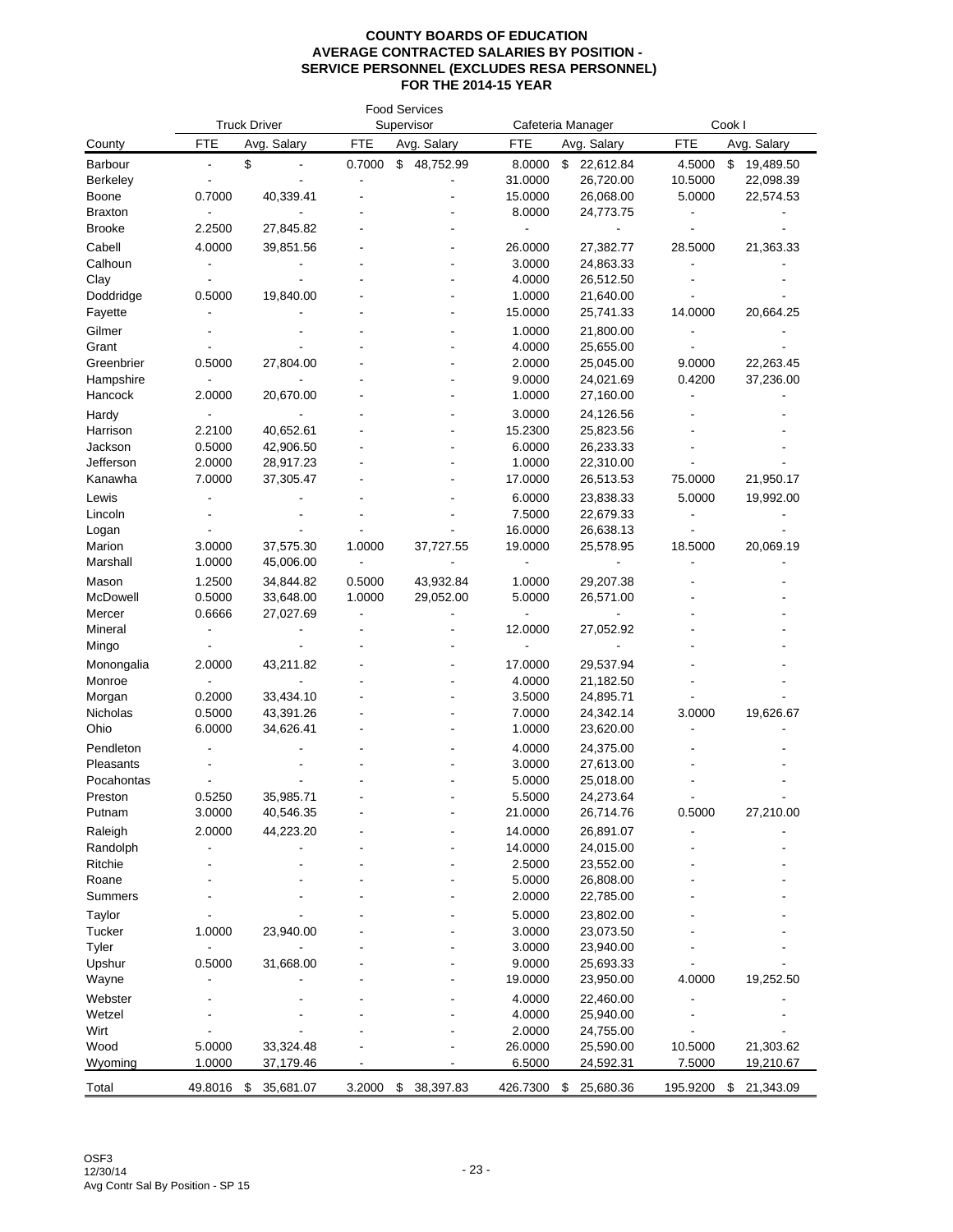|                |                | Cook II                  |            | Cook III    |                | Custodian I |                | Custodian II |  |  |
|----------------|----------------|--------------------------|------------|-------------|----------------|-------------|----------------|--------------|--|--|
| County         | FTE            | Avg. Salary              | <b>FTE</b> | Avg. Salary | <b>FTE</b>     | Avg. Salary | <b>FTE</b>     | Avg. Salary  |  |  |
| Barbour        | 4.5000         | \$21,365.56              |            | \$          | $\overline{a}$ | \$          | $\overline{a}$ | \$           |  |  |
| Berkeley       | 113.0000       | 23,973.24                |            |             |                |             |                |              |  |  |
| Boone          | 19.0000        | 27,338.95                |            |             |                |             |                |              |  |  |
| <b>Braxton</b> |                |                          | 13.0000    | 22,233.09   |                |             |                |              |  |  |
| <b>Brooke</b>  | 3.5000         | 24,103.58                | 16.5000    | 25,503.53   |                |             |                |              |  |  |
| Cabell         |                |                          | 46.0000    | 24,905.98   |                |             |                |              |  |  |
| Calhoun        |                |                          | 5.0000     | 23,194.04   |                |             |                |              |  |  |
| Clay           | 11.5000        | 22,261.74                | 5.0000     | 24,100.00   |                |             |                |              |  |  |
| Doddridge      | 6.0000         | 21,308.33                | 4.0000     | 22,324.07   |                |             |                |              |  |  |
| Fayette        | 26.5000        | 22,445.28                | 1.0000     | 22,460.00   | 23.0000        | 27,008.05   | 1.0000         | 36,983.70    |  |  |
| Gilmer         | 4.0000         | 20,530.00                | 4.0000     | 23,910.00   |                |             |                |              |  |  |
| Grant          | 0.7500         | 23,195.93                | 10.2500    | 23,318.78   |                |             |                |              |  |  |
| Greenbrier     | 20.5000        | 24,539.26                | 11.0000    | 23,762.64   |                |             |                |              |  |  |
| Hampshire      | 13.6600        | 22,217.62                |            |             | 0.2000         | 25,812.00   | 12.8600        | 23,863.50    |  |  |
| Hancock        | 7.0000         | 23,551.43                | 15.5000    | 23,329.68   |                |             | 29.0000        | 23,441.00    |  |  |
|                |                |                          |            |             |                |             |                |              |  |  |
| Hardy          | 3.0000         | 19,623.33                | 16.0000    | 23,046.23   | 1.0000         | 19,837.00   | 2.0000         | 23,560.00    |  |  |
| Harrison       | 51.0000        | 23,850.41                | 5.7700     | 25,717.02   |                |             |                |              |  |  |
| Jackson        |                |                          | 31.0000    | 25,204.52   |                |             |                |              |  |  |
| Jefferson      | 42.5000        | 23,806.24                | 15.0000    | 23,230.67   |                |             | 11.0000        | 27,627.92    |  |  |
| Kanawha        | 85.5000        | 24,570.50                | 65.0000    | 25,409.53   | 144.0000       | 23,921.79   |                |              |  |  |
| Lewis          | 11.0000        | 24,340.00                |            |             |                |             |                |              |  |  |
| Lincoln        | 23.5000        | 22,041.70                | 0.5000     | 22,710.00   |                |             |                |              |  |  |
| Logan          | 23.5000        | 23,349.91                | 14.0000    | 26,346.79   |                |             |                |              |  |  |
| Marion         | 28.0000        | 23,266.39                |            |             |                |             | 66.5000        | 23,117.24    |  |  |
| Marshall       | 25.5000        | 23,435.88                | 12.0000    | 23,872.50   |                |             |                |              |  |  |
| Mason          |                |                          | 26.0000    | 25,789.04   |                |             |                |              |  |  |
| McDowell       | 20.5000        | 23,733.02                | 5.0000     | 26,571.00   |                |             |                |              |  |  |
| Mercer         | 69.0000        | 23,738.33                | 27.0000    | 25,208.52   | 11.0000        | 22,648.55   |                |              |  |  |
| Mineral        | 25.0000        | 23,521.00                |            |             | 1.0000         | 20,939.60   |                |              |  |  |
| Mingo          | 25.0000        | 24,322.77                | 11.0000    | 24,882.17   |                |             |                |              |  |  |
| Monongalia     |                |                          | 59.5000    | 26,437.11   |                |             |                |              |  |  |
| Monroe         | 12.0000        | 21,722.50                |            |             |                |             |                |              |  |  |
| Morgan         | 12.5000        | 23,675.20                | 3.5000     | 24,895.71   |                |             |                |              |  |  |
| Nicholas       | 12.5000        | 22,006.40                | 10.5000    | 24,930.95   | 1.0000         | 26,596.50   |                |              |  |  |
| Ohio           | 10.0000        | 24,658.00                | 19.5000    | 26,675.91   |                |             |                |              |  |  |
| Pendleton      | 2.0000         | 25,010.50                | 4.0000     | 23,732.50   |                |             |                |              |  |  |
| Pleasants      | 9.0000         | 23,736.33                |            |             |                |             |                |              |  |  |
| Pocahontas     | 5.5000         | 20,937.09                |            |             |                |             |                |              |  |  |
| Preston        | 17.4400        | 20,869.84                | 5.0000     | 23,985.00   |                |             |                |              |  |  |
| Putnam         | 40.0000        | 25,298.00                |            |             |                |             |                |              |  |  |
| Raleigh        | 80.0000        | 23,610.25                | 14.0000    | 26,891.07   |                |             |                |              |  |  |
| Randolph       | 26.5000        | 21,933.99                |            |             |                |             |                |              |  |  |
| Ritchie        | 9.0000         | 24,318.33                | 2.5000     | 23,552.00   |                |             |                |              |  |  |
| Roane          | 12.0000        | 21,289.17                | 6.0000     | 21,905.99   |                |             |                |              |  |  |
| Summers        | 5.5000         | 26,792.73                | 3.0000     | 18,990.00   |                |             |                |              |  |  |
| Taylor         |                | $\overline{\phantom{a}}$ | 10.5000    | 21,033.33   |                |             |                |              |  |  |
| Tucker         | 7.0000         | 21,511.43                |            |             |                |             | 3.0000         | 21,940.00    |  |  |
| Tyler          | 8.5000         | 23,175.29                |            |             |                |             | $\blacksquare$ |              |  |  |
| Upshur         | 21.5000        | 21,701.10                |            |             |                |             |                |              |  |  |
| Wayne          | 10.0000        | 20,995.00                | 19.0000    | 24,200.00   | 23.5000        | 20,818.18   | 19.0000        | 23,031.75    |  |  |
| Webster        | 5.5000         | 22,044.16                |            |             |                |             |                |              |  |  |
| Wetzel         | 3.0000         | 21,076.67                | 14.0000    | 23,642.14   |                |             | 2.0000         | 24,326.90    |  |  |
| Wirt           | $\blacksquare$ | $\blacksquare$           | 7.0000     | 20,480.00   |                |             |                |              |  |  |
| Wood           | 22.0000        | 23,148.72                | 28.0000    | 26,673.75   |                |             |                |              |  |  |
| Wyoming        | 22.5000        | 22,822.67                | 6.5000     | 24,592.31   | 8.5000         | 18,948.82   |                |              |  |  |
|                |                |                          |            |             |                |             |                |              |  |  |
| Total          | 1,016.8500     | \$23,510.30              | 572.0200   | \$24,871.08 | 213.2000       | \$23,629.86 | 146.3600       | \$23,668.06  |  |  |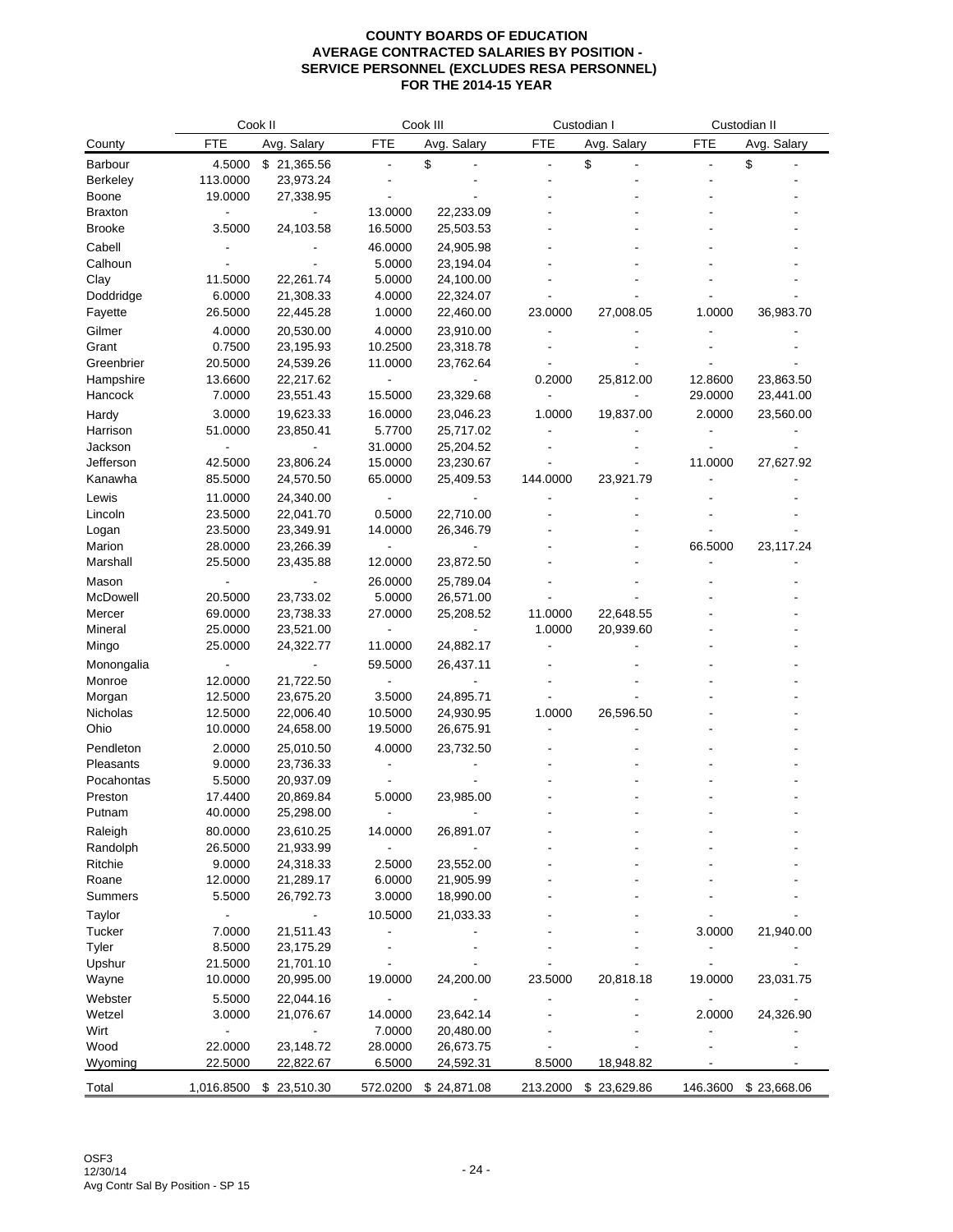|                    |                    | Custodian III          |                              | Custodian IV    |            | Groundsman      |            | Watchman        |
|--------------------|--------------------|------------------------|------------------------------|-----------------|------------|-----------------|------------|-----------------|
| County             | <b>FTE</b>         | Avg. Salary            | <b>FTE</b>                   | Avg. Salary     | <b>FTE</b> | Avg. Salary     | <b>FTE</b> | Avg. Salary     |
| Barbour            | 15.8500            | 23,990.71<br>\$        |                              | \$              | 1.4000     | \$20,142.68     |            | \$              |
| <b>Berkeley</b>    | 74.5000            | 30,204.31              | 27.0000                      | 34,945.45       |            |                 |            |                 |
| <b>Boone</b>       | 31.7000            | 27,009.99              | 6.0000                       | 37,633.65       |            |                 |            |                 |
| <b>Braxton</b>     |                    |                        | 13.0000                      | 28,220.70       |            |                 |            |                 |
| <b>Brooke</b>      | 23.5000            | 31,346.28              | 1.0000                       | 41,903.55       |            |                 |            |                 |
| Cabell             | 61.0000            | 27,862.90              | 27.0000                      | 39,836.82       |            |                 |            |                 |
| Calhoun            | 8.0000             | 21,555.75              |                              |                 |            |                 |            |                 |
| Clay               | 15.0000            | 22,577.15              | 1.0000                       | 36,084.25       |            |                 |            |                 |
| Doddridge          | 7.0000             | 23,715.38              | 3.0000                       | 33,796.88       |            |                 |            |                 |
| Fayette            | 25.0000            | 32,556.81              |                              |                 |            |                 |            |                 |
| Gilmer             | 5.0000             | 28,178.00              | 1.0000                       | 27,059.50       |            |                 |            |                 |
| Grant              | 11.5000            | 24,175.71              | 1.0000                       | 28,404.00       |            |                 |            |                 |
| Greenbrier         | 30.5000            | 27,273.76              | 13.0000                      | 30,443.72       |            |                 |            |                 |
| Hampshire          |                    |                        | 8.3600                       | 30,153.85       |            |                 |            |                 |
| Hancock            | 5.0000             | 27,681.60              | 5.0000                       | 28,660.80       |            |                 |            |                 |
| Hardy              | 4.0000             | 25,024.00              | 6.5000                       | 30,798.60       |            |                 |            |                 |
| Harrison           | 68.0000            | 24,548.47              | 24.0000                      | 33,680.73       | 0.5000     | 22,830.00       |            |                 |
| Jackson            | 22.0000            | 26,688.59              | 17.0000                      | 29,815.06       |            |                 |            |                 |
| Jefferson          | 47.0000            | 29,547.70              | 3.0000                       | 37,684.05       |            |                 |            |                 |
| Kanawha            | 70.0000            | 32,966.41              | 28.0000                      | 36,068.63       |            |                 |            |                 |
| Lewis              | 21.5000            | 28,256.45              |                              |                 |            |                 |            |                 |
| Lincoln            | 25.5000            | 25,808.08              |                              |                 |            |                 |            |                 |
| Logan              | 52.0000            | 23,893.55              | 1.5000<br>6.0000             | 35,556.09       |            |                 |            |                 |
| Marion<br>Marshall | 18.0000<br>45.0000 | 27,534.09<br>29,362.31 |                              | 32,458.28       |            |                 |            |                 |
|                    |                    |                        |                              |                 |            |                 |            |                 |
| Mason<br>McDowell  | 38.0000<br>37.0000 | 26,107.17              |                              |                 |            |                 |            |                 |
| Mercer             | 46.5000            | 29,801.03<br>26,349.18 | 23.0000                      | 31,939.83       |            |                 |            |                 |
| Mineral            | 22.5000            | 31,643.96              | 7.4000                       | 35,068.05       | 1.1500     | 35,899.17       |            |                 |
| Mingo              | 43.0000            | 27,084.86              |                              |                 | 0.5000     | 26,133.26       | 2.0000     | 23,620.45       |
| Monongalia         | 79.0000            | 30,626.86              | 14.0000                      | 36,870.54       |            |                 |            |                 |
| Monroe             | 1.0000             | 24,348.00              | 12.0000                      | 24,729.50       |            |                 |            |                 |
| Morgan             | 17.0000            | 30,169.66              |                              |                 |            |                 |            |                 |
| Nicholas           | 37.0000            | 25,895.61              |                              |                 |            |                 |            |                 |
| Ohio               | 36.0000            | 29,654.95              | 13.0000                      | 35,924.81       |            |                 |            |                 |
| Pendleton          | 4.0000             | 23,852.75              | 4.0000                       | 36,097.10       |            |                 |            |                 |
| Pleasants          | 7.0000             | 33,134.14              | 5.0000                       | 39,869.06       |            |                 |            |                 |
| Pocahontas         | 6.5000             | 23,505.48              | 4.5000                       | 37,823.25       |            |                 |            |                 |
| Preston            | 12.7800            | 22,887.65              | 12.0000                      | 29,207.92       |            |                 |            |                 |
| Putnam             | 54.5000            | 25,617.15              | 25.0000                      | 32,171.56       |            |                 |            |                 |
| Raleigh            | 91.0000            | 27,414.24              |                              |                 |            |                 |            |                 |
| Randolph           | 31.2500            | 24,477.79              | 3.0000                       | 28,172.00       |            |                 |            |                 |
| Ritchie            | 7.5000             | 27,997.01              | 3.0000                       | 34,947.90       |            |                 |            |                 |
| Roane              | 17.0000            | 24,342.12              | $\overline{\phantom{a}}$     |                 |            |                 |            |                 |
| Summers            | 6.0000             | 24,170.67              | 5.0000                       | 30,161.72       |            |                 |            |                 |
| Taylor             | 12.0000            | 23,281.73              | 6.0000                       | 32,451.50       |            |                 |            |                 |
| Tucker             | 5.0000             | 26,112.40              |                              |                 |            |                 |            |                 |
| Tyler              | 12.0000            | 28,102.00              |                              |                 |            |                 |            |                 |
| Upshur             | 24.5000            | 27,584.87              | 2.0000                       | 34,044.00       |            |                 |            |                 |
| Wayne              | 29.0000            | 27,521.34              |                              |                 |            |                 |            |                 |
| Webster            | 11.0000            | 22,489.09              |                              |                 |            |                 |            |                 |
| Wetzel             | 14.0000            | 26,234.91              |                              |                 |            |                 |            |                 |
| Wirt               | 8.0000             | 21,528.00              | 2.0000                       | 35,946.23       | 0.5000     | 24,348.00       |            |                 |
| Wood               | 81.0000            | 29,158.28              | 27.0000                      | 37,430.08       |            |                 |            |                 |
| Wyoming            | 26.0000            | 23,886.54              | $\qquad \qquad \blacksquare$ | ۰               |            |                 |            | 169,105.00      |
| Total              | 1,503.5800         | 27,632.88<br>\$        | 360.2600                     | 33,732.61<br>\$ | 4.0500     | \$<br>26,207.26 | 2.0000     | \$<br>23,620.45 |